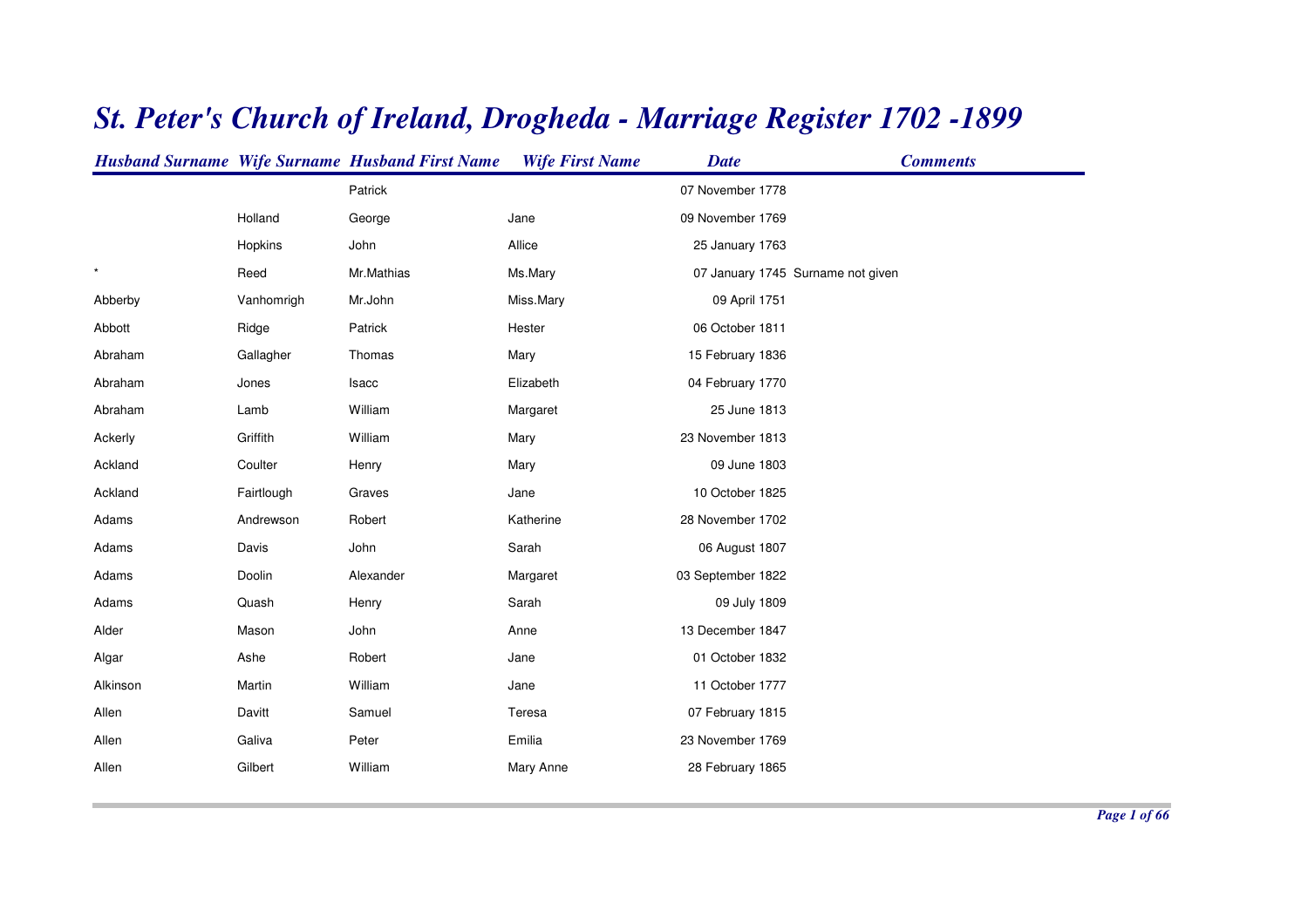|           |             | <b>Husband Surname Wife Surname Husband First Name</b> | <b>Wife First Name</b> | <b>Date</b>       | <b>Comments</b> |
|-----------|-------------|--------------------------------------------------------|------------------------|-------------------|-----------------|
| Allen     | Pepper      | James                                                  | Jane                   | 05 April 1806     |                 |
| Allen     | Robinson    | Thomas                                                 | Sarah                  | 03 April 1823     |                 |
| Allens    | Cooper      | Peter                                                  | Ann                    | 15 May 1759       |                 |
| Alwell    | McCausland  | James                                                  | Mary                   | 20 July 1776      |                 |
| Ambrose   | Rothwell    | Joseph                                                 | Elizabeth              | 07 July 1774      |                 |
| Anderson  | Richardson  | George                                                 | Maria                  | 06 December 1854  |                 |
| Andrew    | Brown       | John                                                   | Mary                   | 28 March 1767     |                 |
| Andrew    | Winter      | John                                                   | Anne                   | 25 July 1705      |                 |
| Annaheim  | Harley      | James                                                  | Sophia Grace           | 01 August 1882    |                 |
| Anslow    | Clough      | William                                                | Alice                  | 26 December 1704  |                 |
| Apperson  | Fox         | Phillip                                                | Margaret               | 07 June 1722      |                 |
| Appleby   | Brownell    | John                                                   | Elizabeth              | 31 August 1763    |                 |
| Appleyard | Caine       | David                                                  | Elizabeth              | 22 April 1745     |                 |
| Appleyard | Courtney    | Henry                                                  | Ann                    | 16 July 1776      |                 |
| Appleyard | Dyas        | Joseph                                                 | Anne                   | 01 May 1710       |                 |
| Appleyard | McAnaly     | James                                                  | Margaret               | 05 May 1759       |                 |
| Archibald | Eccleston   | Alexander                                              | Abigail                | 15 September 1843 |                 |
| Armstrong | Caldnell    | William                                                | Abigail                | 10 February 1774  |                 |
| Armstrong | Gray        | John                                                   | Eleanor                | 04 April 1804     |                 |
| Armstrong | Keenan      | Robert                                                 | Eleanor                | 28 June 1820      |                 |
| Arnall    | Dent        | James                                                  | Catherine              | 02 August 1725    |                 |
| Arrinton  | Dunaly      | William                                                | Alice                  | 03 October 1760   |                 |
| Ash       | Crowder     | Mr.                                                    | Mrs.Jane               | 01 October 1734   |                 |
| Ash       | Fairthlough | Aeames                                                 | Mary                   | 29 November 1748  |                 |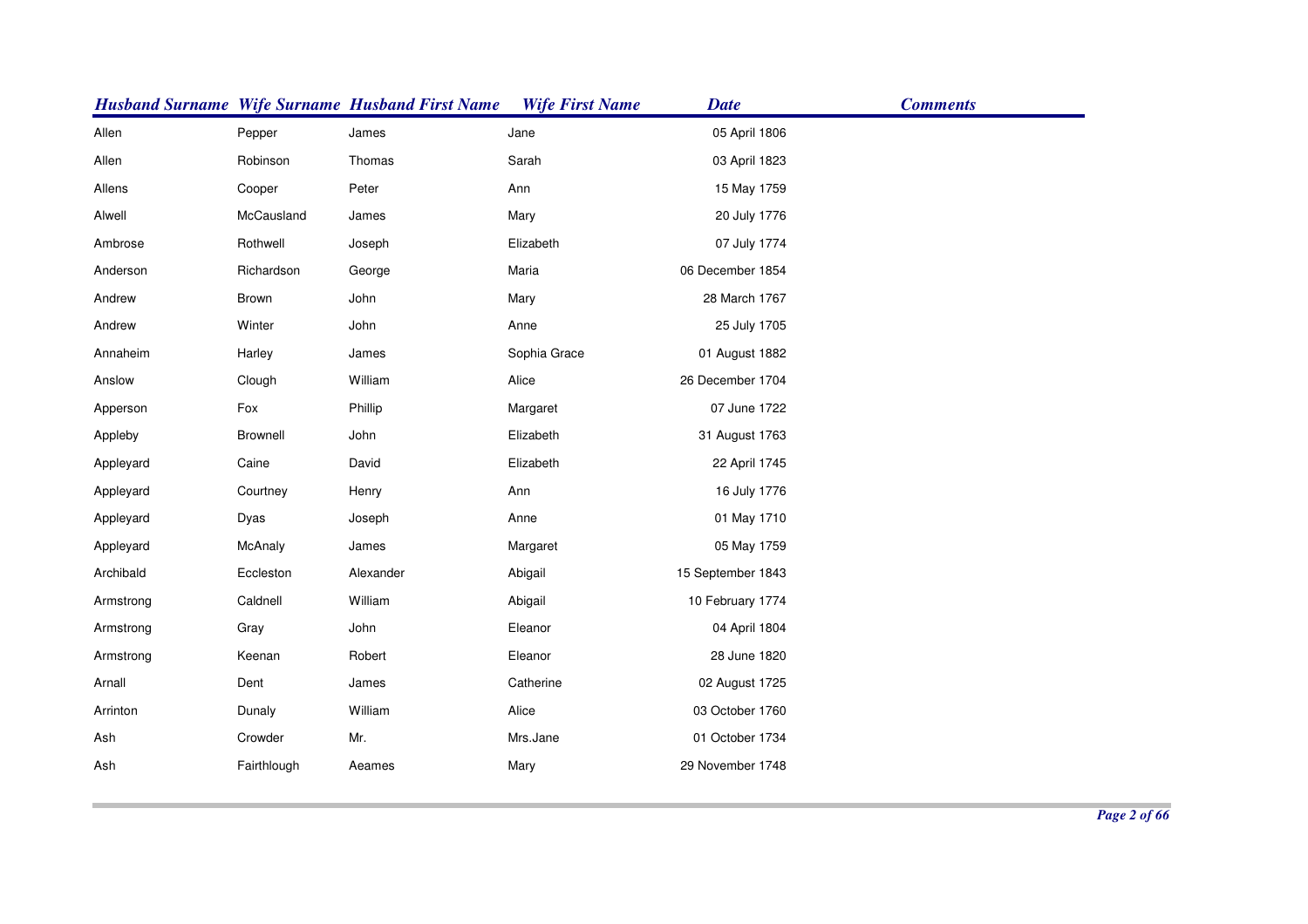|                |                | <b>Husband Surname Wife Surname Husband First Name</b> | <b>Wife First Name</b> | <b>Date</b>      | <b>Comments</b> |
|----------------|----------------|--------------------------------------------------------|------------------------|------------------|-----------------|
| Ashby          | North          | George                                                 | Elizabeth              | 24 November 1832 |                 |
| Ashe           |                | Aymes                                                  |                        | 06 May 1745      |                 |
| Ashe           | Brabazon       | Robert Henry Nicholas                                  | Anne Maria Honoria     | 08 June 1831     |                 |
| Ashworth       | <b>Burley</b>  | Robert                                                 | Anne                   | 28 July 1714     |                 |
| Aspinall       | Cavanagh       | Robert                                                 | Maria                  | 27 February 1838 |                 |
| Aston          | Ecclestone     | Henry                                                  | Ann                    | 01 August 1717   |                 |
| Aston          | Rogers         | Thomas                                                 | Mary                   | 08 June 1773     |                 |
| Atkin          | Whitworth      | John Thomas                                            | Sophia                 | 24 July 1873     |                 |
| Atkinson       | Apperson       | Thomas                                                 | Sarah                  | 18 June 1847     |                 |
| Atkinson       | Connor         | Robert                                                 | Margaret               | 18 October 1808  |                 |
| Atkinson       | Grooleer       | Mr.John                                                | Mrs.Jane               | 19 March 1726    |                 |
| Atkinson       | Mc Cullogh     | Edward                                                 | Rosetta                | 25 June 1833     |                 |
| Austin         | Rogers         | William                                                | Catharine              | 23 January 1820  |                 |
| Bagmate        | Griffin        | Thomas                                                 | Charity                | 02 December 1758 |                 |
| Bagnall        | <b>Brady</b>   | George                                                 | Charlotte              | 01 December 1834 |                 |
| Bagnall        | Fagan          | John                                                   | Mary                   | 25 February 1808 |                 |
| Bagnall        | Fagan          | Henry                                                  | Rose                   | 19 April 1824    |                 |
| Bagnall        | Mackay         | George Henry                                           | Margaret               | 24 May 1859      |                 |
| <b>Bailiff</b> | Irwin          | John                                                   | Agnes                  | 27 June 1754     |                 |
| Balfour        | Aston          | William Townly                                         | Miss.Mary              | 24 December 1754 |                 |
| Ball           | <b>Newett</b>  | John                                                   | Mary Anne              | 26 December 1868 |                 |
| Ball           | Sib            | Robert                                                 | Miss.Francis           | 06 June 1757     |                 |
| Bamford        | Rawson [Widow] | Captain Thomas Bradgate                                | Susanna Augusta        | 10 May 1807      |                 |
| Banks          | <b>Bellew</b>  | Francis                                                | Elinor                 | 26 October 1707  |                 |
|                |                |                                                        |                        |                  |                 |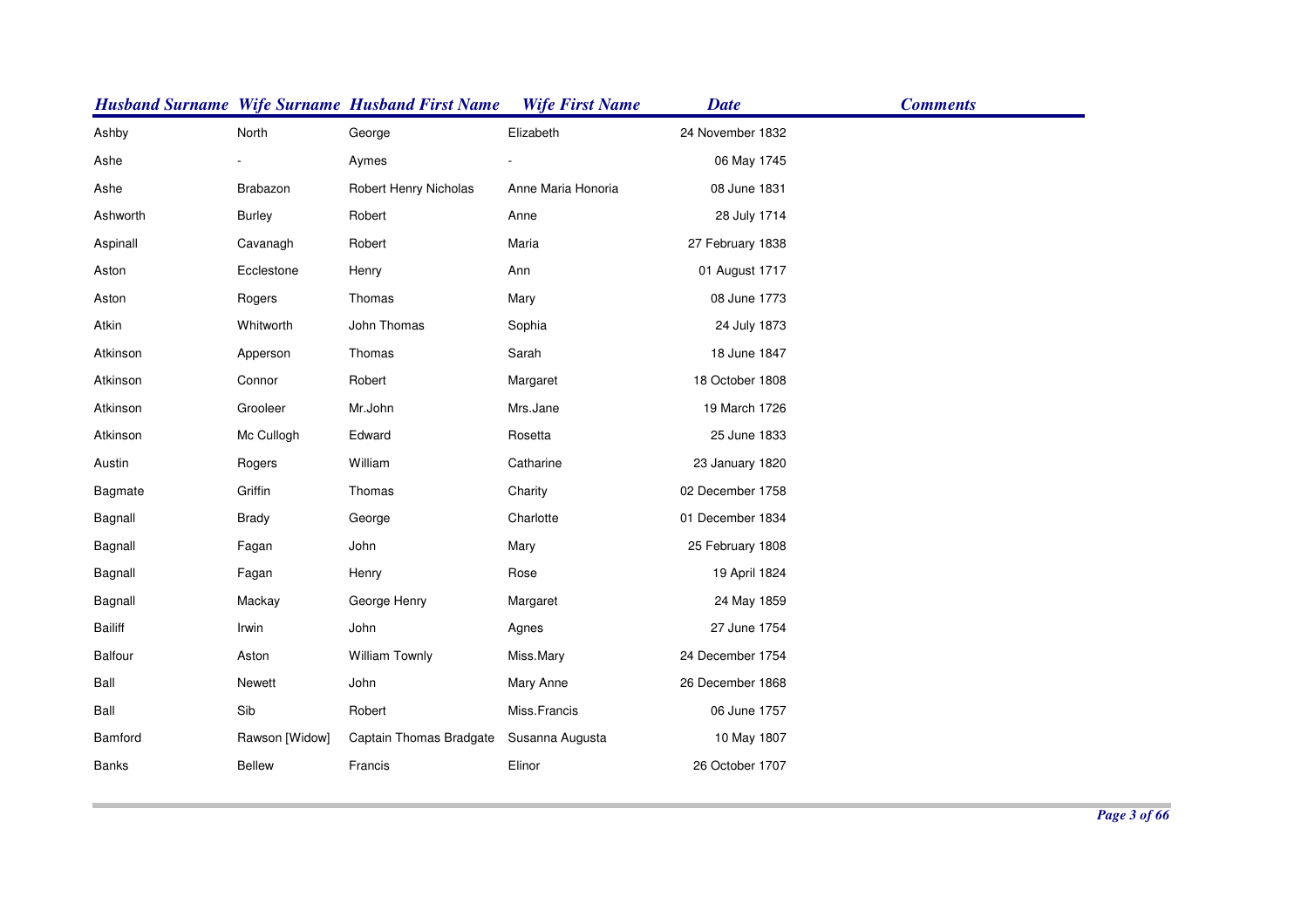|                 |                 | <b>Husband Surname Wife Surname Husband First Name</b> | <b>Wife First Name</b> | <b>Date</b>       | <b>Comments</b> |
|-----------------|-----------------|--------------------------------------------------------|------------------------|-------------------|-----------------|
| Barbon*         | Henry*          | Samuel [30th Foot]                                     | Eliza                  | 11 August 1826    |                 |
| Barefoot        | Gibson          | Richard                                                | Ann                    | 08 November 1728  |                 |
| Barlow          | Han             | William                                                | Jane                   | 23 August 1777    |                 |
| Barlow          | Keaton          | George                                                 | Esther                 | 14 February 1813  |                 |
| Barlow          | Leigh           | James*                                                 | Ms.Althemia            | 14 January 1731   |                 |
| <b>Barlow</b>   | Steel           | Maurice                                                | Margaret               | 05 July 1764      |                 |
| Barnard         | North           | Solomon                                                | Maria                  | 15 September 1836 |                 |
| Barrington      | Fairtlough      | Mathew                                                 | Mary                   | 12 May 1724       |                 |
| Barton          | Munkittrick     | Mr.Thomas                                              | Widow                  | 21 February 1732  |                 |
| Barton          | Rathborne       | Mr.Thomas                                              | Mrs.Martha             | 28 February 1717  |                 |
| Bashford        | Johnson         | James                                                  | Elizabeth              | 27 July 1770      |                 |
| <b>Bassiere</b> | Latimer         | Anthony                                                | Matilda                | 04 April 1836     |                 |
| Batt            | Ogle            | The Rev.Mr.William                                     | Miss.Jane              | 15 April 1759     |                 |
| <b>Bayley</b>   | Knaggs          | John[ColourSerj.8thFoot]                               | Catharine              | 03 August 1827    |                 |
| Be              | Fleming         | Patrick                                                | Elizabeth              | 26 October 1760   |                 |
| <b>Beatty</b>   | Harris          | John                                                   | Susanna Clementina     | 14 November 1876  |                 |
| <b>Beatty</b>   | Owens           | James                                                  | Dorothy                | 22 November 1807  |                 |
| Beaver          | Abberly [Widow] | Mr.Peter                                               | Mrs.Mary               | 02 June 1755      |                 |
| Bell            | Henderson       | William                                                | Sarah                  | 09 November 1814  |                 |
| Bennett         | <b>Blacker</b>  | Cornet                                                 | Miss.Barbara           | 01 August 1767    |                 |
| Bennit          | <b>Burly</b>    | Henry                                                  | Dorothy                | 09 November 1702  |                 |
| Benson          | Lloyd           | Samuel                                                 | Mary Anne              | 26 March 1839     |                 |
| Beresford       | Smith           | John Claudius Montgomer                                | Rosa Sophia Montgomery | 16 January 1884   |                 |
| Berford         | <b>Matthews</b> | William                                                | Anne                   | 18 February 1805  |                 |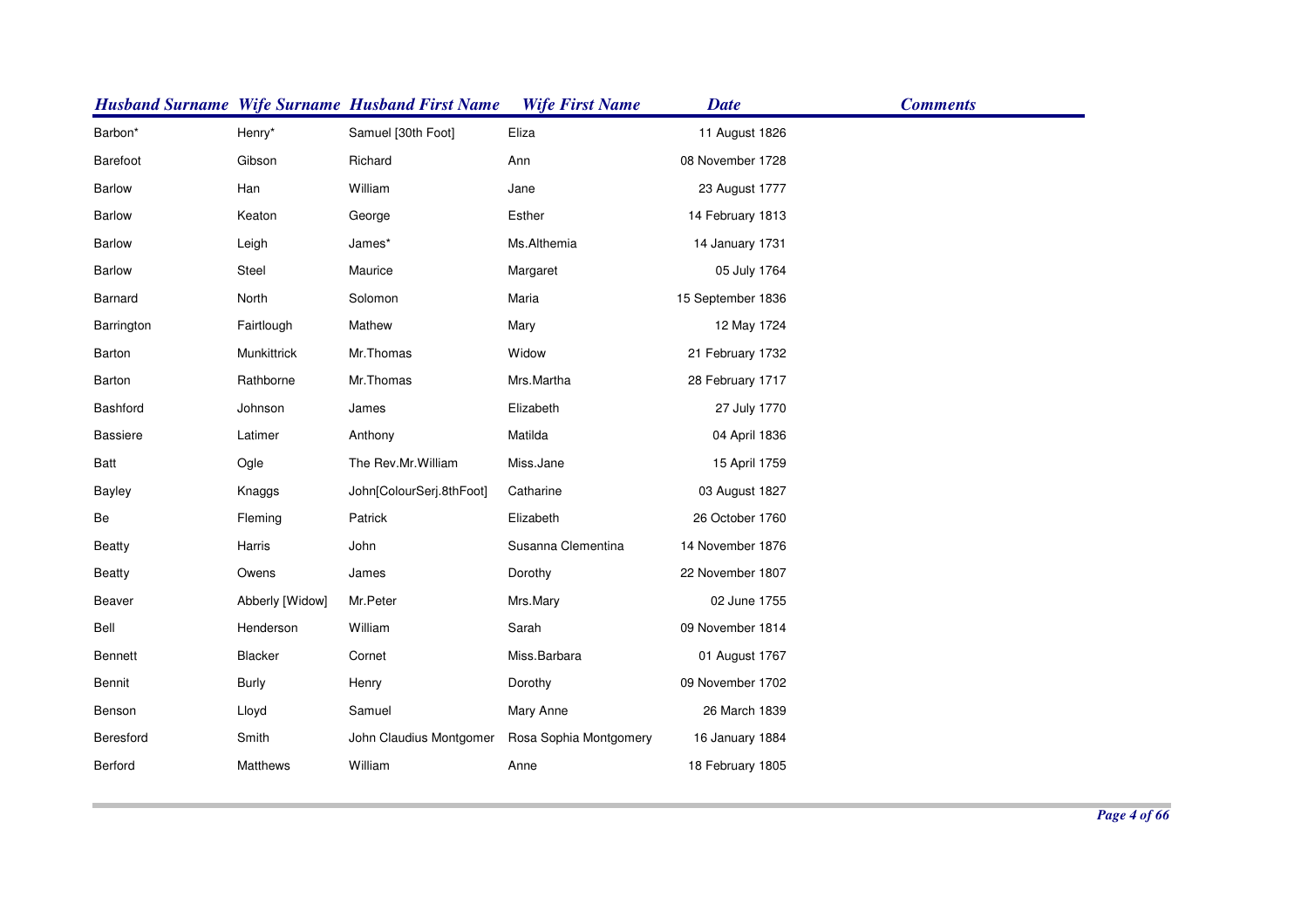|               |                | <b>Husband Surname Wife Surname Husband First Name</b> | <b>Wife First Name</b> | <b>Date</b>                | <b>Comments</b> |
|---------------|----------------|--------------------------------------------------------|------------------------|----------------------------|-----------------|
| Bergan        | <b>Bridges</b> | James                                                  | Rose                   | 09 March 1839              |                 |
| Berry         | Mc Allister    | Bernard                                                | Eleanor                | 03 February 1824           |                 |
| Berry         | Thompson       | Alexander                                              | Ann                    | 01 April 1850              |                 |
| <b>Bigger</b> | Mc Culloch     | Lennox James                                           | Francis Anne           | 29 October 1861            |                 |
| Bingham       | Connin         | Isaac                                                  | Hannah                 | 20 November 1815           |                 |
| Bingham       | Kegan          | John                                                   | Martha Maria           | 25 April 1826              |                 |
| <b>Black</b>  | Hopkins        | John                                                   | Elenor                 | 24 June 1804               |                 |
| <b>Black</b>  | Mc Culloagh    | William                                                | Maryanne               | 19 April 1833              |                 |
| Blackwell     | Kelly          | William                                                | Hannah                 | 17 March 1845              |                 |
| Blackwood     | Corrigan       | James                                                  | Mary                   | 23 April 1867              |                 |
| Blackwood     | Gartland       | Robert (Labourer)                                      | Anne                   | 18 November 1833           |                 |
| Blackwood     | Watson         | Thomas                                                 | Anne                   | 01 January 1835 Check date |                 |
| Blain         | Neill          | Joseph                                                 | Elizabeth              | 30 November 1853           |                 |
| Blain         | Neill          | Thomas                                                 | Margaret               | 05 May 1851                |                 |
| Blake         | Ingham         | Patrick                                                | Mary Anne              | 07 December 1805           |                 |
| <b>Blake</b>  | Young          | Richard                                                | Margret                | 30 August 1727             |                 |
| Blazard       | Smith          | William                                                | Mary                   | 11 April 1768              |                 |
| Blundel       | Ogle           | The Rev.D                                              | Miss.Elizabeth         | 03 August 1760             |                 |
| <b>Blythe</b> | Irwin          | Christopher                                            | Ann                    | 27 December 1776           |                 |
| Boden         | Heath          | Henry                                                  | Elizabeth              | 21 January 1868            |                 |
| Bohannan      | Hampton        | Duncan                                                 | Mary                   | 19 April 1767              |                 |
| Bollard       | Hughes         | John                                                   | Ann                    | 30 March 1804              |                 |
| <b>Bonus</b>  | Williams       | James                                                  | Priscilla              | 02 July 1763               |                 |
| Booker        | Askin          | Worship                                                | Jane                   | 15 November 1817           |                 |
|               |                |                                                        |                        |                            |                 |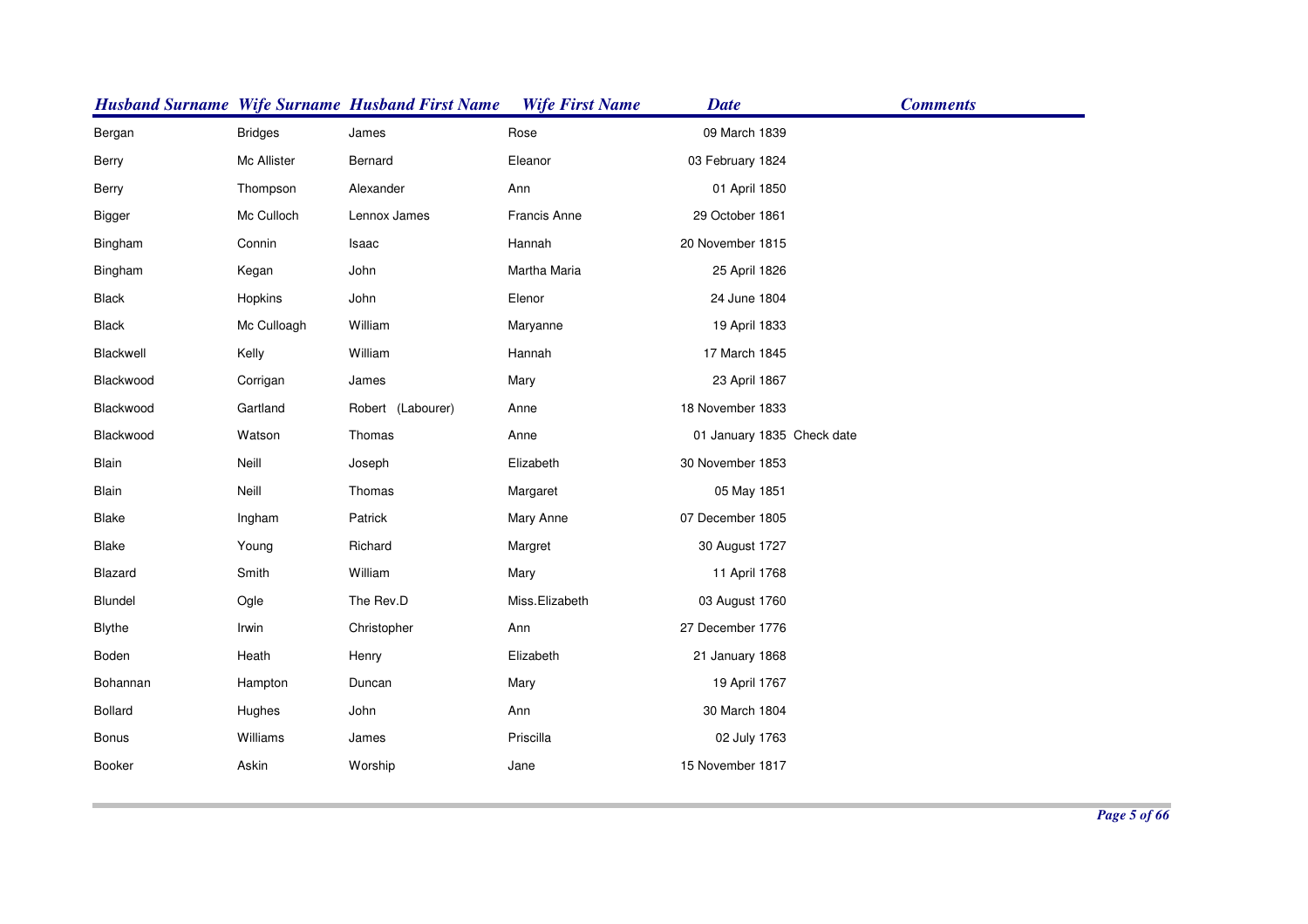|                 |             | <b>Husband Surname Wife Surname Husband First Name</b> | <b>Wife First Name</b> | <b>Date</b>                  | <b>Comments</b> |
|-----------------|-------------|--------------------------------------------------------|------------------------|------------------------------|-----------------|
| <b>Booker</b>   | Hill        | Henry Samuel                                           | Margaret Dakin         | 28 October 1875              |                 |
| Booth           | Knowles     | Nathaniel                                              | Anne                   | 16 May 1809                  |                 |
| Bottomly        | West        | William                                                | Elizabeth              | 02 June 1767                 |                 |
| Bourke          | Elliot      | John                                                   | Mary Jane              | 30 December 1809             |                 |
| Bowden          | Norman      | Edward                                                 | Anne                   | 03 July 1808                 |                 |
| <b>Bower</b>    | <b>Bray</b> | Richard                                                | Jane                   | 14 December 1809             |                 |
| Bowland*        | William     | John                                                   | Elizabeth              | 07 April 1854                |                 |
| <b>Bowles</b>   | Smith       | William                                                | Elizabeth              | 09 February 1716             |                 |
| Boyce           | Swannex     | Samuel                                                 | Margaret               | 01 January 1759              |                 |
| Boyd            | Rodwell     | Arthur Gladwell                                        | Isabella Margaret      | 22 November 1892             |                 |
| Boyle           | Boylan      | Edward                                                 | Mary                   | 04 March 1835                |                 |
| Boyle           | Cavanagh    | Richard                                                | Letitia                | 04 July 1868                 |                 |
| Boyne           | Hunter      | Patrick                                                | Maryanne               | 27 December 1832             |                 |
| Brabazon        | Flood       | Philip                                                 | Maria Lousia           | 23 May 1836                  |                 |
| Brabazon        | Palmer      | <b>Charles Francis</b>                                 | Samina*                | 11 September 1810            |                 |
| Brabazon        | Stone       | The Rev.                                               | Wife of the Widow      | 29 September 1750            |                 |
| Brabzon         | Brabazon    | James                                                  | Mrs.Elizabeth          | 20 February 1718 By the Dean |                 |
| <b>Bradshaw</b> | Hardman     | Mr.John                                                | Mrs.Margret            | 02 December 1727             |                 |
| <b>Brady</b>    | Cook        | Thomas                                                 | ANn                    | 14 April 1749                |                 |
| <b>Brady</b>    | Cook        | Thomas                                                 | Alice                  | 02 April 1750                |                 |
| <b>Brady</b>    | Eakins      | John                                                   | Jane Isabella          | 21 May 1872                  |                 |
| <b>Brady</b>    | Ennis       | Patrick                                                | Anne                   | 15 August 1748               |                 |
| <b>Brady</b>    | Evans       | Patrick                                                | Ann                    | 15 August 1749               |                 |
| <b>Bragg</b>    | Williamson  | Joseph                                                 | Mary                   | 06 April 1877                |                 |
|                 |             |                                                        |                        |                              |                 |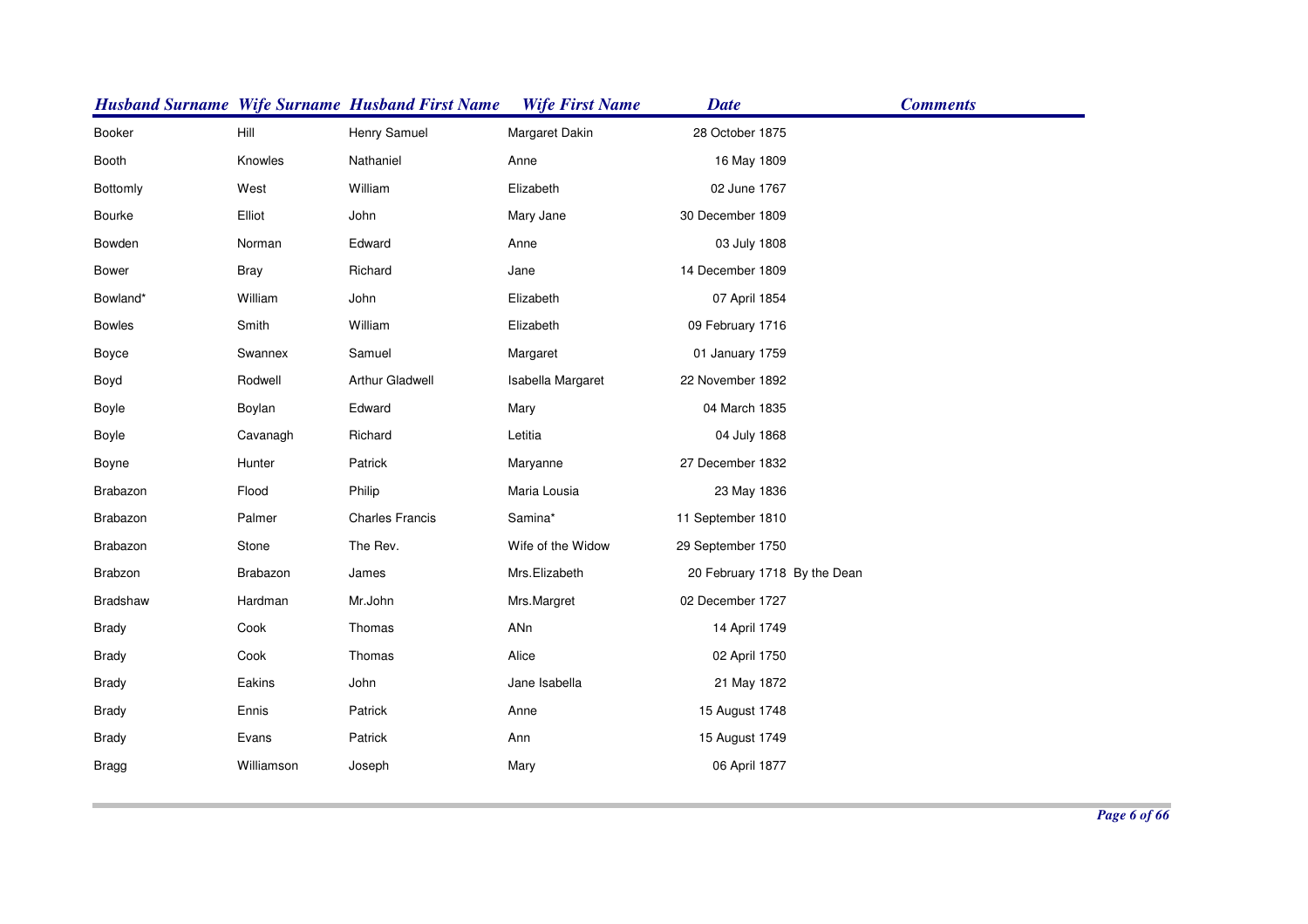|                |                | <b>Husband Surname Wife Surname Husband First Name</b> | <b>Wife First Name</b> | <b>Date</b>      | <b>Comments</b> |
|----------------|----------------|--------------------------------------------------------|------------------------|------------------|-----------------|
| Branagan       | <b>Brookes</b> | Owen                                                   | Mary                   | 11 April 1820    |                 |
| Branagan       | Mc Cormick     | John                                                   | Sidney                 | 17 February 1830 |                 |
| Brandon        | Crowthers      | John                                                   | Anne                   | 15 May 1833      |                 |
| <b>Bray</b>    | Moor           | William                                                | Ann                    | 13 February 1716 |                 |
| <b>Bray</b>    | Skeffington    | William                                                | Catharine              | 27 December 1820 |                 |
| <b>Bredin</b>  | Boyd           | Hall                                                   | Anne                   | 05 April 1837    |                 |
| Breen          | Walker         | William                                                | Margaret               | 16 May 1807      |                 |
| Breen          | Webb           | William                                                | Margaret               | 12 December 1835 |                 |
| Bretherton     | <b>MGuirk</b>  | James                                                  | Mary                   | 07 October 1818  |                 |
| <b>Brett</b>   | Major          | The Rev.Mr.William                                     | Mrs.Jane               | 23 November 1727 |                 |
| <b>Brewer</b>  | Clark          | William                                                | Eliza Anne             | 11 July 1840     |                 |
| Briddon        | Martin         | Robert                                                 | Emily                  | 24 November 1858 |                 |
| <b>Bridges</b> | Matthews       | Oliver                                                 | Elinor                 | 03 February 1818 |                 |
| Bronkard       | North          | Thomas                                                 | Abigal                 | 08 June 1766     |                 |
| <b>Brookes</b> | Leech          | Daniel                                                 | Anne                   | 02 July 1836     |                 |
| Broom          | Sucas          | John                                                   | Ann                    | 31 January 1765  |                 |
| Brown          | Brown          | Joseph                                                 | Ann                    | 11 April 1751    |                 |
| Brown          | Laycock        | John                                                   | Elinor                 | 16 December 1753 |                 |
| Brown          | Legg           | George                                                 | Hannah                 | 31 March 1741    |                 |
| Brown          | Maguire        | James                                                  | Catherine              | 06 April 1869    |                 |
| Brown          | Mc Connin      | James                                                  | Anne                   | 20 April 1826    |                 |
| Brown          | McOwen         | Samuel                                                 | Margaret               | 26 July 1765     |                 |
| <b>Browne</b>  | Higgins        | Daniel                                                 | Mary                   | 25 October 1816  |                 |
| <b>Browne</b>  | Magennis       | Henry Thornburgh                                       | Mary                   | 07 November 1818 |                 |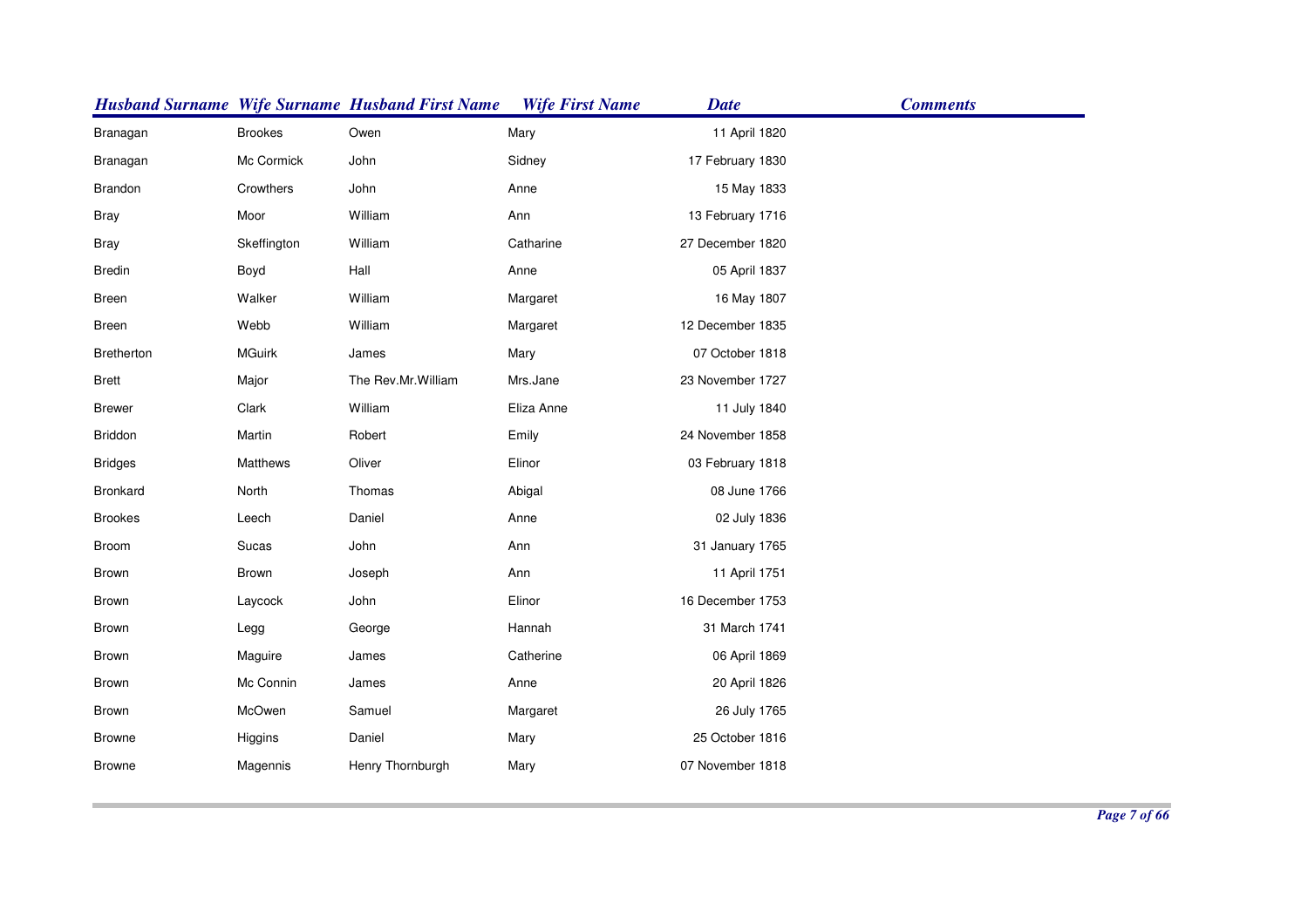|                 |             | <b>Husband Surname Wife Surname Husband First Name</b> | <b>Wife First Name</b> | <b>Date</b>       | <b>Comments</b> |
|-----------------|-------------|--------------------------------------------------------|------------------------|-------------------|-----------------|
| <b>Browne</b>   | Morris      | Edward                                                 | Susan                  | 18 January 1806   |                 |
| <b>Browne</b>   | Reade       | John                                                   | Mary                   | 29 July 1818      |                 |
| <b>Bruce</b>    | Crawford    | Michael                                                | Rachel                 | 09 October 1828   |                 |
| <b>Bruce</b>    | Fegan       | Thomas                                                 | Mary                   | 01 April 1876     |                 |
| Brughbank       | Daly        | George                                                 | <b>Bridget</b>         | 09 July 1816      |                 |
| Bruntford       | Jones       | Richard                                                | Charity                | 27 December 1726  |                 |
| Brunton         | North       | Edward                                                 | Susana                 | 24 February 1759  |                 |
| Buchanan        | Loughran    | Charles                                                | Anne                   | 27 April 1818     |                 |
| <b>Budds</b>    | Stanley     | William                                                | Elizabeth              | 26 August 1821    |                 |
| <b>Bull</b>     | Cuningham   | Edward                                                 | Miss.Bell              | 17 May 1758       |                 |
| <b>Bullcock</b> | Gibson      | Richard                                                | <b>Bridget</b>         | 24 October 1867   |                 |
| <b>Buntin</b>   | Ravenscraft | Richard                                                | Sarah                  | 09 October 1719   |                 |
| Burchell        | Lees        | John                                                   | Elizabeth              | 13 July 1725      |                 |
| <b>Burns</b>    | Grehem      | James                                                  | Elizabeth              | 27 November 1878  |                 |
| <b>Burns</b>    | Mc Culloh   | James                                                  | Anne                   | 31 October 1809   |                 |
| <b>Burrass</b>  | Prestage    | Francis                                                | Elizabeth              | 25 July 1723      |                 |
| <b>Butler</b>   | Grey        | Edmund F.G. (Fitz Garret)                              | Margaret L.            | 17 August 1870    |                 |
| <b>Butler</b>   | Philipps    | Michael                                                | Anne                   | 02 February 1835  |                 |
| <b>Byers</b>    | Pearson     | Michael                                                | Judith                 | 06 January 1782   |                 |
| Byram           | North       | Joseph                                                 | Susanna                | 01 January 1726   |                 |
| <b>Byrne</b>    | Gerrard     | Alderman Charles                                       | Mrs.Mary               | 25 October 1728   |                 |
| <b>Byrne</b>    | Gilmer      | Matthew                                                | Margaret               | 29 July 1820      |                 |
| <b>Byrne</b>    | Mc Mahon    | James                                                  | Catherine              | 09 September 1850 |                 |
| <b>Byrne</b>    | Moran       | Nicholas                                               | Margaret               | 25 February 1759  |                 |
|                 |             |                                                        |                        |                   |                 |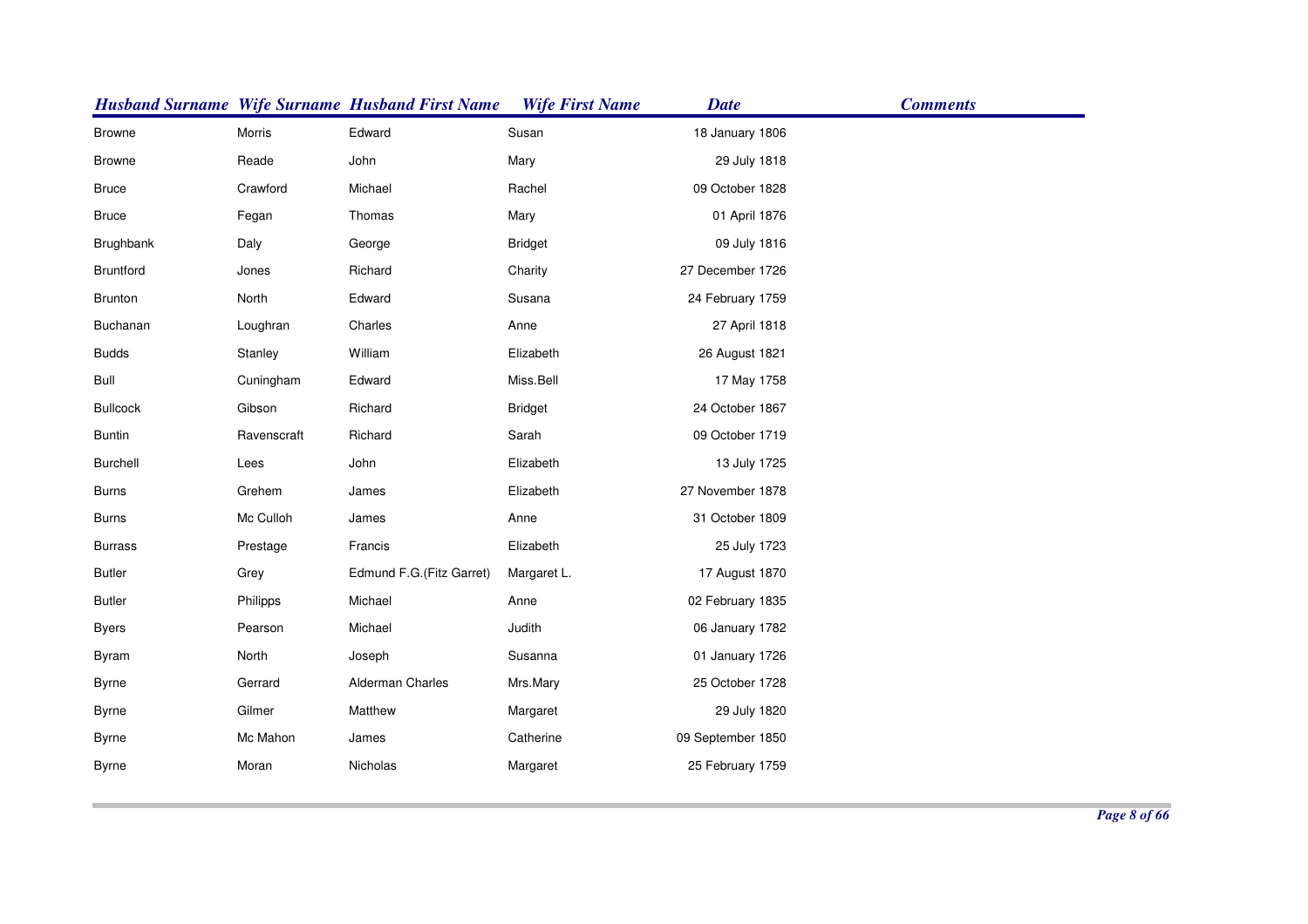|              |             | <b>Husband Surname Wife Surname Husband First Name</b> | <b>Wife First Name</b> | <b>Date</b>       | <b>Comments</b> |
|--------------|-------------|--------------------------------------------------------|------------------------|-------------------|-----------------|
| <b>Byrne</b> | Warren      | Robert                                                 | Frances                | 02 August 1730    |                 |
| Caffold      | Matthews    | John                                                   | Catherine              | 30 July 1805      |                 |
| Cain         |             | George                                                 |                        | 02 February 1762  |                 |
| Cain         | Blear       | Charlse                                                | Alles                  | 25 October 1761   |                 |
| Cain         | Glinn       | Valentine                                              | Mary                   | 09 October 1833   |                 |
| Cain         | Meade       | William                                                | Mary                   | 17 January 1754   |                 |
| Caine        | Molkan      | John                                                   | Alice                  | 19 November 1745  |                 |
| Calahan      | Phegan      | James                                                  | Judith                 | 06 January 1759   |                 |
| Callaghan    | Townley     | Hugh                                                   | Sarah                  | 12 July 1817      |                 |
| Callan       | Hinds       | Thomas                                                 | Mary                   | 07 November 1815  |                 |
| Callon       | Higgins     | Thomas                                                 | Mary                   | 18 April 1706     |                 |
| Calvert      | Carroll     | Robert                                                 | Martha Jane            | 29 August 1882    |                 |
| Campbell     | Campbell    | Patrick                                                | Rose                   | 21 August 1837    |                 |
| Campbell     | Conly       | John                                                   | Agnes                  | 07 October 1726   |                 |
| Campbell     | Hope        | John                                                   | Mary                   | 23 November 1835  |                 |
| Campbell     | Hughes      | Richard                                                | Mary Anne              | 11 October 1855   |                 |
| Campbell     | Stratford   | <b>Edward George</b>                                   | Anne                   | 31 October 1854   |                 |
| Campbell     | Walsh       | Richard                                                | <b>Bridget</b>         | 08 July 1777      |                 |
| Campbell     | Wright      | Patrick                                                | Sarah                  | 15 August 1824    |                 |
| Campbell     | Young       | William                                                | Mary Anne              | 29 February 1828  |                 |
| Cappock      | Conry       | Thomas                                                 | Elizabeth              | 03 February 1724  |                 |
| Carey        | Du Bourdun* | Samuel Orby                                            | Anna                   | 07 December 1861  |                 |
| Carey        | Price       | Edward                                                 | Mary                   | 14 September 1714 |                 |
| Carlow       | Mc Kee      | Henry                                                  | Mary                   | 08 July 1876      |                 |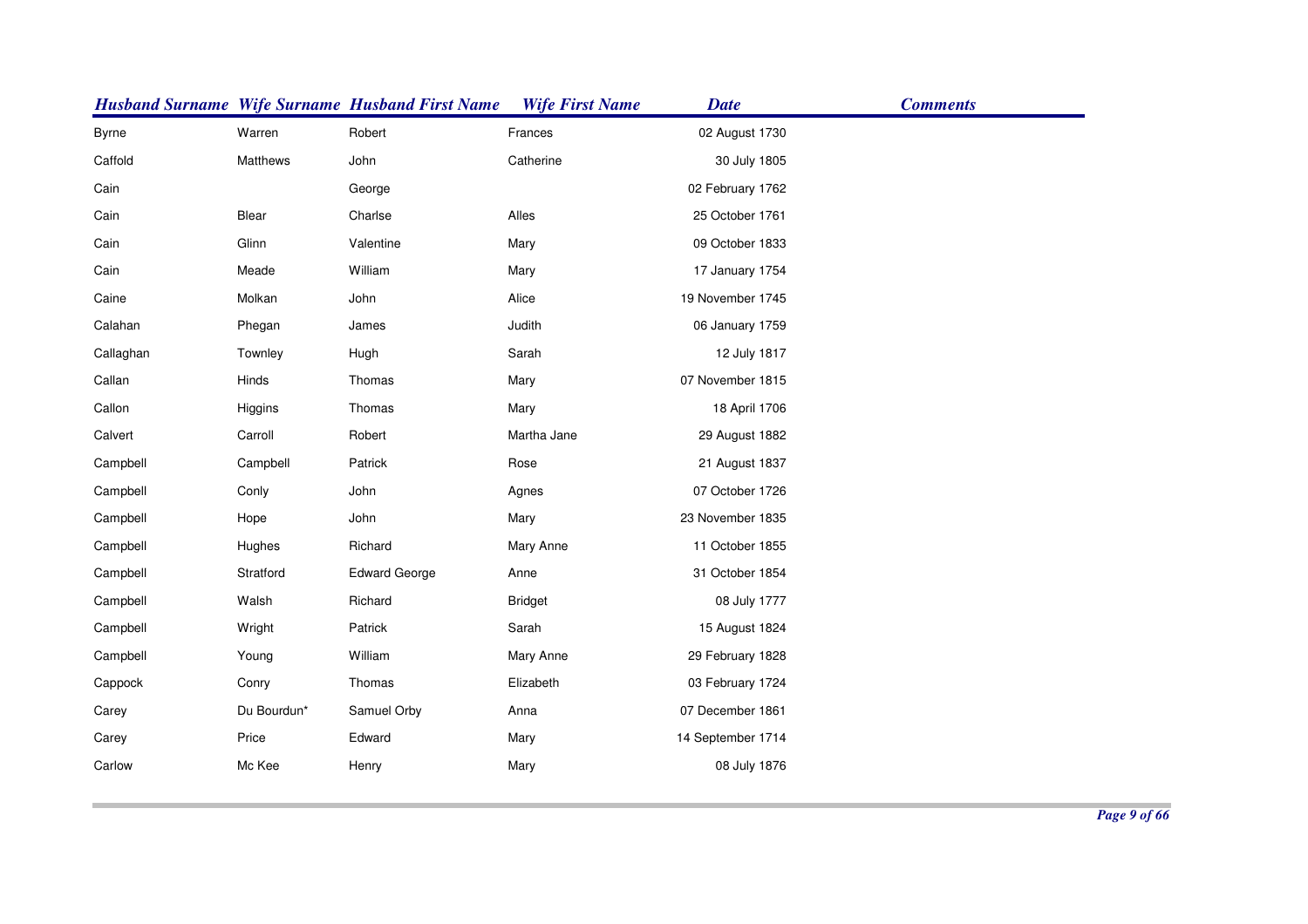|            |              | <b>Husband Surname Wife Surname Husband First Name</b> | <b>Wife First Name</b> | <b>Date</b>       | <b>Comments</b> |
|------------|--------------|--------------------------------------------------------|------------------------|-------------------|-----------------|
| Carmichael | Wilson       | Robert                                                 | Mary                   | 03 February 1818  |                 |
| Carney     | <b>Blogg</b> | John                                                   | Margaret               | 02 March 1829     |                 |
| Carolan    | Ray          | James                                                  | Catherine              | 24 February 1827  |                 |
| Carr       | Fairess      | John                                                   | Martha                 | 21 September 1731 |                 |
| Carren     | Collins      | John                                                   | Margaret Jane          | 26 January 1829   |                 |
| Carrette   | Munce        | <b>Edward William</b>                                  | Annie                  | 04 October 1864   |                 |
| Carroll    | Carroll      | Thomas                                                 | <b>Bridget</b>         | 02 July 1716      |                 |
| Carroll    | Halfpenny    | Thomas                                                 | Elizabeth              | 30 September 1834 |                 |
| Carroll    | Ryan         | Bernard                                                | Mary                   | 05 September 1853 |                 |
| Carroll    | Todd         | Philip                                                 | Mary                   | 07 September 1763 |                 |
| Carron     | Magenis      | Michael                                                | Rose                   | 12 January 1755   |                 |
| Carson     | Mc Kee       | John                                                   | Isabella               | 25 May 1824       |                 |
| Carter     | Bowlton      | William                                                | Mary                   | 19 October 1713   |                 |
| Carter     | Donally      | John                                                   | Mary                   | 09 February 1730  |                 |
| Carter     | Manning      | Richard                                                | Margaret               | 16 November 1772  |                 |
| Carvan     | Brimingham   | Nicholas                                               | Margery                | 14 January 1719   |                 |
| Carvin     | Dowd         | Marks                                                  | Joan                   | 25 January 1708   |                 |
| Casey      | Gaffney      | James                                                  | Catherine              | 01 September 1813 |                 |
| Cassidy    | Hobson       | James                                                  | Annie                  | 17 October 1870   |                 |
| Castleton* | Beddy        | Samuel John                                            | Caroline               | 30 October 1871   |                 |
| Caulfield  | Lealon       | William                                                | Elizabeth              | 09 November 1765  |                 |
| Caulin     | Dunn         | John                                                   | Catherine              | 08 January 1714   |                 |
| Cavanagh   | Mc Mullen    | <b>Martin Patrick</b>                                  | Anne                   | 30 September 1825 |                 |
| Cavanagh   | Simpson      | James                                                  | Mary Anne              | 01 February 1831  |                 |
|            |              |                                                        |                        |                   |                 |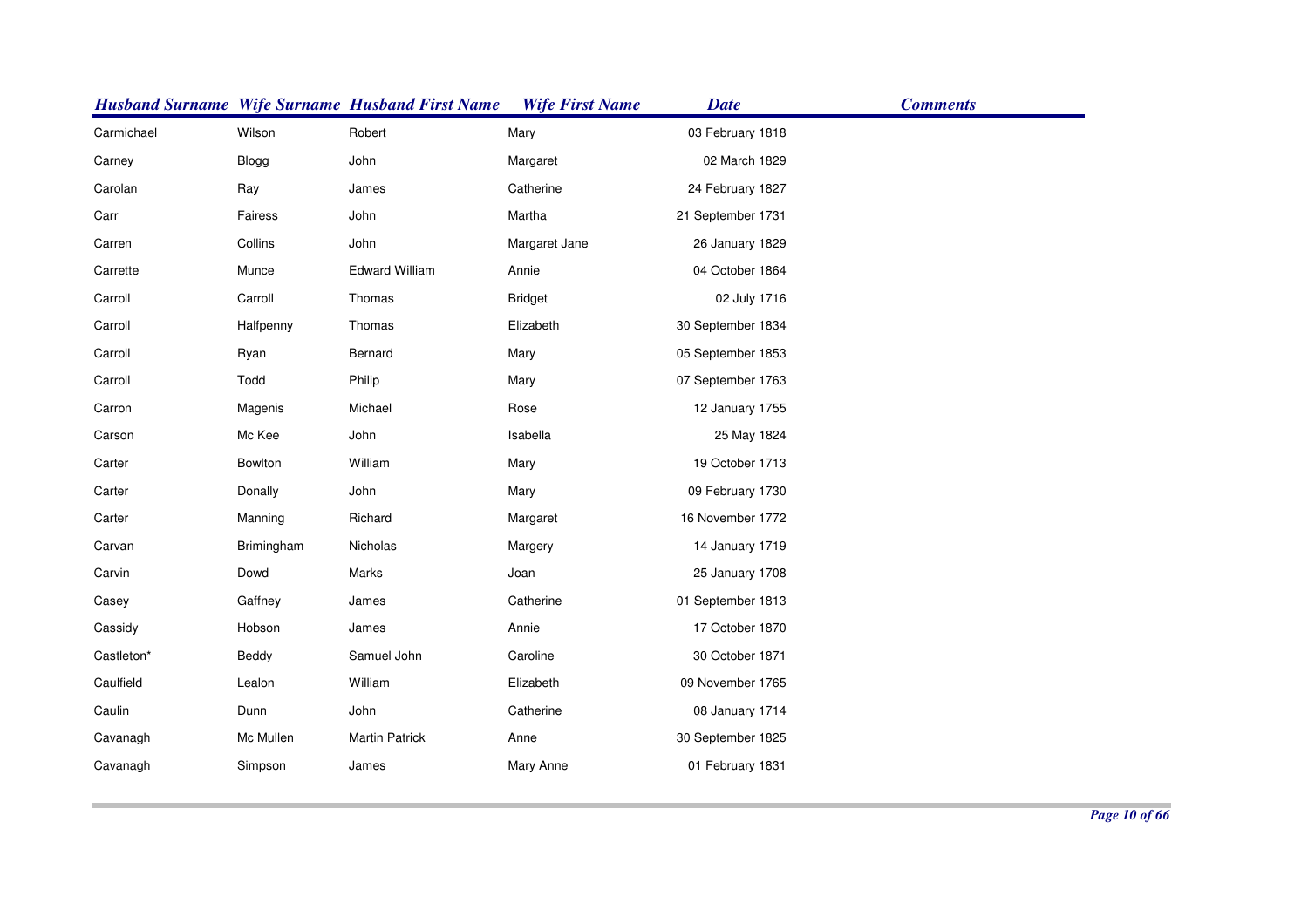|           |            | <b>Husband Surname Wife Surname Husband First Name</b> | <b>Wife First Name</b> | <b>Date</b>       | <b>Comments</b> |
|-----------|------------|--------------------------------------------------------|------------------------|-------------------|-----------------|
| Chambers  | Allen      | John                                                   | Elizabeth              | 10 April 1845     |                 |
| Chambers  | Allen      | John                                                   | Elizabeth              | 10 April 1845     |                 |
| Chambers  | Duffey     | Richard                                                | Ann                    | 26 July 1720      |                 |
| Chambers  | Ful        | Edward                                                 | Margaret               | 25 January 1756   |                 |
| Chambers  | Machon     | Richard                                                | Katherine              | 07 May 1705       |                 |
| Chambers  | Malone     | William                                                | Mary                   | 30 September 1814 |                 |
| Chambers  | Marshall   | Edward                                                 | Mary                   | 26 August 1772    |                 |
| Chambers  | Struyk     | Andrew                                                 | Mary Anne              | 14 March 1848     |                 |
| Chamney   | Fogarty    | John                                                   | Melinda                | 25 May 1819       |                 |
| Chamney   | Vanhomrigh | Mr.John                                                | Miss.                  | 03 June 1749      |                 |
| Chapman   | Barnwell   | <b>Edward Henry</b>                                    | Susan                  | 28 May 1855       |                 |
| Chapman   | Condrew    | Robert                                                 | Catherine              | 03 November 1849  |                 |
| Charters  | Richardson | Stephen Smith                                          | Eleanor                | 25 January 1806   |                 |
| Cherry    | Neile      | Edward                                                 | Ann                    | 01 March 1767     |                 |
| Cheshire  | Elliott    | Thomas                                                 | Mary                   | 29 April 1716     |                 |
| Cheshire  | Gerrard    | Mr.Edward                                              | Miss.                  | 15 April 1751     |                 |
| Cheshire  | Norman     | Mr.Edward                                              | Mrs.Alice              | 23 September 1721 |                 |
| Chesshire | Marshall   | Edward                                                 | Miss.Elizabeth         | 05 June 1779      |                 |
| Chester   | Knight     | Mr.Miles                                               | Rose                   | 10 February 1748  |                 |
| Chevers   | Cooper     | Michaell                                               | Jane                   | 07 July 1725      |                 |
| Choyle    | Mortimer   | <b>Bryan</b>                                           | Ann                    | 01 May 1718       |                 |
| Claker    | Cosby      | Mr.John                                                | Miss.                  | 19 November 1751  |                 |
| Claredon  | Clarendon  | George                                                 | Rebecca                | 15 January 1822   |                 |
| Clarendon | Moore      | William John Lewis                                     | Anna                   | 12 April 1899     |                 |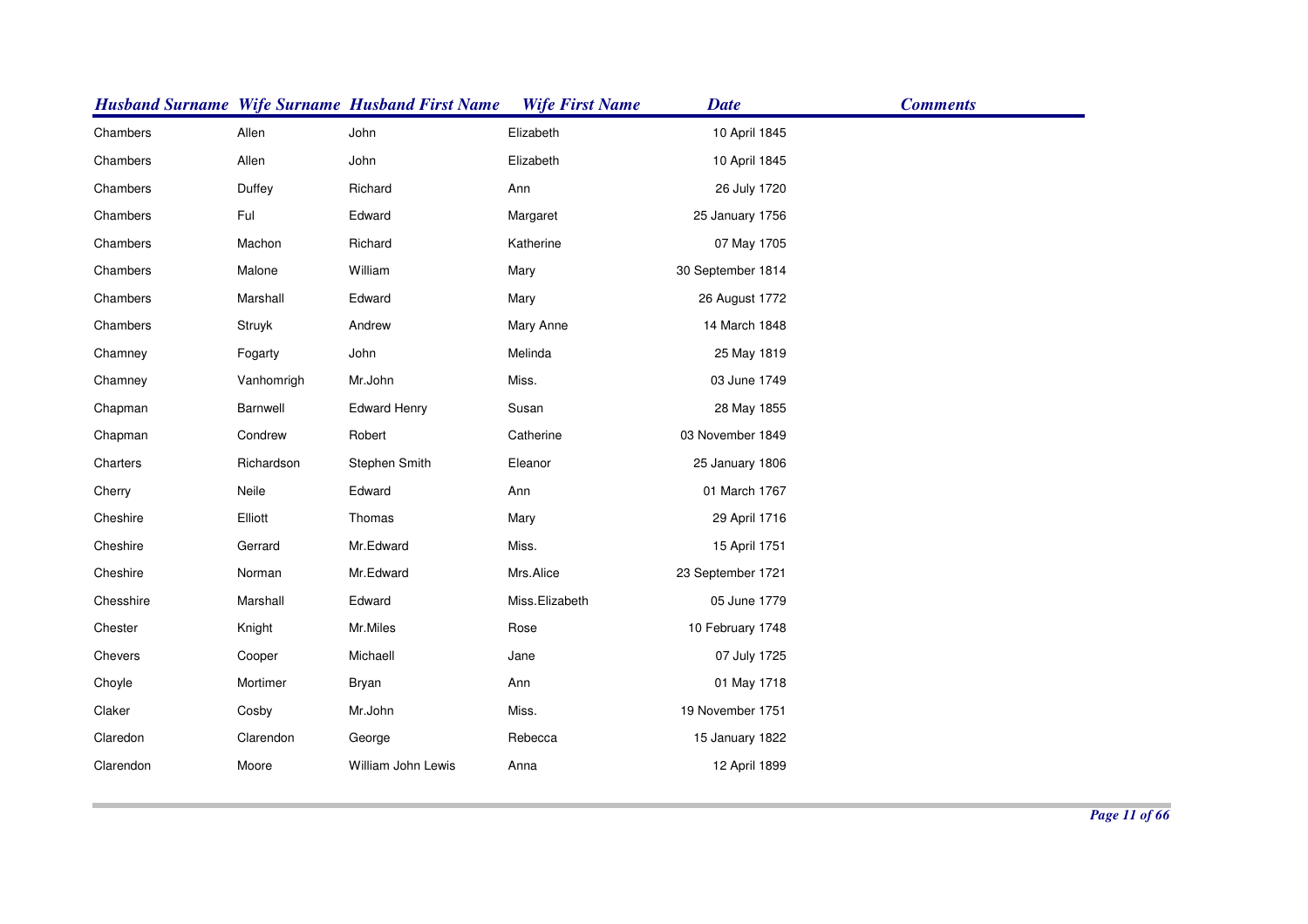|          |                  | <b>Husband Surname Wife Surname Husband First Name</b> | <b>Wife First Name</b> | <b>Date</b>             | <b>Comments</b> |
|----------|------------------|--------------------------------------------------------|------------------------|-------------------------|-----------------|
| Clark    | <b>Banks</b>     | William                                                | Elizabeth              | 20 June 1743            |                 |
| Clark    | Chambers         | Matthew                                                | Mary                   | 29 January 1716         |                 |
| Clark    | Clark            | James Sicker                                           | Eleanor                | 12 February 1842        |                 |
| Clark    | Fullard          | William                                                | Elizabeth              | 01 June 1725            |                 |
| Clark    | Sharpe           | Robert                                                 | Margaret               | 13 August 1771          |                 |
| Clarke   | Hanlon           | John                                                   | Mary                   | 02 April 1805           |                 |
| Clarke   | Mc Kee           | Laurence                                               | Elizabeth              | 12 April 1852           |                 |
| Clarke   | Moore            | Laurence Russel                                        | Jane Emily             | 23 November 1842        |                 |
| Clarke   | Quinn            | George                                                 | Catherine              | 14 March 1852           |                 |
| Clarke   | Smith            | Joseph Lovett                                          | Eliza Emily            | 27 May 1863             |                 |
| Clarke   | Stephenson       | Mathew                                                 | Jane                   | 09 June 1834            |                 |
| Clay     | <b>Brickhill</b> | Henry                                                  | Sarah                  | 01 July 1747 Check date |                 |
| Clegg    | Eliott           | John                                                   | Elinor                 | 28 November 1714        |                 |
| Clegg    | Taylor           | George                                                 | Elizabeth              | 20 August 1748          |                 |
| Clements | Nicholls         | Thomas                                                 | Anne                   | 12 April 1819           |                 |
| Clewlow  | Major            | The Rev.Mr.James                                       | Mrs.Charity            | 12 December 1728        |                 |
| Climpson | MGuire           | John James Clement                                     | Ellen                  | 16 February 1817        |                 |
| Clinton  | Kieran           | Peter                                                  | Catherine              | 10 May 1780             |                 |
| Cock     | Shillcock        | John                                                   | Abigail                | 15 May 1830             |                 |
| Codd     | Fitzgerald       | Loftus                                                 | Frances                | 07 January 1774         |                 |
| Codd     | King             | Loftus                                                 | Margaret               | 24 June 1815            |                 |
| Cofford  | Andrews          | William                                                | Mary                   | 15 February 1768        |                 |
| Coghlan  | Neill            | Thomas                                                 | Mary                   | 12 August 1841          |                 |
| Cogley   | Phillips         | Daniel                                                 | Catherine              | 25 November 1713        |                 |
|          |                  |                                                        |                        |                         |                 |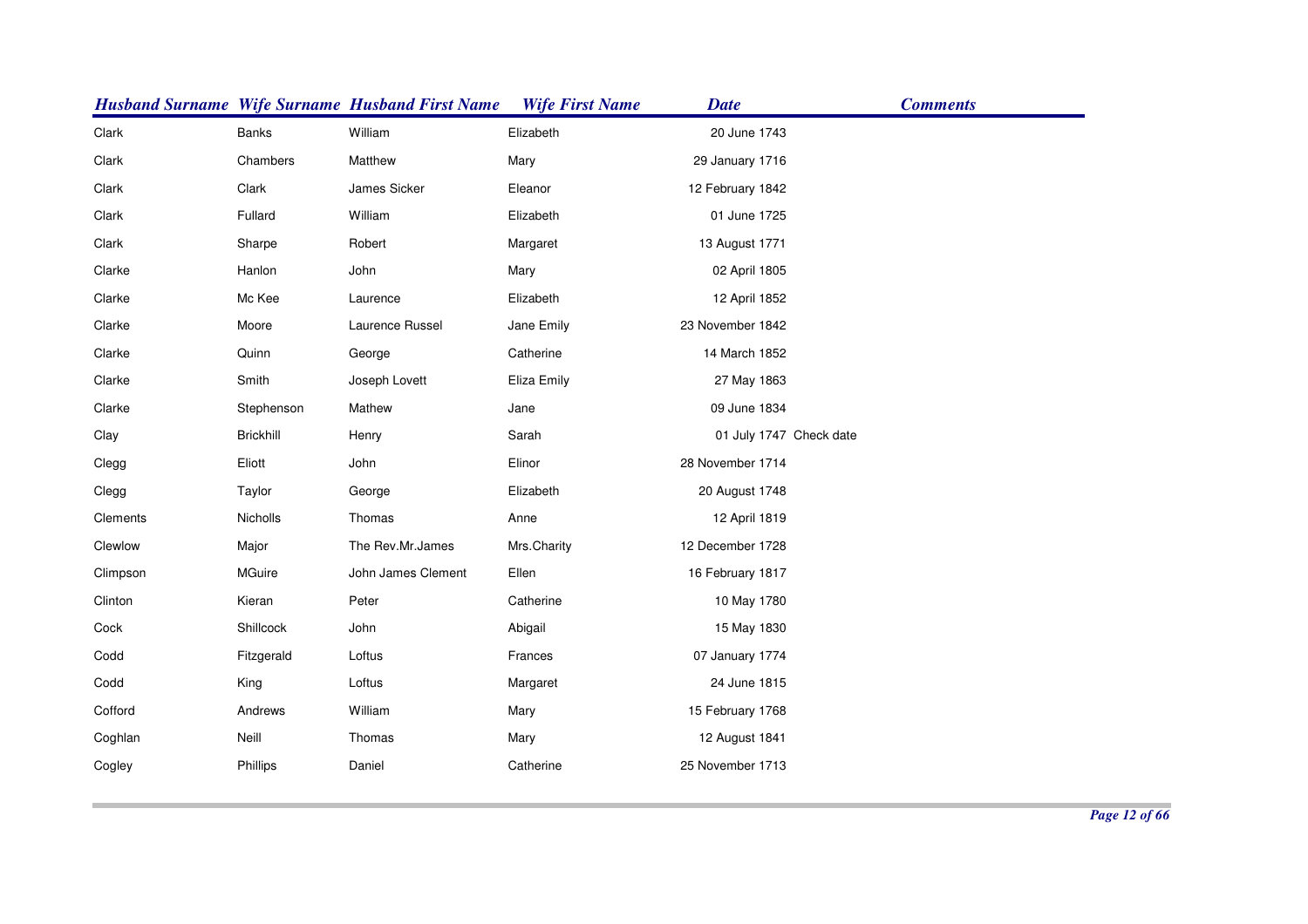|         |            | <b>Husband Surname Wife Surname Husband First Name</b> | <b>Wife First Name</b> | <b>Date</b>                | <b>Comments</b> |
|---------|------------|--------------------------------------------------------|------------------------|----------------------------|-----------------|
| Coleman | Dayley     | Nicholas                                               | Mary                   | 16 April 1718              |                 |
| Coleman | Yeates     | Andrew                                                 | Dorothy                | 29 September 1833          |                 |
| Collier | Magran     | Anthony                                                | Margaret               | 18 September 1769          |                 |
| Collins | Dea?       | Thomas                                                 | Margaret               | 23 July 1772               |                 |
| Collins | Forde      | William                                                | Mary                   | 18 May 1766                |                 |
| Collins | Harrison   | Charles Tottenham                                      | Elizabeth              | 02 July 1812               |                 |
| Colwell | Heywood    | Mr.                                                    | Mrs.                   | 01 January 1733 Check date |                 |
| Common  | Heeny      | Derby                                                  | Mary                   | 12 August 1706             |                 |
| Conby   | Steel      | John                                                   | Margaret               | 08 July 1764               |                 |
| Conley  | Fullam     | Christopher                                            | Mary                   | 19 September 1715          |                 |
| Conly   | Morgan     | Terence                                                | Margaret               | 25 February 1709           |                 |
| Conly   | Reyly      | Patrick                                                | Catherine              | 09 September 1706          |                 |
| Conn    | Anderson   | Robert                                                 | Grizill                | 06 November 1723           |                 |
| Conners | Foulks     | Michael                                                | Elizabeth              | 28 February 1813           |                 |
| Connor  | Fullam     | Michael                                                | Catherine              | 16 April 1838              |                 |
| Conry   | Roberts    | Daniell                                                | Gaynor                 | 06 August 1717             |                 |
| Conway  | Porter     | John                                                   | Hannah                 | 10 March 1848              |                 |
| Cook    | Holland    | George                                                 | Ann                    | 02 November 1716           |                 |
| Cook    | Richardson | John                                                   | Mary                   | 13 February 1742           |                 |
| Cookery | Kane       | William                                                | Margaret               | 08 June 1773               |                 |
| Cooper  | Irwin      | Hugh                                                   | Catharine              | 09 May 1821                |                 |
| Cooper  | Shiels     | John                                                   | Mary                   | 05 September 1831          |                 |
| Cooper  | Stewart    | Joseph                                                 | Anne                   | 28 July 1852               |                 |
| Cooper  | Thompson   | Frederick                                              | Jane                   | 15 June 1824               |                 |
|         |            |                                                        |                        |                            |                 |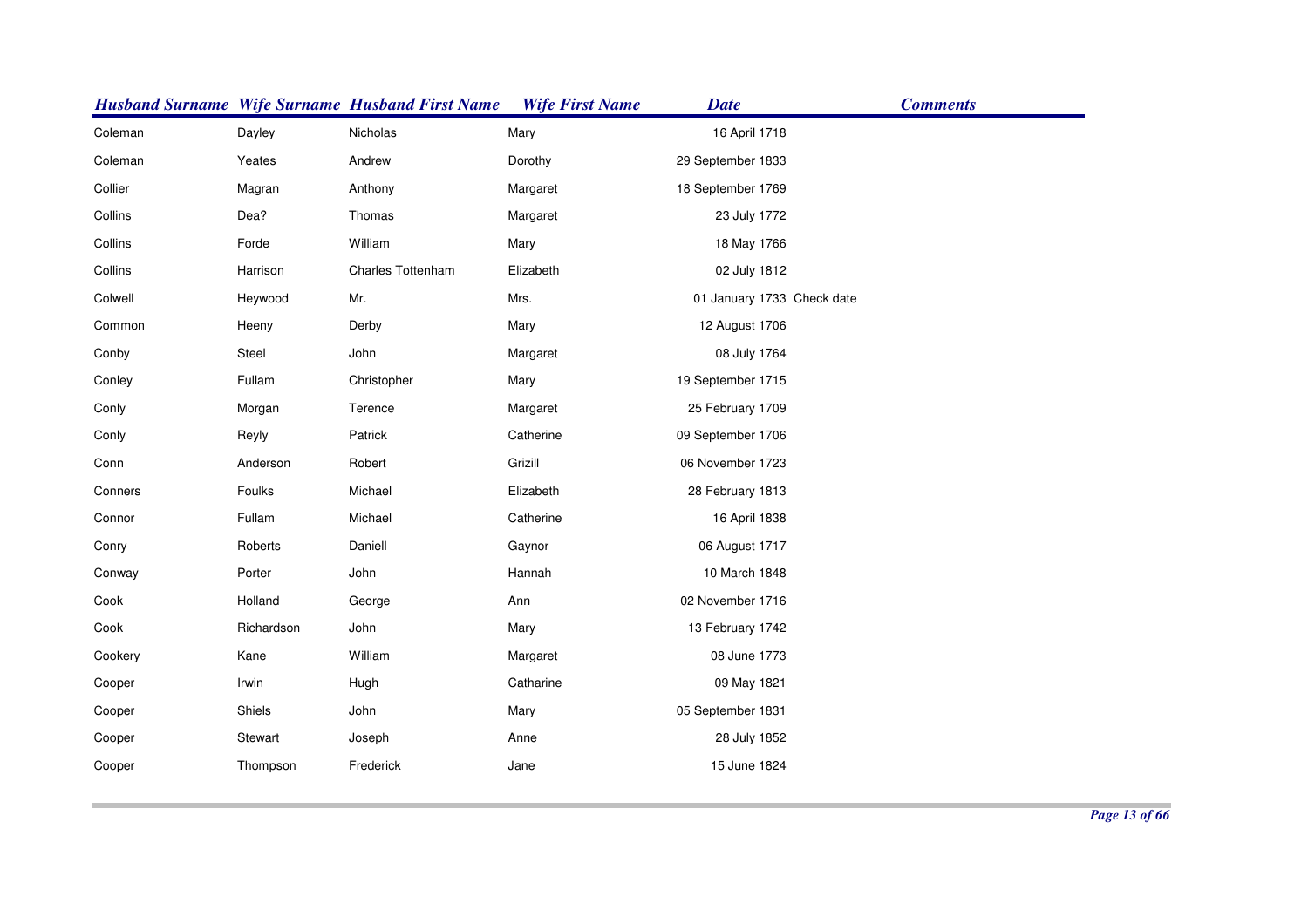|           |               | <b>Husband Surname Wife Surname Husband First Name</b> | <b>Wife First Name</b> | <b>Date</b>       | <b>Comments</b> |
|-----------|---------------|--------------------------------------------------------|------------------------|-------------------|-----------------|
| Cope      | Moore         | James                                                  | Cath                   | 27 January 1770   |                 |
| Coragan   | Fenegan       | Philip                                                 | Rose                   | 16 May 1757       |                 |
| Corbett   | Wiley         | George                                                 | Hannah                 | 16 February 1839  |                 |
| Corcoran  | Cain          | Thomas                                                 | Anne                   | 02 June 1864      |                 |
| Corragan  | White         | Thomas                                                 | Catherine              | 25 August 1709    |                 |
| Corry     | Kerr          | Robert                                                 | Jane                   | 02 March 1810     |                 |
| Corry     | Ravey         | Edward                                                 | Catherine              | 06 March 1831     |                 |
| Cosbey    | Cope          | Mr.Hugh                                                | Ms.Joyce               | 16 February 1735  |                 |
| Costregan | Hamlin        | Patrick                                                | Amye                   | 28 October 1717   |                 |
| Coughran  | O'Neill       | Thomas                                                 | Ellen                  | 10 February 1872  |                 |
| Coulson   | Eccleston     | John                                                   | Elizabeth              | 29 December 1724  |                 |
| Coulson   | Stewart       | John                                                   | Isabella               | 26 December 1814  |                 |
| Courtney  | Erwin         | Richard                                                | Catherine              | 06 November 1710  |                 |
| Cowin     | Poge          | Charles                                                | Anne                   | 18 April 1713     |                 |
| Cowin     | Robison       | Robert                                                 | Margery                | 21 September 1707 |                 |
| Cox       | Mathews       | John                                                   | Catharine              | 22 July 1821      |                 |
| Coyle     | Thornton      | Edward                                                 | Mary                   | 10 June 1819      |                 |
| Crawford  | Allen         | Samuel Woodhouse                                       | Margaret               | 19 May 1828       |                 |
| Crawford  | Finlayson     | Robert                                                 | Anne                   | 29 April 1846     |                 |
| Crawford  | Mowatt        | Thomas                                                 | Clara                  | 06 April 1817     |                 |
| Crawley   | Reell         | Richard                                                | Alice                  | 13 October 1728   |                 |
| Creagan   | Walsh         | Michael                                                | Catherine              | 31 August 1833    |                 |
| Creagh    | Armstrong Cox | Francis                                                | Rhoda                  | 28 April 1846     |                 |
| Creaghe   | Dardis        | Michael                                                | Margaret               | 30 March 1804     |                 |
|           |               |                                                        |                        |                   |                 |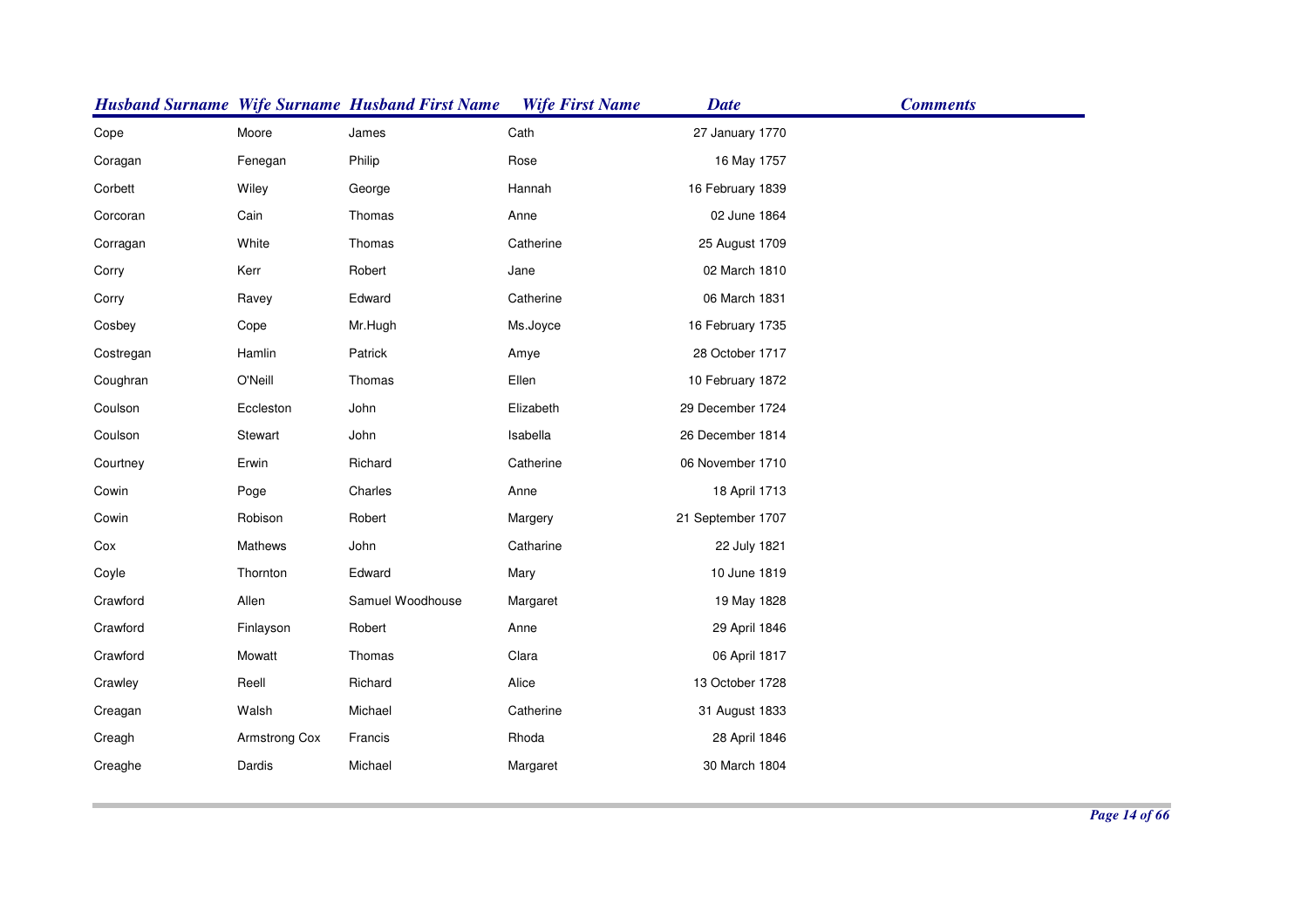|             |                 | <b>Husband Surname Wife Surname Husband First Name</b> | <b>Wife First Name</b> | <b>Date</b>             | <b>Comments</b> |
|-------------|-----------------|--------------------------------------------------------|------------------------|-------------------------|-----------------|
| Creaser     | Eakins          | Thomas                                                 | Sarah                  | 08 November 1842        |                 |
| Credon      | Scaff           | Henry                                                  | Elizabeth              |                         | Check date      |
| Croke       | Duffy           | John                                                   | Elizabeth              | 21 February 1821        |                 |
| Crompton    | Patten          | Mr.Charles                                             | Mrs.Hanna              | 08 January 1714         |                 |
| Crosby      | Murron          | John                                                   | Ann                    | 17 May 1760             |                 |
| Crowley     | Tyrell          | William                                                | Abigail                | 11 February 1823        |                 |
| Crowson     | Holland         | Kenedy                                                 | Jane                   | 15 March 1761           |                 |
| Crowther    | Knowles         | John                                                   | Susannah               | 16 September 1813       |                 |
| Cuddy       | Doran           | Thomas                                                 | Jane                   | 13 January 1810         |                 |
| Cullin      | <b>McGinnis</b> | John                                                   | Rose                   | 29 November 1703        |                 |
| Culter      | Parkinson       | John                                                   | Mary                   | 14 June 1766 Check date |                 |
| Cummins     | Doyle           | William                                                | Margaret               | 24 November 1807        |                 |
| Cuningham   | Richardson      | Daniel                                                 | Jane                   | 29 June 1815            |                 |
| Cunliffe    | Mc Kenna        | Morris                                                 | Anne                   | 20 October 1820         |                 |
| Cunningham  | Elliott         | John                                                   | Anne                   | 08 October 1815         |                 |
| Cunninghame | Clarke          | William Henry                                          | Frances                | 14 October 1863         |                 |
| Cupit       | Gibson          | John                                                   | Margaret               | 10 November 1851        |                 |
| Curley      | White           | Gerald                                                 | Mary                   | 05 February 1749        |                 |
| Curren      | Kelly           | Thomas                                                 | Mary                   | 20 May 1757             |                 |
| Curtis      | Wilson          | William                                                | Alice                  | 06 February 1766        |                 |
| Danby       | Horn            | (Millwright)<br>Thomas                                 | Ellen<br>(Spinster)    | 25 December 1832        |                 |
| Dangerfield | Brown           | Stephen                                                | Margaret               | 27 August 1764          |                 |
| Daniel      | Nichols         | Mr.Stanhurst                                           | Miss.Mary              | 03 September 1760       |                 |
| Darcy       | McArdle         | Walter                                                 | Margaret               | 12 September 1715       |                 |
|             |                 |                                                        |                        |                         |                 |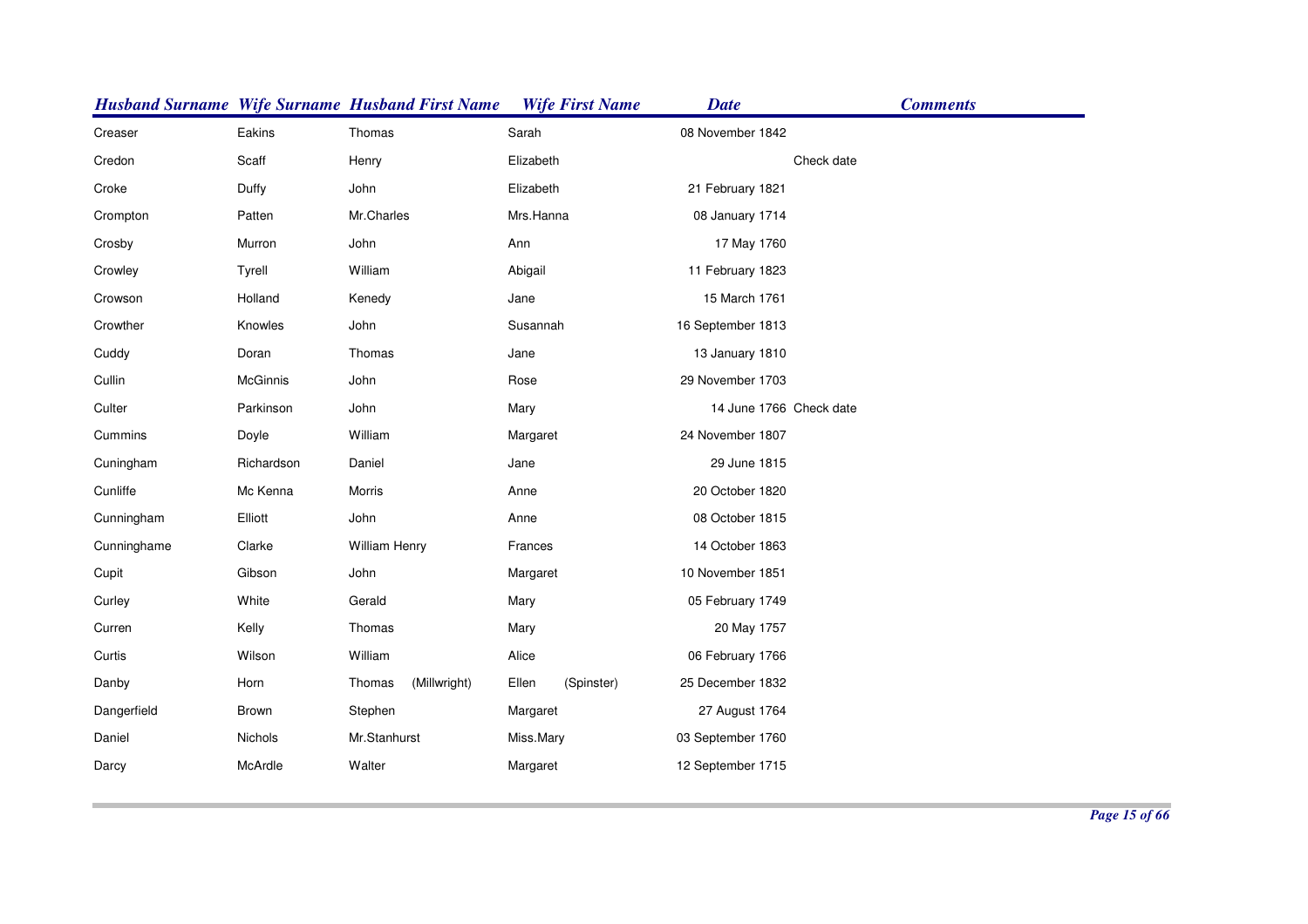|          |                    | <b>Husband Surname Wife Surname Husband First Name</b> | <b>Wife First Name</b> | <b>Date</b>      | <b>Comments</b> |
|----------|--------------------|--------------------------------------------------------|------------------------|------------------|-----------------|
| Darley   | Hudson             | Hamett                                                 | <b>Bridgett</b>        | 28 November 1724 |                 |
| Darmore  | Hughs              | Richard                                                | Margret                | 18 October 1705  |                 |
| Davis    | Boddington         | Francis                                                | Elizabeth              | 25 August 1712   |                 |
| Davis    | Grimes             | Thomas                                                 | Margaret               | 27 December 1821 |                 |
| Davis    | Kane               | Robert                                                 | Margaret               | 23 May 1879      |                 |
| Davis    | Kean               | Thomas                                                 | Eleanor                | 14 January 1828  |                 |
| Davison  | Hudson             | James                                                  | Catherine              | 29 May 1808      |                 |
| Davys    | Hamilton           | Henry                                                  | Elinor                 | 30 May 1769      |                 |
| Dawson   | Marsden            | James                                                  | Elizabeth              | 27 October 1757  |                 |
| Dawson   | Robinson           | Jeremiah                                               | Esther                 | 06 February 1767 |                 |
| Dayly    | Good               | Hugh                                                   | Sarah                  | 27 August 1710   |                 |
| Deacon   | Marshill           | John                                                   | Joan                   | 28 July 1707     |                 |
| Dean     | Clarke             | Michael                                                | Elizabeth              | 19 August 1707   |                 |
| Deane    | Ewing              | Horace Charles                                         | Laura Mary             | 20 March 1895    |                 |
| Deham    | <b>Bricklebank</b> | Thomas                                                 | Eliza                  | 01 April 1823    |                 |
| Dempsy   | Forsayeth          | Charles                                                | Margaret               | 27 August 1808   |                 |
| Denning  | Fanning            | Fredrick Benson                                        | Eleanor Kate           | 24 October 1848  |                 |
| Dennis   | Dyer               | John                                                   | Martha                 | 01 October 1762  |                 |
| Dennis   | Sharpe             | Noy                                                    | Mary                   | 20 November 1766 |                 |
| Dennis   | Watson             | Henry                                                  | Sarah                  | 05 January 1846  |                 |
| Denny    | Forde              | James                                                  | <b>Emily Mary</b>      | 23 May 1864      |                 |
| Derdin   | Lunders            | Henry                                                  | Rebecka                | 26 December 1705 |                 |
| Derenzee | <b>Desterre</b>    | Mr.Francis                                             | Mrs.Mary               | 12 June 1705     |                 |
| Dermott  | Nolly              | Daniel                                                 | Margaret               | 16 February 1708 |                 |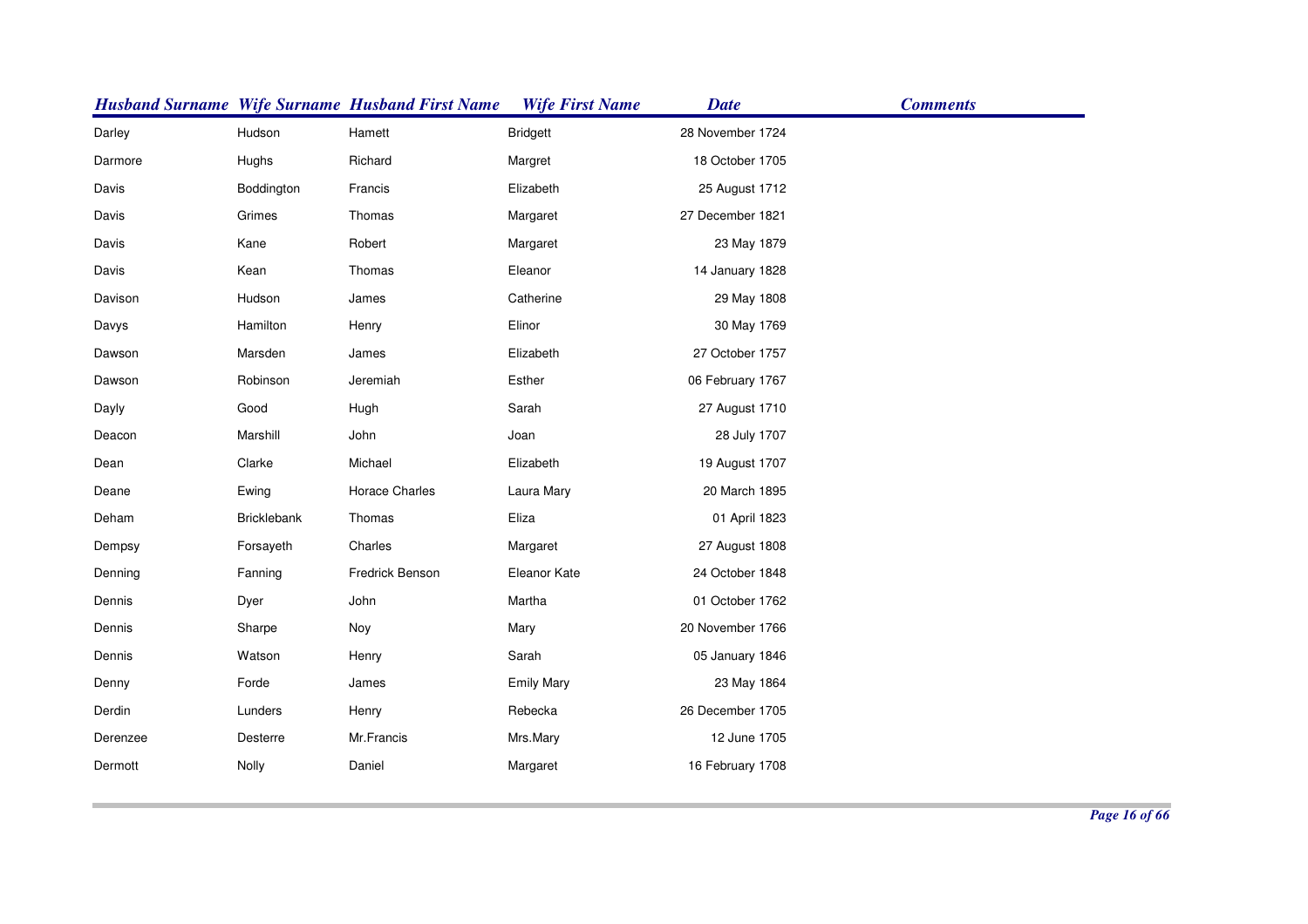|              |                 | <b>Husband Surname Wife Surname Husband First Name</b> | <b>Wife First Name</b> | <b>Date</b>      | <b>Comments</b> |
|--------------|-----------------|--------------------------------------------------------|------------------------|------------------|-----------------|
| Develin      | Hutchison       | Patrick                                                | Margaret               | 02 July 1849     |                 |
| Deverell     | Cooke           | George Robert                                          | Maude Anna Elizabeth   | 01 November 1898 |                 |
| Devlin       | Whitton         | Patrick                                                | Jane                   | 04 December 1888 |                 |
| Dexter       | Fairtlough      | George Evans                                           | Elizabeth Sophia       | 15 August 1881   |                 |
| Diamond      | Chisly          | William                                                | Elizabeth              | 26 October 1711  |                 |
| Diamond      | Swillavan       | John                                                   | Ann                    | 29 May 1711      |                 |
| Dickey       | Flynn           | James                                                  | Anna Catherine         | 14 May 1830      |                 |
| Dickson      | Leland          | Lee Wallace                                            | Letitia                | 08 December 1845 |                 |
| Dillon       | Robinson        | Francis                                                | Ann                    | 16 June 1728     |                 |
| Dingwall     | Collins         | Duncan                                                 | Margaret               | 09 June 1772     |                 |
| Dingwall     | Gilbert         | John                                                   | Sarah                  | 15 October 1860  |                 |
| Disney       | Ogle            | The Rev.Dr.                                            | Miss.Patience          | 27 August 1761   |                 |
| Divin*       | <b>Matthews</b> | Bartholomew                                            | Mary                   | 21 July 1823     |                 |
| Dixson       | Ackland         | Andrew                                                 | Mary                   | 16 July 1707     |                 |
| Dixson       | Pilly           | Andrew                                                 | Ann                    | 20 February 1710 |                 |
| <b>Dobbs</b> | Osborne         | Arthur                                                 | Mrs.Ann                | 12 May 1719      |                 |
| Dobson       | Graves          | Mr.Edward                                              | Mrs.Elizabeth          | 07 June 1706     |                 |
| Dobson       | Lee             | Robert                                                 | Elizabeth              | 17 June 1755     |                 |
| Dobson       | Savage          | Peter                                                  | Anne                   | 06 June 1808     |                 |
| Dodson       | Robinson        | Sawquell                                               | Dorothy                | 22 February 1726 |                 |
| Dodson       | Sweetman        | William                                                | Deborah                | 04 February 1717 |                 |
| Dodson       | White           | Sawquell                                               | Mary                   | 02 February 1721 |                 |
| Doff         | Doffy           | Stephen                                                | Rose                   | 27 January 1731  |                 |
| Dogherty     | <b>Buckley</b>  | Edward                                                 | Anne                   | 10 April 1822    |                 |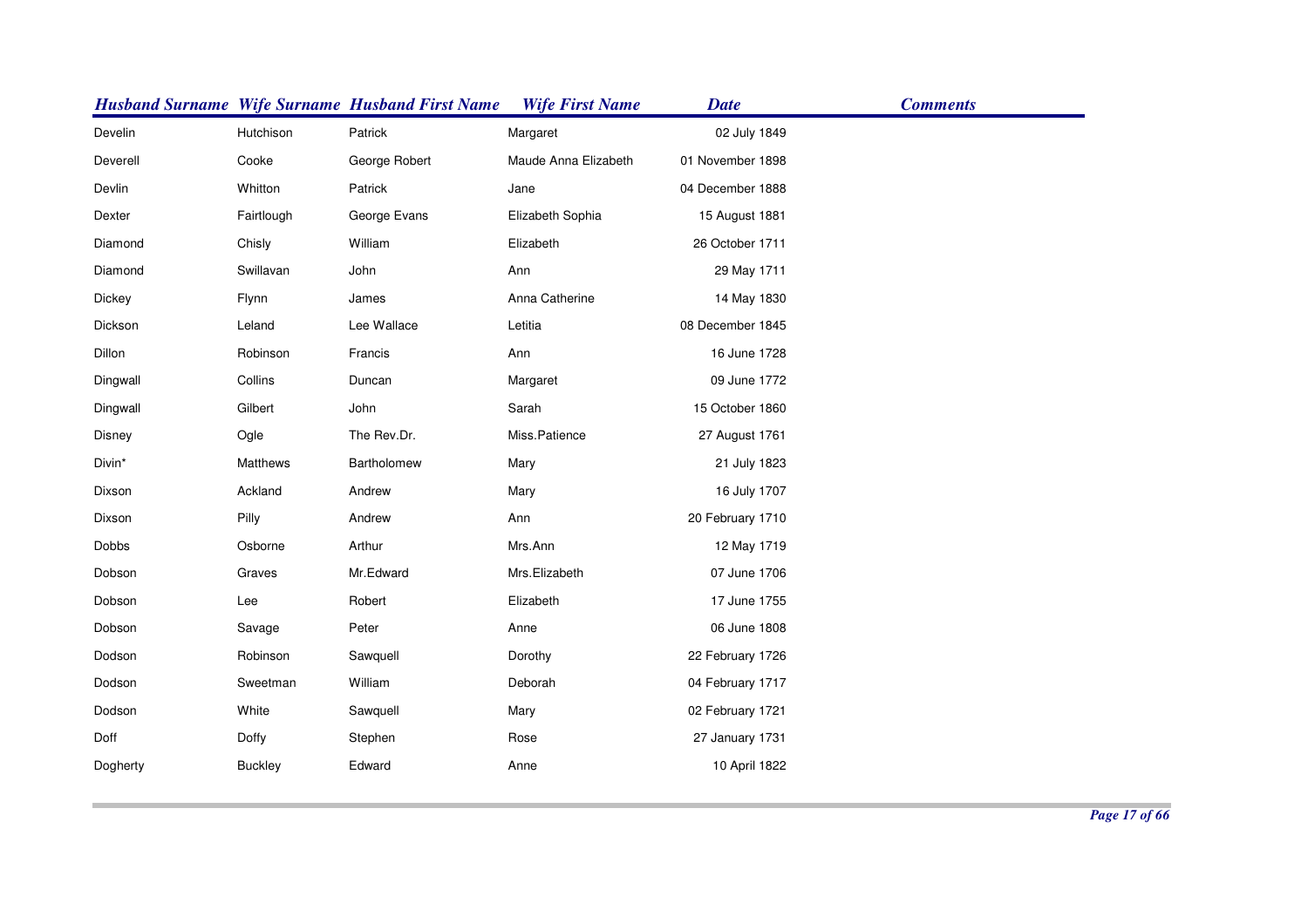|           |            | <b>Husband Surname Wife Surname Husband First Name</b> | <b>Wife First Name</b>    | <b>Date</b>       | <b>Comments</b> |
|-----------|------------|--------------------------------------------------------|---------------------------|-------------------|-----------------|
| Dogherty  | Drew       | William                                                | Mary                      | 21 August 1843    |                 |
| Dolann    | Rogers     | John                                                   | Mary                      | 03 February 1743  |                 |
| Donnellan | Jackson    | Mr.James                                               | Mrs.Alice                 | 10 July 1708      |                 |
| Doolin    | Simpson    | Christopher                                            | Anne                      | 16 August 1714    |                 |
| Dooly     | Clark      | Thomas                                                 | Sarah                     | 05 January 1848   |                 |
| Doran     | Winslow    | Nath                                                   | Hannah                    | 19 May 1752       |                 |
| Dory      | Reyley     | James                                                  | Mary                      | 03 February 1709  |                 |
| Dougherty | Heale      | John                                                   | Jane                      | 01 December 1706  |                 |
| Douglas   | Martin     | John                                                   | Julia Anne                | 26 November 1850  |                 |
| Dowden    | Moore      | Henry                                                  | Mary                      | 05 September 1711 |                 |
| Dowling   | Birchell   | James                                                  | Elizabeth                 | 25 March 1820     |                 |
| Dowling   | Cain*      | Matthew                                                | Margaret                  | 26 May 1868       |                 |
| Dowling   | Crawford   | Edward                                                 | Mary Anne                 | 24 September 1815 |                 |
| Downes    | Kerr       | Richard                                                | Letitia                   | 14 January 1836   |                 |
| Downes    | Mc Donnell | William                                                | Catherine                 | 10 February 1834  |                 |
| Downes    | Polly      | Richard                                                | Margaret                  | 01 September 1849 |                 |
| Downes    | Smith      | Richard                                                | Sarah                     | 02 August 1884    |                 |
| Doyle     |            | Murtagh                                                | Elizabeth                 | 16 May 1735       |                 |
| Doyle     | Whitlock   | <b>Richard Michael</b>                                 | Sarah                     | 23 June 1844      |                 |
| Drake     | Plunket    | Christopher                                            | Teresa                    | 30 November 1757  |                 |
| Dropes    | Foster     | John                                                   | Charlotte                 | 03 October 1843   |                 |
| Drury     | Stanage    | James                                                  | Hannah                    | 10 February 1821  |                 |
| Duffey    | Gillereese | Thomas                                                 | Margaret [Alias Dougherty | 27 June 1713      |                 |
| Duffey    | Matthews   | John                                                   | Mary                      | 22 October 1716   |                 |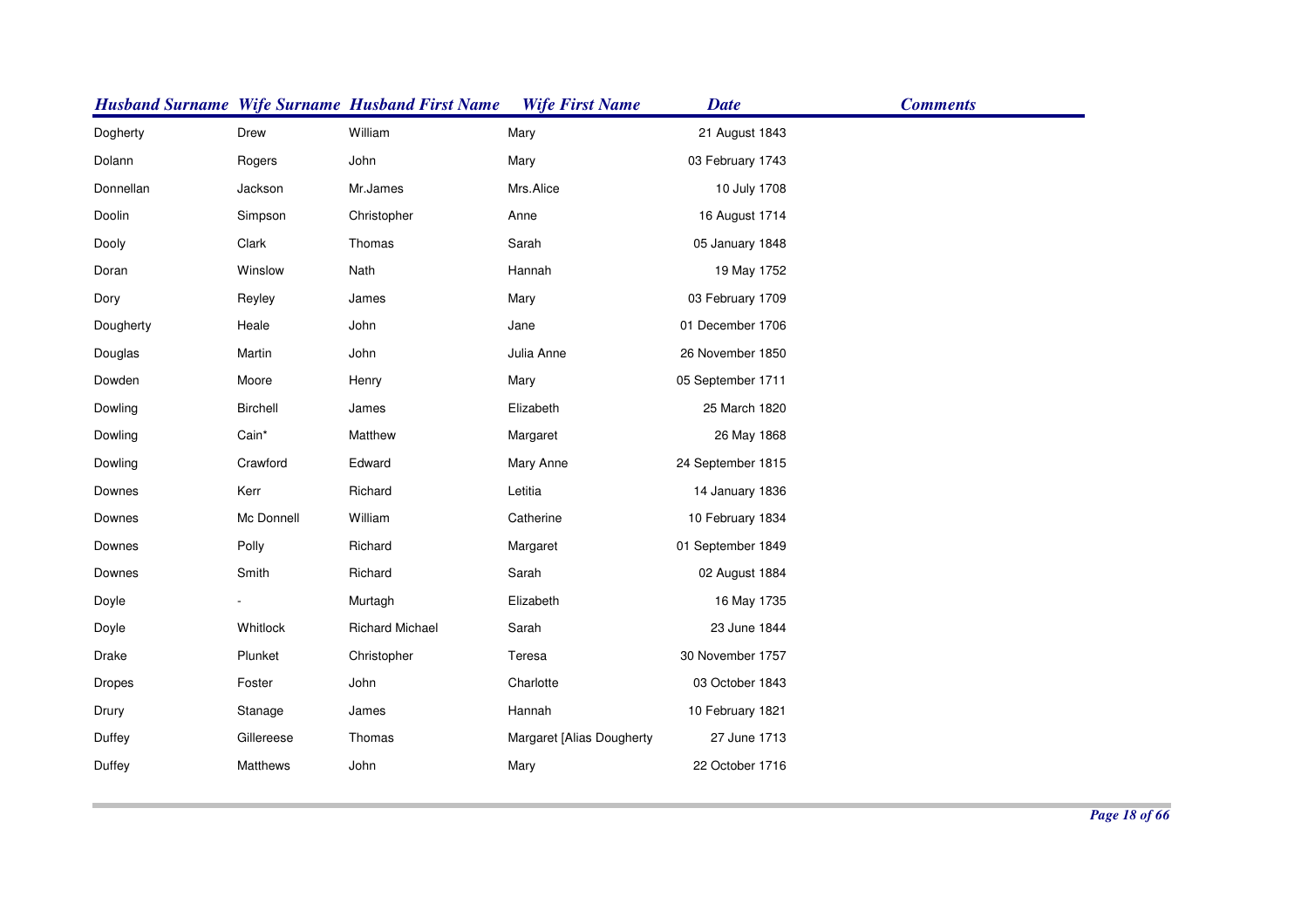|           |           | <b>Husband Surname Wife Surname Husband First Name</b> | <b>Wife First Name</b> | <b>Date</b>                | <b>Comments</b> |
|-----------|-----------|--------------------------------------------------------|------------------------|----------------------------|-----------------|
| Duffy     | Duffy     | Anthony                                                | Martha                 | 17 April 1838              |                 |
| Duffy     | Halpin    | James                                                  | Jane                   | 03 February 1847           |                 |
| Dugan     | Hernon    | John                                                   | Elizabeth [Widow]      | 02 June 1826               |                 |
| Duggan    | Leonard   | William                                                | Jane                   | 19 January 1813            |                 |
| Dukes     | Speer     | William                                                | Ann                    | 27 August 1748             |                 |
| Dullechan | Berrill   | James                                                  | Rose                   | 18 October 1707            |                 |
| Duncan    | West      | Mathew                                                 | Jane                   | 03 July 1803               |                 |
| Durnin    | Jones     | Thomas                                                 | Elizabeth              | 05 December 1768           |                 |
| Dwyer     | Eagar     | Robert Michael                                         | Annie                  | 27 April 1896              |                 |
| Dyas      | Garland   | Thomas                                                 | Cicely                 | 05 October 1718            |                 |
| Dyer      |           | David                                                  | Lydia                  | 18 February 1762           |                 |
| Eakins    | Evans     | Thomas                                                 | Margaret               | 15 September 1809          |                 |
| Eakins    | Moore     | George                                                 | Margaret               | 22 February 1870           |                 |
| Eason     | Dunne     | William                                                | Mary                   | 21 September 1830          |                 |
| Easton    | Codd      | Thomas                                                 | Frances                | 08 February 1844           |                 |
| Eaton     | Byam      | Thomas[Pri.1stBatRifleBr                               | Ann                    | 01 January 1827 Check date |                 |
| Eaton     | Kerr      | Andrew                                                 | Elizabeth              | 18 February 1806           |                 |
| Eaton     | Patterson | Thomas                                                 | Sarah                  | 28 August 1823             |                 |
| Eaton     | Stannage  | John                                                   | Mary                   | 06 January 1831            |                 |
| Ebbs      | Stapleton | Charles                                                | Elizabeth              | 22 April 1739              |                 |
| Eccleston | Donaldson | James                                                  | Anne                   | 14 November 1813           |                 |
| Eccleston | Hobson    | Thomas                                                 | Mary                   | 20 October 1824            |                 |
| Eccleston | Jordan    | George                                                 | Elizabeth              | 12 May 1766                |                 |
| Eccleston | Leacock   | John                                                   | Jane                   | 28 July 1748               |                 |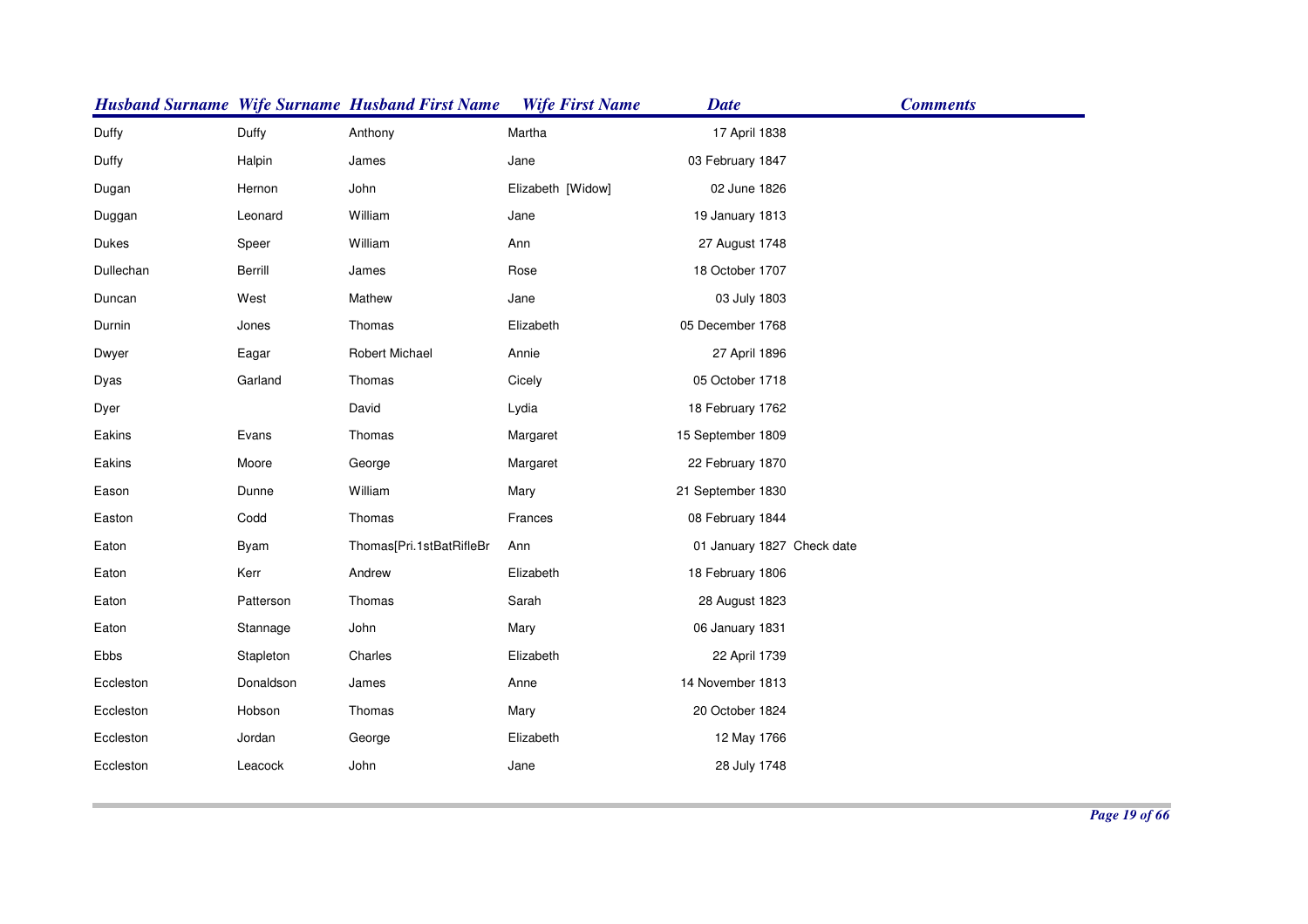|           |               | <b>Husband Surname Wife Surname Husband First Name</b> | <b>Wife First Name</b> | <b>Date</b>                 | <b>Comments</b> |
|-----------|---------------|--------------------------------------------------------|------------------------|-----------------------------|-----------------|
| Eccleston | Long          | Walter                                                 | <b>Bridget</b>         | 04 May 1756                 |                 |
| Eccleston | Shields       | Ralph                                                  | Anne                   | 08 August 1819              |                 |
| Eclin     | Brown         | Henry                                                  | Mary                   | 17 April 1718               |                 |
| Edbrooke  | Cantwell      | George                                                 | Henrietta              | 20 August 1850              |                 |
| Edgar     | Foster        | Edward                                                 | Mary Anne              | 11 October 1841             |                 |
| Edge      | Finnegan      | John                                                   | Lucy                   | 23 April 1717               |                 |
| Edmonds   | <b>Brady</b>  | James                                                  | Catherine              | 28 February 1715            |                 |
| Edward    | Daniell       | George                                                 | Ann                    | 16 November 1777            |                 |
| Edwards   | Thomas        | Benjamin                                               | Elizabeth              | 30 July 1819                |                 |
| Eginton   | Galbraith     | Daniel                                                 | Rebecca                | 08 October 1851             |                 |
| Elliot    | Boulton       | Mr.George                                              | Mrs.                   | 01 February 1733 Check date |                 |
| Elliot    | Carroll       | Arthur                                                 | Widow                  | 25 November 1746            |                 |
| Elliott   | Barry [Widow] | William                                                | Sarah                  | 09 October 1768             |                 |
| Elliott   | Brown         | William                                                | Widow                  | 25 September 1753           |                 |
| Elliott   | Devit         | William [Mariner]                                      | Mary                   | 27 January 1810             |                 |
| Elliott   | Donagh        | Mr.Thomas                                              | Miss.S                 | 06 May 1762                 |                 |
| Elliott   | Handlins      | Francis                                                | Sarah                  | 01 January 1764             |                 |
| Elliott   | Maguire       | James                                                  | Frances                | 15 April 1830               |                 |
| Elliott   | Quin          | Francis Augustus                                       | Anne                   | 14 November 1823            |                 |
| Elliott   | Simpson       | George                                                 | Mary                   | 25 December 1748            |                 |
| Elliott   | Smith         | John                                                   | Jane                   | 13 October 1770             |                 |
| Elliott   | Wallis        | John                                                   | Mary                   | 06 June 1762                |                 |
| Ellis     | Coddington    | Gore                                                   | Miss.Mary              | 08 March 1768               |                 |
| Ellis     | Dryden        | Robert Elwood                                          | Agnes H.               | 19 December 1850            |                 |
|           |               |                                                        |                        |                             |                 |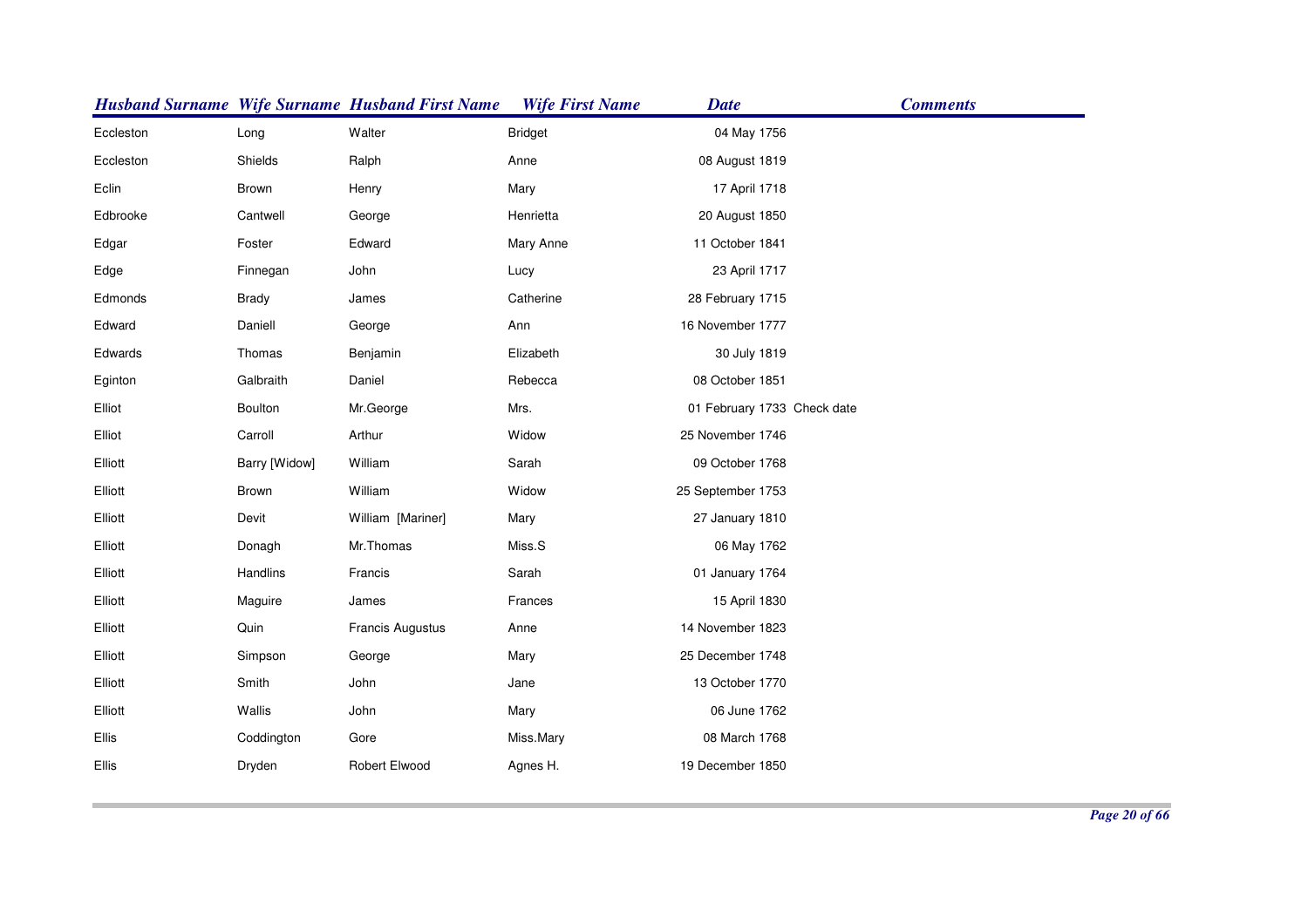|           |                  | <b>Husband Surname Wife Surname Husband First Name</b> | <b>Wife First Name</b> | <b>Date</b>       | <b>Comments</b> |
|-----------|------------------|--------------------------------------------------------|------------------------|-------------------|-----------------|
| Ellison   | Berwick          | Francis                                                | Eliza                  | 17 November 1833  |                 |
| Elwood    | <b>Brookes</b>   | Edward                                                 | Elinor                 | 20 August 1746    |                 |
| English   | Hissey           | James                                                  | Eleanor                | 14 March 1843     |                 |
| Ennis     | Hatckett         | Richard                                                | Mary                   | 17 September 1764 |                 |
| Ennis     | Rickards         | Fairfax                                                | Mary                   | 22 January 1744   |                 |
| Evans     |                  | Charles                                                |                        | 15 August 1747    |                 |
| Evans     | Creadon          | Nathaniel                                              | Ann                    | 27 November 1729  |                 |
| Evans     | Gibbons          | George                                                 | Elizabeth              | 13 October 1719   |                 |
| Evans     | Taylor           | Charles                                                | Ann                    | 19 November 1765  |                 |
| Fairest   | McCullagh        | Andrew                                                 | Mary                   | 19 October 1703   |                 |
| Fairhurst | Duff             | Andrew                                                 | Mary                   | 25 July 1716      |                 |
| Fargison  | Cotton           | James                                                  | Elizabeth              | 16 August 1707    |                 |
| Farrele   | Rothwell         | Michael                                                | Rose Anna              | 22 December 1809  |                 |
| Farrell   | Boylan           | William                                                | Anne                   | 08 May 1710       |                 |
| Farrell   | Dayley           | Patrick                                                | Honora                 | 13 August 1714    |                 |
| Farrelly  | Aston            | Patrick                                                | Susan                  | 04 April 1719     |                 |
| Faulker   | Martin           | James                                                  | Alice                  | 21 January 1850   |                 |
| Faussett  | Bond             | Henry                                                  | Alessie                | 07 January 1875   |                 |
| Fay       | Rogers           | James                                                  | Ann                    | 23 April 1776     |                 |
| Fee       | Elliott          | Daniel                                                 | Esther                 | 25 December 1819  |                 |
| Feegan    | Murphy           | John                                                   | Martha                 | 06 August 1726    |                 |
| Fell      | Wise             | Thomas                                                 | Mary                   | 27 April 1818     |                 |
| Ferguson  | McCarthy         | William                                                | Mary                   | 05 January 1751   |                 |
| Fewtrill  | Sherrott [Widow] | William                                                | Anne                   | 03 March 1772     |                 |
|           |                  |                                                        |                        |                   |                 |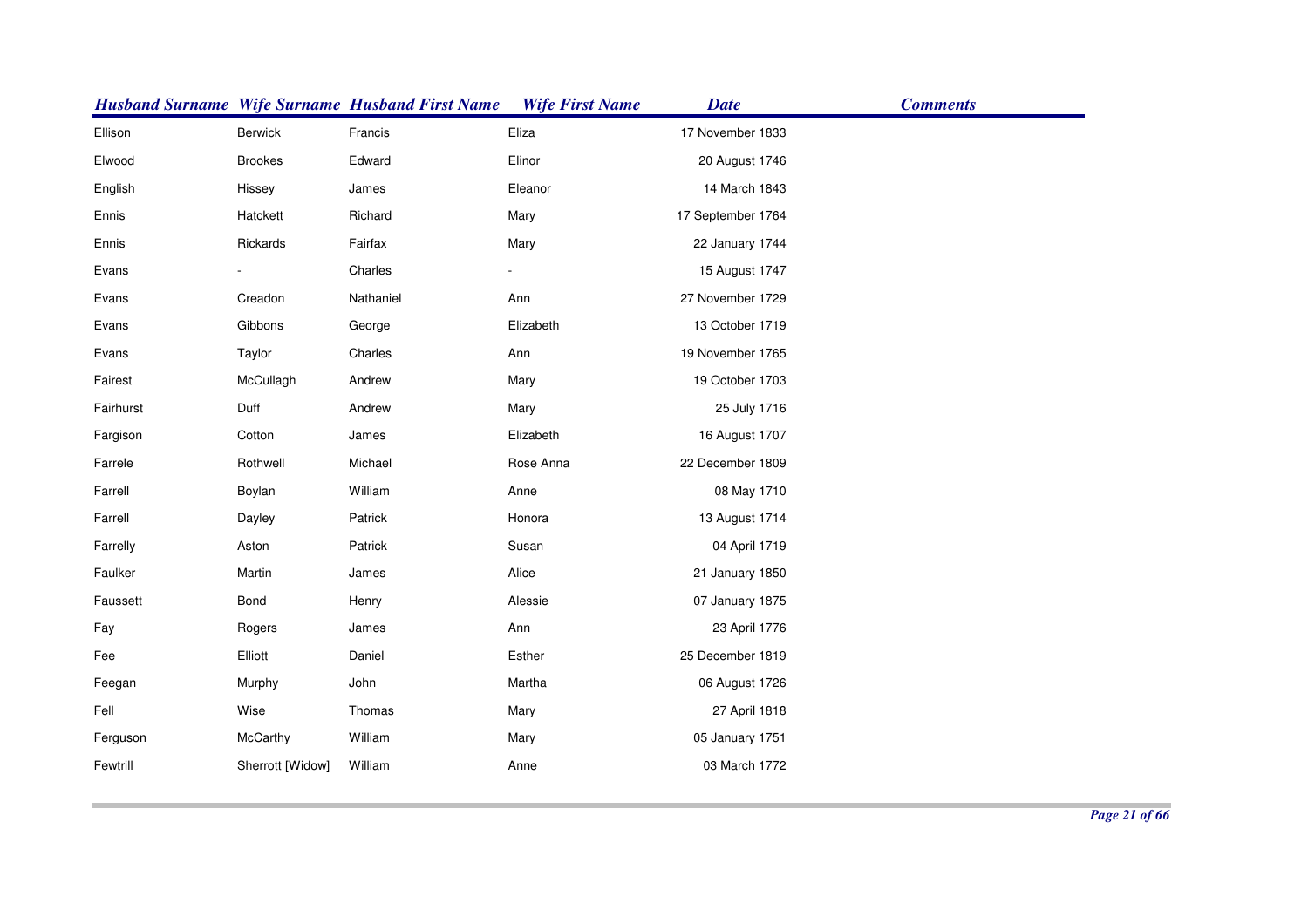|            |             | <b>Husband Surname Wife Surname Husband First Name</b> | <b>Wife First Name</b> | <b>Date</b>       | <b>Comments</b>                         |
|------------|-------------|--------------------------------------------------------|------------------------|-------------------|-----------------------------------------|
| Fisher     | Johnston    | David                                                  | Jane                   | 06 October 1734   |                                         |
| Fisher     | Keegan      | James                                                  | Mary                   | 08 February 1760  |                                         |
| Fitzgearld | White       | John                                                   | Elizabeth              | 04 February 1744  |                                         |
| Flanigan   | Darby       | Nicholas [P.ofTullyallen                               | Margaret [P.of Beanly] | 29 December 1706  |                                         |
| Flanigan   | Duffy       | James                                                  | Margaret               | 26 January 1707   |                                         |
| Flattery*  | Hughes      | Roger                                                  | Mary                   | 13 February 1809  |                                         |
| Fleeton    | Mahon       | Edmondson                                              | Mary Anne              | 06 August 1885    |                                         |
| Fleming    | Bailey      | William Henry                                          | Mary Jane              | 21 October 1880   |                                         |
| Fleming    | Holland     | John                                                   | Elizabeth              | 20 June 1774      |                                         |
| Fleming    | Skully      | John                                                   | Jane                   |                   | 23 August 1742 Also entered as 23081743 |
| Fleming    | Skully      | John                                                   | Jane                   |                   | 23 August 1743 Also entered as 23081742 |
| Fleming    | Winters     | Bartholomew                                            | Margaret               | 17 June 1769      |                                         |
| Fletcher   | Elliott     | Michael                                                | Emily                  | 05 October 1811   |                                         |
| Flin       | Jones       | Richard                                                | Mary                   | 21 January 1719   |                                         |
| Flood      | Lindsay     | Hugh                                                   | Jane                   | 28 May 1826       |                                         |
| Folds      | Nicholls    | Mr.                                                    | Ms.                    | 31 May 1746       |                                         |
| Forbies    | Webster     | Edward                                                 | Johanna                | 06 April 1702     |                                         |
| Ford       | Gannon      | James                                                  | Margaret               | 18 September 1833 |                                         |
| Ford       | Williams    | Thomas                                                 | Frances                | 17 July 1765      |                                         |
| Forde      | Mc Entagart | Francis                                                | Elizabeth              | 04 August 1810    |                                         |
| Forsayth   | Mc Clean    | David                                                  | Margaret               | 14 June 1805      |                                         |
| Forster    | Copeland    | John                                                   | Alice                  | 06 May 1703       |                                         |
| Freeman    | Cummins     | William[Priv.1stBatRifBr                               | Mary                   | 03 September 1827 |                                         |
| Freton     | Finegan     | John                                                   | Abigal                 | 07 April 1766     |                                         |
|            |             |                                                        |                        |                   |                                         |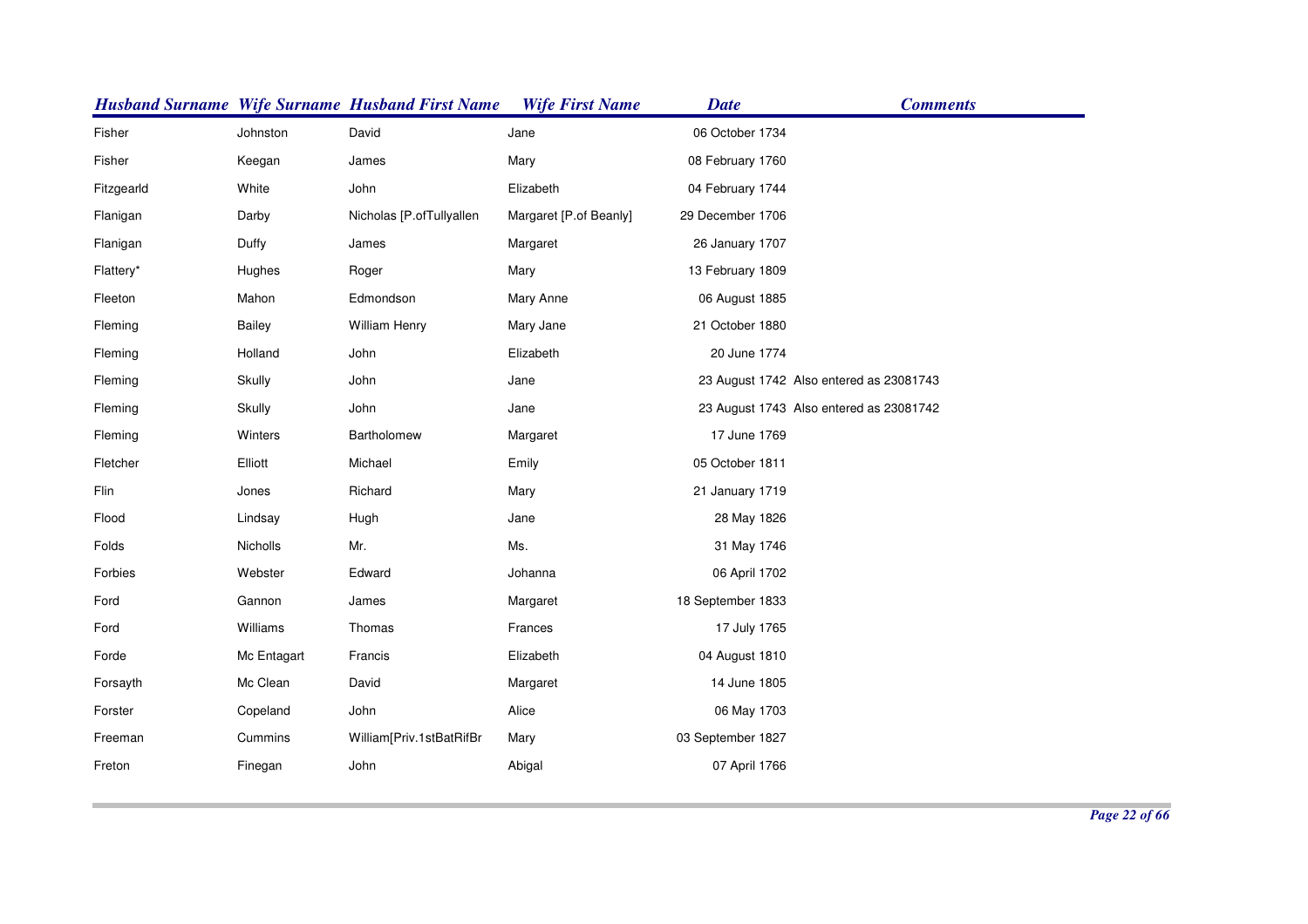|           |               | <b>Husband Surname Wife Surname Husband First Name</b> | <b>Wife First Name</b> | <b>Date</b>       | <b>Comments</b> |
|-----------|---------------|--------------------------------------------------------|------------------------|-------------------|-----------------|
| Fullard   | Davies        | Thomas                                                 | Susan                  | 11 August 1725    |                 |
| Fullard   | Elliot        | Thomas                                                 | Elizabeth              | 02 February 1703  |                 |
| Gaaff     | Macanalley    | William                                                | Catherine              | 16 April 1718     |                 |
| Gaiffin   | Shorter       | George                                                 | Charity                | 16 November 1755  |                 |
| Galaspy   | Murphy        | James                                                  | Margret                | 03 September 1745 |                 |
| Galbraith | Kelly         | David                                                  | Elizabeth              | 18 January 1844   |                 |
| Galbraith | Knaggs        | Hugh                                                   | Elizabeth              | 18 October 1853   |                 |
| Galbraith | Moore         | George                                                 | Sarah Jane             | 05 December 1881  |                 |
| Gale      | Short         | <b>Frederick Charles</b>                               | Lucy Rosina            | 08 April 1889     |                 |
| Galnay    | Towers        | Richard                                                | Miss.                  | 17 August 1773    |                 |
| Gammel    | <b>Brooks</b> | Robert                                                 | Elinor                 | 31 August 1810    |                 |
| Gannon    | Callan        | Simon                                                  | Jane                   | 03 November 1748  |                 |
| Gannon    | Holmes        | Patrick(Private75thRegt)                               | Phebe                  | 23 April 1838     |                 |
| Gardner   | Farrell       | John                                                   | Lydia                  | 17 August 1703    |                 |
| Garland   | Davis         | James                                                  | Anne                   | 30 September 1829 |                 |
| Garner    | Wall          | William                                                | Mary                   | 27 August 1716    |                 |
| Garnett   | Vanhomrigh    | Cope                                                   | Alicia                 | 08 April 1828     |                 |
| Garrard   | McAnally      | Charles                                                | Honora                 | 27 June 1713      |                 |
| Gartside  | Hardman       | Mr. William                                            | Mrs.Ann                | 21 February 1717  |                 |
| Gartside  | Lucas         | Mr.                                                    | Ms.                    | 27 May 1746       |                 |
| Garvan    | Mc Keown      | Pat                                                    | Mary                   | 31 October 1805   |                 |
| Gibbons   | Newton        | The Rev.Mr.Richard                                     | Mrs.Mary               | 20 November 1712  |                 |
| Gifford   | Dowdall       | The Rev.Mr.John                                        | Mrs.Levina             | 15 November 1712  |                 |
| Gilbert   | Mc Blain      | John                                                   | Jane                   | 18 May 1838       |                 |
|           |               |                                                        |                        |                   |                 |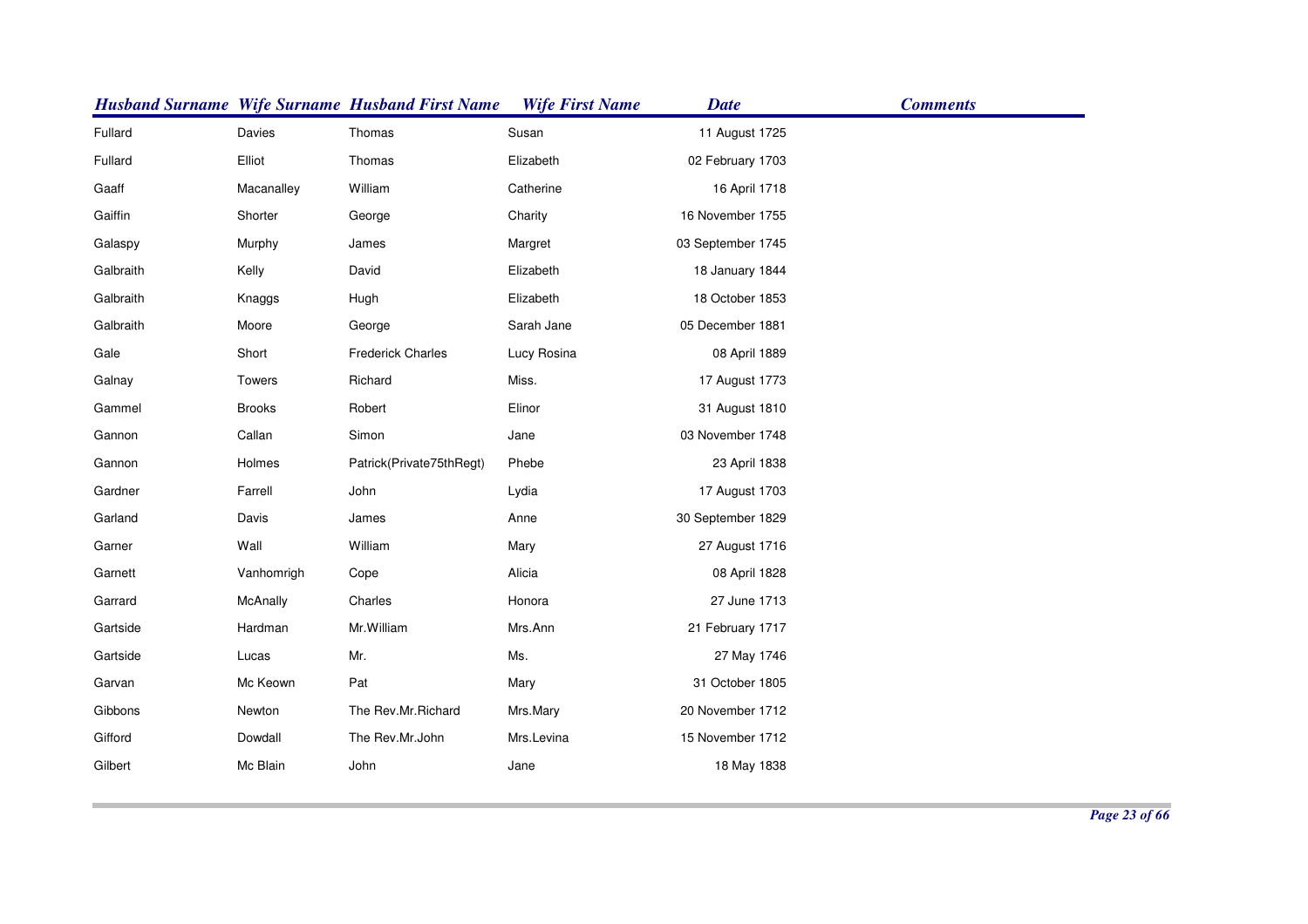|           |            | <b>Husband Surname Wife Surname Husband First Name</b> | <b>Wife First Name</b> | <b>Date</b>      | <b>Comments</b> |
|-----------|------------|--------------------------------------------------------|------------------------|------------------|-----------------|
| Gilbert   | Mc Dowell  | David [Private]                                        |                        | 05 August 1808   |                 |
| Gilshanon | Brabazon   | James                                                  | Susanna                | 30 May 1748      |                 |
| Glover    | Myles      | John                                                   | Mary                   | 14 November 1872 |                 |
| Godfrey   | Newton     | Alderman John                                          | Ms.Christian           | 01 May 1732      |                 |
| Godfrey   | Smith      | Mr.John                                                | Mrs.Mary               | 24 August 1718   |                 |
| Gosson    | Kennedy    | John                                                   | Anne                   | 12 August 1821   |                 |
| Graham    | Atkinson   | <b>Richard Henry</b>                                   | Sarah                  | 17 July 1847     |                 |
| Graham    | Moore      | John                                                   | <b>Bridget</b>         | 28 April 1805    |                 |
| Grant     | Mc Dougall | James Alexander                                        | Sarah Isabella         | 26 June 1883     |                 |
| Graves    | Crawford   | William                                                | Margaret               | 11 October 1826  |                 |
| Gray      | Hygate     | William                                                | Elizabeth              | 01 May 1726      |                 |
| Gray      | McMa       | Christopher                                            | Isabella               | 18 October 1772  |                 |
| Green     | Ball       | George                                                 | Jane                   | 31 October 1807  |                 |
| Greene    | Leland     | James                                                  | Anne                   | 07 April 1835    |                 |
| Greer     | Garrett    | George                                                 | Caroline Elizabeth     | 13 November 1878 |                 |
| Grehan    | Garlon     | Patrick                                                | Mary                   | 15 December 1703 |                 |
| Grey      | North      | Patrick                                                | Harriet                | 13 June 1848     |                 |
| Griffin   | Evans      | Charles                                                | Margrett               | 27 January 1719  |                 |
| Griffin   | Griffin    | Philip                                                 | Margaret               | 22 October 1751  |                 |
| Griffiths | Deneny     | George                                                 | Mary                   | 12 October 1843  |                 |
| Grimes    | Codd       | Robert                                                 | Susanna                | 22 February 1808 |                 |
| Groom     | Dupont     | James                                                  | Albertine              | 11 April 1819    |                 |
| Groome    | Ewing      | <b>Edward John Beresford</b>                           | Susan Jane             | 17 February 1892 |                 |
| Guess     | Percy      | Charles                                                | Alice                  | 07 April 1809    |                 |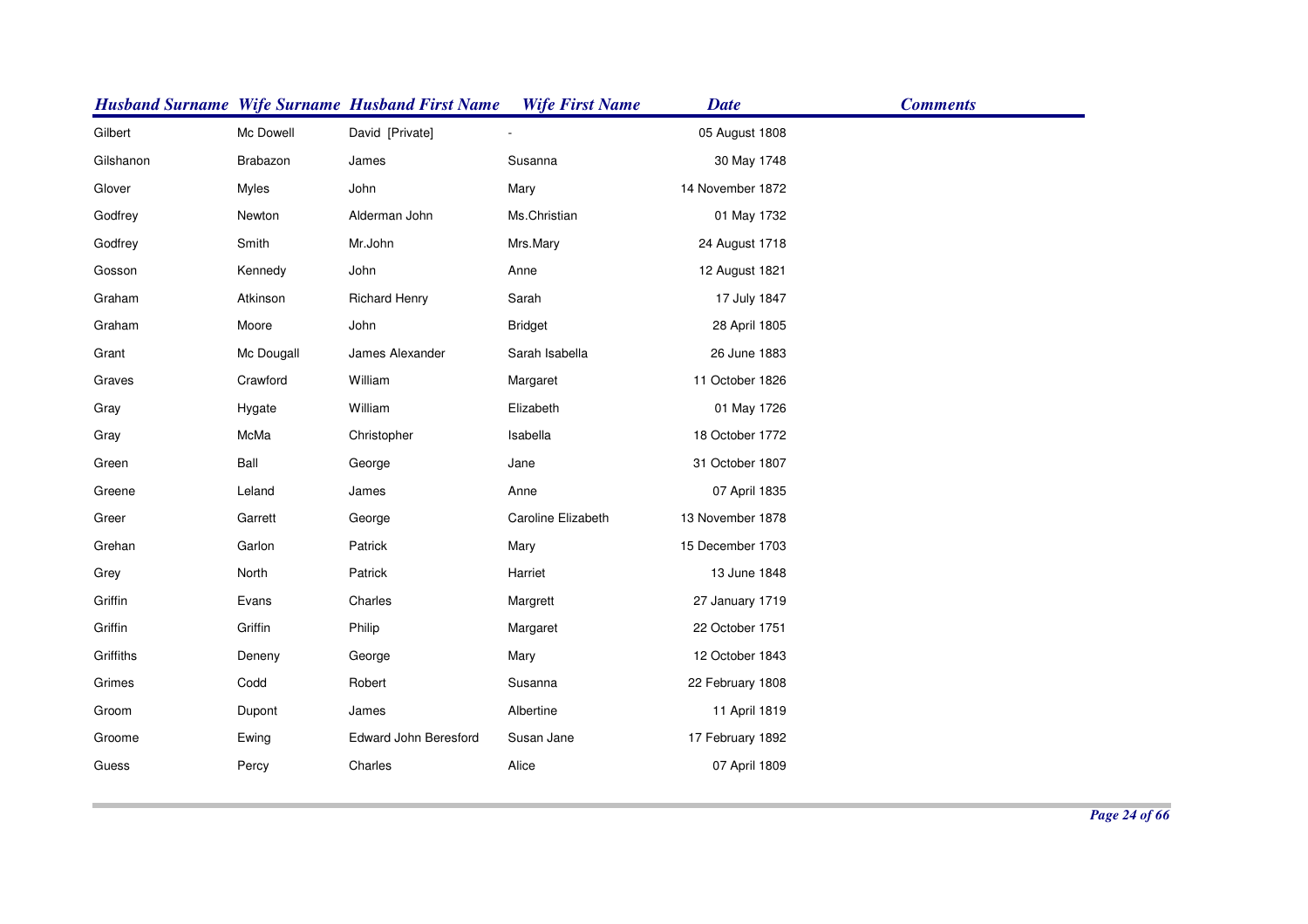|          |           | <b>Husband Surname Wife Surname Husband First Name</b> | <b>Wife First Name</b> | <b>Date</b>                | <b>Comments</b> |
|----------|-----------|--------------------------------------------------------|------------------------|----------------------------|-----------------|
| Guy      | Wythe     | George                                                 | Emily                  | 09 December 1818           |                 |
| Hackett  | Fogarty   | Thomas                                                 | Mary Anne              | 05 October 1818            |                 |
| Hadom    | Donelly   | John                                                   | Mary Jane              | 25 February 1854           |                 |
| Hagan    | Wade      | John                                                   | Ann                    | 13 January 1806            |                 |
| Haigh    | Mc Veigh  | George                                                 | Catherine              | 07 February 1831           |                 |
| Haile    | Fox       | Henry                                                  | Alice                  | 23 July 1705               |                 |
| Halfpeny | White     | Patrick                                                | Alice                  | 15 September 1713          |                 |
| Hall     | Blackham  | <b>William Charles</b>                                 | Charlottle             | 24 June 1873               |                 |
| Hall     | Connor    | James                                                  | Mary                   | 27 November 1831           |                 |
| Hall     | Kelly     | Eleazer                                                | Sarah                  | 01 January 1829 Check date |                 |
| Hall     | Spiers    | Benjamin                                               | Margaret               | 02 June 1832               |                 |
| Halliday | Brown     | John Henry                                             | Florence May           | 18 July 1899               |                 |
| Halliday | Manning   | James [Mariner]                                        | Anne                   | 02 February 1813           |                 |
| Hallogin | Johnstone | Mathew                                                 | Anne                   | 04 February 1706           |                 |
| Hamell   | Crawley   | James                                                  | Mary                   | 30 November 1717           |                 |
| Hamill   | Cogly     | Thomas                                                 | Cathrine               | 13 December 1729 Widow     |                 |
| Hamilton | Ackland   | Edward                                                 | Mary                   | 30 November 1730           |                 |
| Hamilton | Dixon     | John                                                   | Elizabeth              | 20 June 1751               |                 |
| Hamilton | Galbreath | Thomas                                                 | Sarah                  | 07 July 1834               |                 |
| Hamilton | Kelly     | John                                                   | Mary                   | 15 April 1854              |                 |
| Hamilton | Marriott  | Mr.Edward                                              | Mrs.Mary               | 21 September 1710          |                 |
| Hamilton | Rochford  | James                                                  | Mary                   | 08 September 1755          |                 |
| Hand     | Splain    | James                                                  | Elizabeth              | 08 January 1845            |                 |
| Handy    | Moorhead  | Andrew                                                 | Mary                   | 24 August 1810             |                 |
|          |           |                                                        |                        |                            |                 |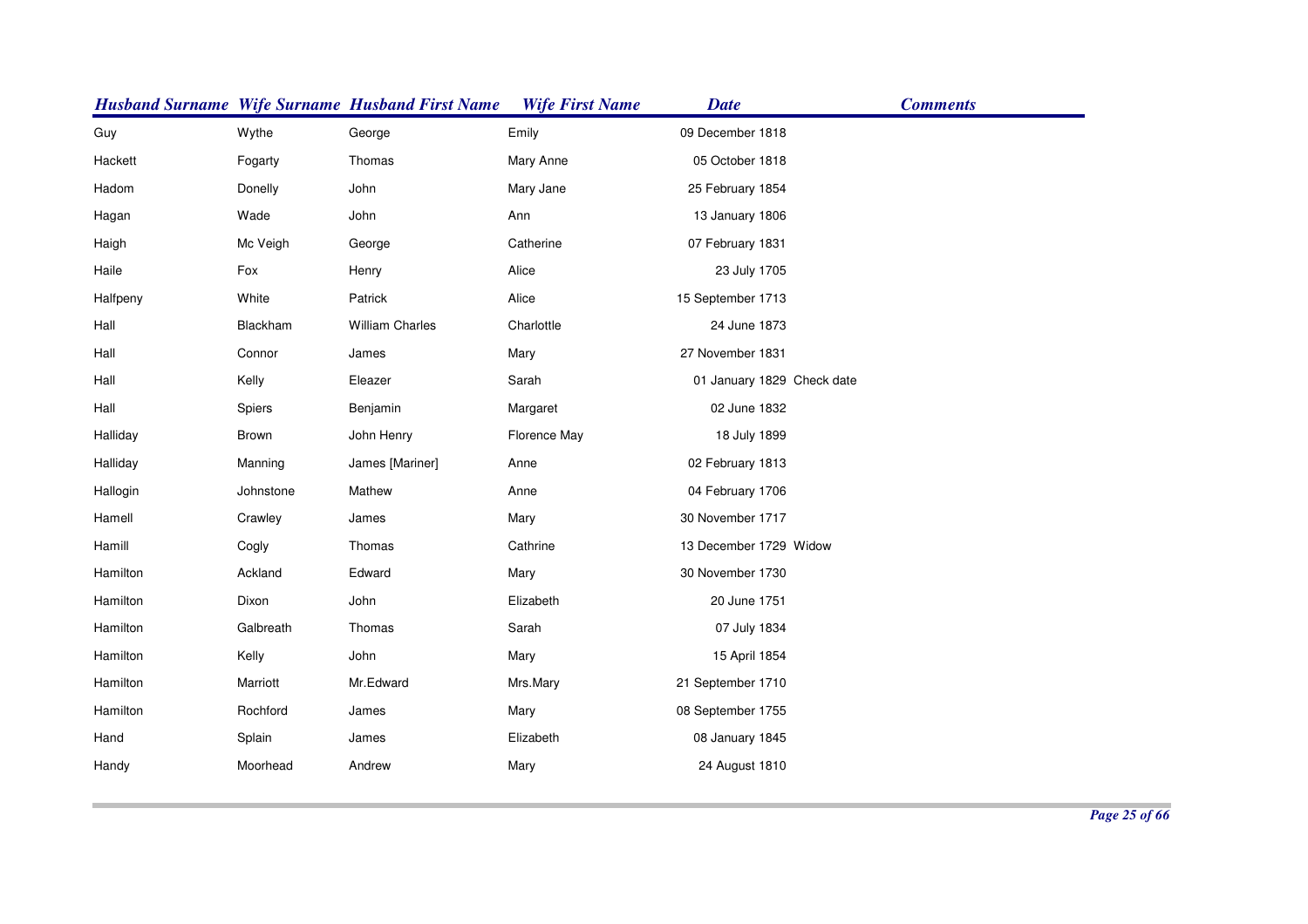|                |             | <b>Husband Surname Wife Surname Husband First Name</b> | <b>Wife First Name</b> | <b>Date</b>       | <b>Comments</b> |
|----------------|-------------|--------------------------------------------------------|------------------------|-------------------|-----------------|
| Hanison        | Elliott     | John                                                   | Isabella               | 28 December 1822  |                 |
| Hanley         | Young       | Robert                                                 | Ann                    | 29 March 1806     |                 |
| Hanlon         | Gartlany    | Phelemy                                                | Ann                    | 10 June 1776      |                 |
| Hanlon         | Hughs       | John                                                   | Catherine              | 05 April 1811     |                 |
| Hannah         | Booth       | Joseph                                                 | Sarah                  | 05 March 1810     |                 |
| Hanratty       | Newland     | John                                                   | Jane                   | 21 January 1850   |                 |
| Hardman        | Chesshire   | Rev.George                                             | Elizabeth              | 14 December 1821  |                 |
| Hardman        | Dolaham     | Charles                                                | Mary                   | 11 September 1759 |                 |
| Hardman        | Montgomery  | Alderman Edward                                        | Mrs.Lucey              | 07 October 1732   |                 |
| Hardman        | Sanders     | Mr.John                                                | Mrs.Dorothy            | 01 March 1712     |                 |
| Hare           | Abraham     | Daniel [86th Foot]                                     | Eliza                  | 08 May 1825       |                 |
| Harley         | Devitt      | James                                                  | Mary Anne              | 31 August 1815    |                 |
| Harman         | Fitzpatrick | Owen                                                   | Elizabeth              | 15 July 1758      |                 |
| Harper         | Wynne       | John                                                   | Margery                | 20 April 1752     |                 |
| Harpur         | Nixon       | Thomas                                                 | Frances                | 04 March 1810     |                 |
| Harrcus/Harcus | Preston     | John Sinclair                                          | Mary Jane              | 24 February 1867  |                 |
| Harris         | Keenan      | William                                                | Rose                   | 20 November 1837  |                 |
| Harris         | McNemarra   | John                                                   | Ann                    | 06 July 1726      |                 |
| Harris         | Meares      | John                                                   | Susan                  | 17 May 1851       |                 |
| Harris         | Watson      | Edward(Priv1stBatRiflBri                               | Jane                   | 24 June 1843      |                 |
| Harrison       | Harrison*   | John                                                   | Mary                   | 18 July 1805      |                 |
| Harrison       | Latimer     | Samuel                                                 | Anne                   | 29 May 1839       |                 |
| Harrison       | West        | Edward                                                 | Margaret               | 03 December 1846  |                 |
| Hart           | Coddington  | Robert                                                 | Miss.Elizabeth         | 02 June 1762      |                 |
|                |             |                                                        |                        |                   |                 |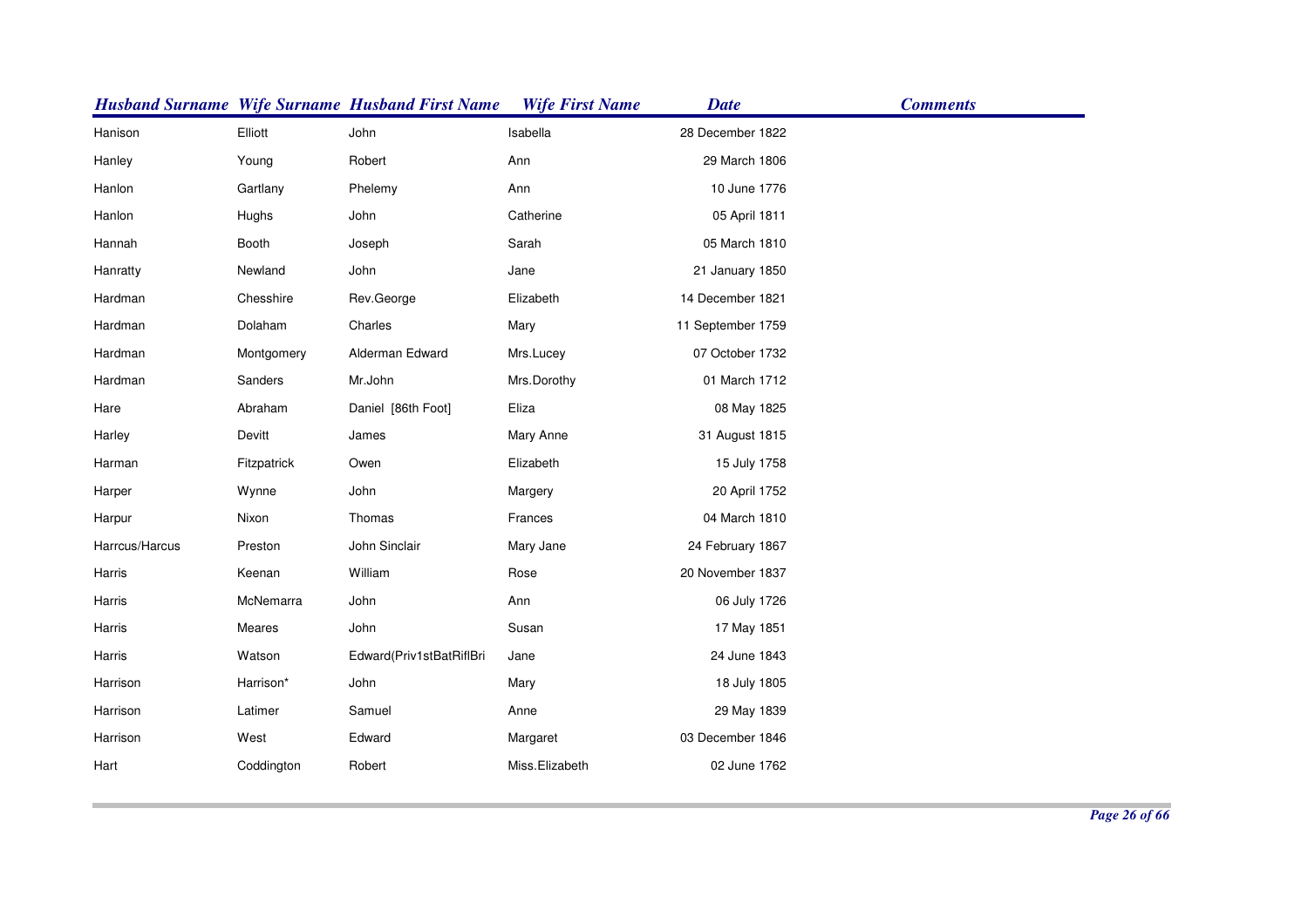|           |          | <b>Husband Surname Wife Surname Husband First Name</b> | <b>Wife First Name</b> | <b>Date</b>       | <b>Comments</b>                |
|-----------|----------|--------------------------------------------------------|------------------------|-------------------|--------------------------------|
| Hartlow   | Sillery  | James                                                  | Phoebe                 | 03 March 1843     |                                |
| Harvey    | Crawford | Thomas                                                 | Anne                   | 07 September 1808 |                                |
| Harwood   | Halo     | Mathew                                                 | Sarah                  | 02 April 1815     |                                |
| Haskis    | Latham   | Samuel                                                 | Sophia Jane            | 27 May 1866       |                                |
| Hatch     | Whitney  | Mr.John                                                | Mrs.Catherine          | 31 March 1714     |                                |
| Hatchet   | Collier  | Robert                                                 | Elizabeth              | 11 August 1742    |                                |
| Hatchet   | Cook     | Robert                                                 | Widow                  | 24 August 1773    |                                |
| Hathorn   | Thornton | John                                                   | Miss.Hester            | 05 October 1760   |                                |
| Hawath    | Connor   | John                                                   | Anne                   | 27 November 1834  |                                |
| Hawkins   | Lennon   | John                                                   | Mary                   | 25 February 1810  |                                |
| Hawthorn  | MCoy     | John                                                   | Frances                | 03 October 1773   |                                |
| Hawthorne | Reed     | Mr.John                                                | Mrs.Mary               |                   | 01 July 1727 Widow; Check date |
| Hayes     | Kelly    | Richard                                                | Mary                   | 20 April 1808     |                                |
| Hays      | Caine    | John                                                   | Rebecca                | 01 September 1747 |                                |
| Heale     | Dyson    | Richard                                                | Frances                | 07 April 1702     |                                |
| Healey    | Boyle    | Thomas                                                 | Rose                   | 05 June 1865      |                                |
| Healy     | Goolby   | Michael                                                | Sarah                  | 01 March 1832     |                                |
| Hearn     | Thompson | James                                                  | Frances                | 07 May 1774       |                                |
| Heeny     | Heeny    | Thomas                                                 | Anne                   | 18 May 1706       |                                |
| Henderson | Smith    | James                                                  | Jane                   | 19 October 1823   |                                |
| Henery    | Moore    | John                                                   | Mary Anne              | 29 March 1842     |                                |
| Henkison  | Marsdin  | Henry                                                  | Elizabeth              | 26 April 1714     |                                |
| Henry     | Costello | James                                                  | Hannah                 | 09 September 1821 |                                |
| Henry     | Geddes   | Thomas                                                 | Mary                   | 01 June 1829      |                                |
|           |          |                                                        |                        |                   |                                |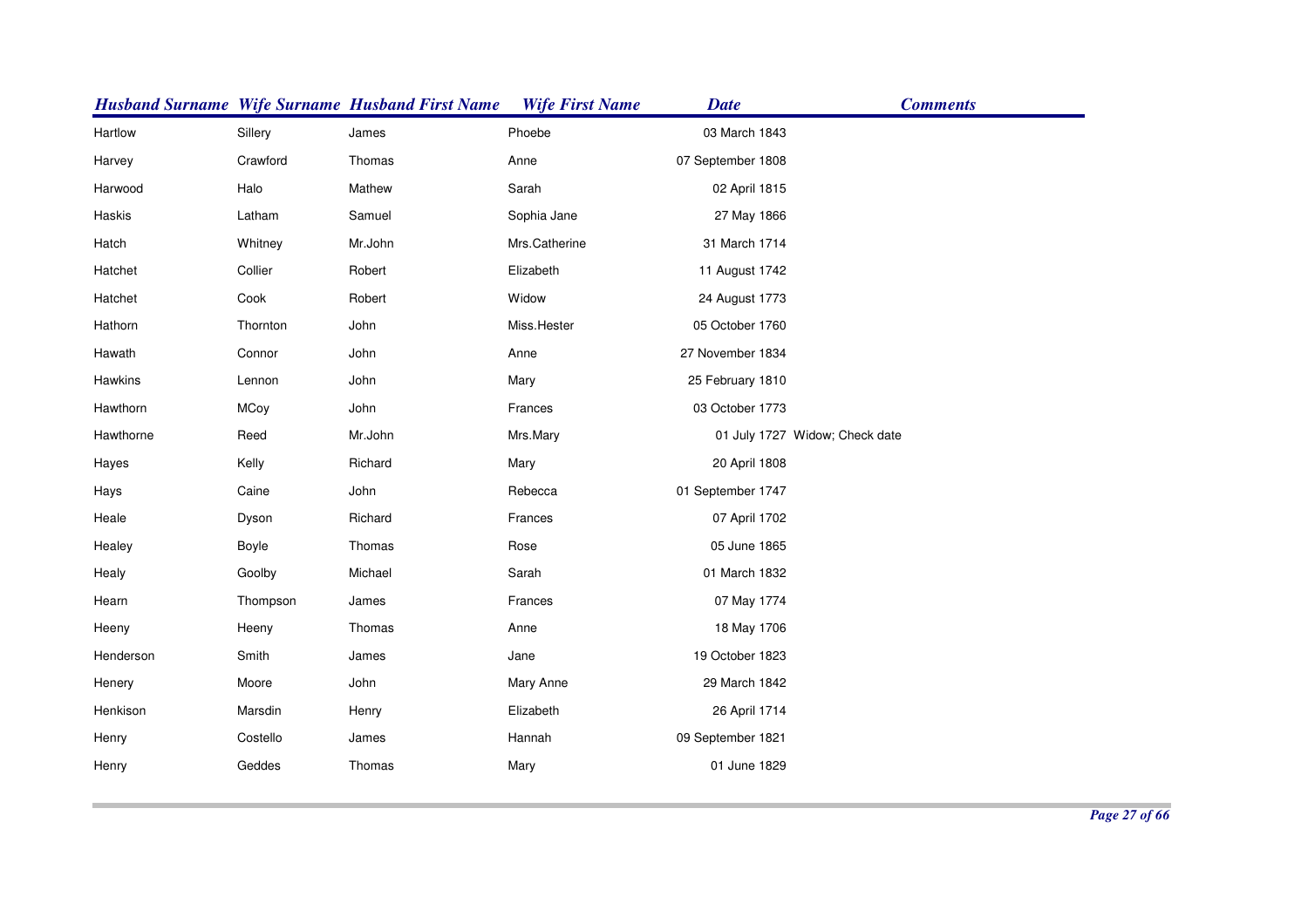|           |            | <b>Husband Surname Wife Surname Husband First Name</b> | <b>Wife First Name</b>   | <b>Date</b>       | <b>Comments</b> |
|-----------|------------|--------------------------------------------------------|--------------------------|-------------------|-----------------|
| Henry     | Jervis     | John William                                           | Emily                    | 22 April 1830     |                 |
| Henson    | Smith      | William                                                | Ann                      | 14 April 1765     |                 |
| Henzell   | Fairtlough | Gorges                                                 | Miss.Mary                | 07 August 1820    |                 |
| Hepburn   | Sandys     | David                                                  | Sarah                    | 10 November 1823  |                 |
| Herle     | Martin     | Bryan                                                  | Mary                     | 14 May 1702       |                 |
| Heron     | Harris     | James                                                  | Sarah                    | 23 July 1874      |                 |
| Heron     | Richardson | Augustus                                               | Louisa                   | 19 July 1815      |                 |
| Heron     | Smyth      | James                                                  | Louisa                   | 14 December 1817  |                 |
| Herst     | Miller     | Rowland                                                | Jane                     | 28 April 1728     |                 |
| Hewardine | Doran      | Christopher                                            | Catherine                | 12 May 1818       |                 |
| Hicks     | Watson     | John                                                   | Elizabeth                | 12 January 1853   |                 |
| Higgins   | Mullen     | Thomas                                                 | Anne                     | 01 December 1779  |                 |
| Higgins   | Page       | Thomas [Private31stFoot]                               | Catharine                | 25 February 1824  |                 |
| Hill      |            | William                                                | Name of Wife not entered | 04 June 1816      |                 |
| Hill      | Mc Loghlin | William                                                | Mary Jane                | 07 December 1846  |                 |
| Hill      | Medcalf    | Edward                                                 | Mary                     | 03 August 1735    |                 |
| Hill      | Polly      | William                                                | Elizabeth                | 05 December 1813  |                 |
| Hill      | Shea       | John                                                   | Maria                    | 16 February 1859  |                 |
| Hill      | Shortile   | Francis                                                | Mary                     | 30 January 1764   |                 |
| Hill      | Sullivan   | James                                                  | Anne                     | 01 November 1821  |                 |
| Hinds     | Grady      | Thomas                                                 | Mary                     | 05 July 1826      |                 |
| Hines     | Gaynor     | William                                                | <b>Bridget</b>           | 30 September 1850 |                 |
| Hobson    | Heeney     | Arthur                                                 | Mary                     | 18 October 1848   |                 |
| Hodger    | Lamb       | James                                                  | Margaret                 | 17 May 1725       |                 |
|           |            |                                                        |                          |                   |                 |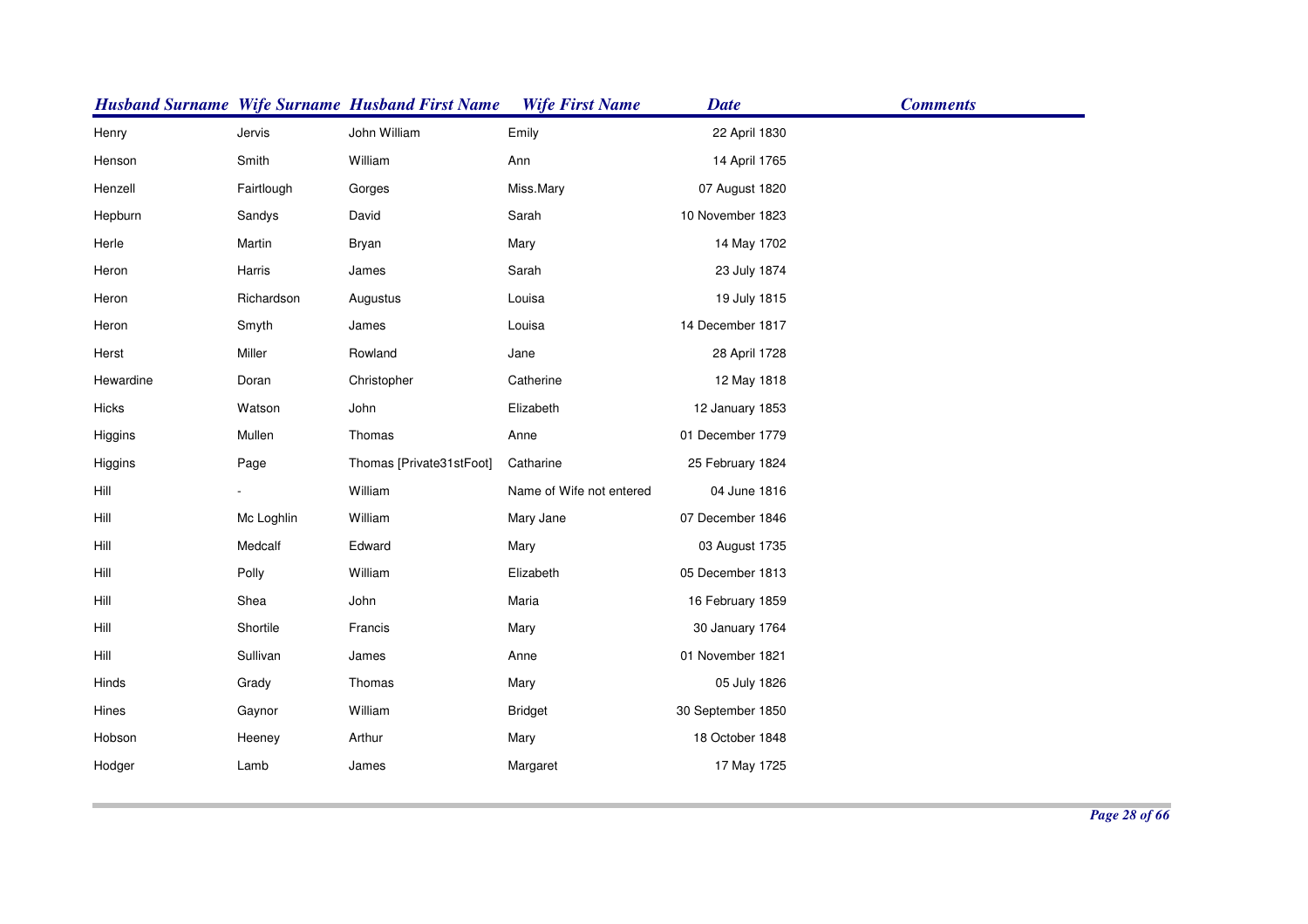|         |            | <b>Husband Surname Wife Surname Husband First Name</b> | <b>Wife First Name</b> | <b>Date</b>       | <b>Comments</b> |
|---------|------------|--------------------------------------------------------|------------------------|-------------------|-----------------|
| Hodgins | Cain       | Richard                                                | Ellen                  | 27 November 1857  |                 |
| Hodom   | Murphy     | John                                                   | Mary Anne              | 14 September 1852 |                 |
| Hoey    | Maguillan  | William                                                | Mary                   | 21 May 1776       |                 |
| Hogan   | Faulkner   | Michael                                                | Jemima                 | 18 May 1889       |                 |
| Holland | Ellis      | Thomas                                                 | Jane                   | 30 March 1725     |                 |
| Holland | Lee        | Thomas                                                 | Miss.Jane              | 10 July 1762      |                 |
| Holme   | Parkinson  | John                                                   | Susan                  | 17 May 1834       |                 |
| Holmes  | Fairtlough | Joseph                                                 | Sophia Olivia          | 09 December 1817  |                 |
| Holmes  | Lurcan     | Joseph                                                 | Jane                   | 28 July 1728      |                 |
| Holmes  | Norman     | Mr. William                                            | Miss.Ann               | 24 November 1761  |                 |
| Holmes  | Norris     | Thomas                                                 | Margaret               | 12 August 1762    |                 |
| Holmes  | Sheile     | Mr.Joseph                                              | Mrs.Mary               | 02 August 1764    |                 |
| Holt    | Scott      | Frances                                                | Mary                   | 09 October 1721   |                 |
| Hopkins | Husong     | Richard                                                | Sarah                  | 30 June 1756      |                 |
| Hopkins | Jaret      | William                                                | Anne                   | 09 May 1842       |                 |
| Hopkins | West       | George                                                 | Mary                   | 18 December 1769  |                 |
| Horagh  | Farrelly   | James                                                  | Susan                  | 26 July 1724      |                 |
| Horan   | Berford    | Edward                                                 | Mary                   | 23 February 1819  |                 |
| Horan   | Mc Kenna   | John                                                   | Amelia                 | 28 December 1819  |                 |
| Howard  | Allen      | Mr. William                                            | Miss.Mary              | 12 February 1747  |                 |
| Howard  | Cullin     | Thomas                                                 | <b>Bridget</b>         | 18 May 1714       |                 |
| Howard  | Nowlton    | Isaac                                                  | Alice                  | 30 March 1703     |                 |
| Howden  | Chambers   | John                                                   | Mary                   | 06 January 1810   |                 |
| Hoy     | Carroll    | John                                                   | Jane                   | 22 September 1711 |                 |
|         |            |                                                        |                        |                   |                 |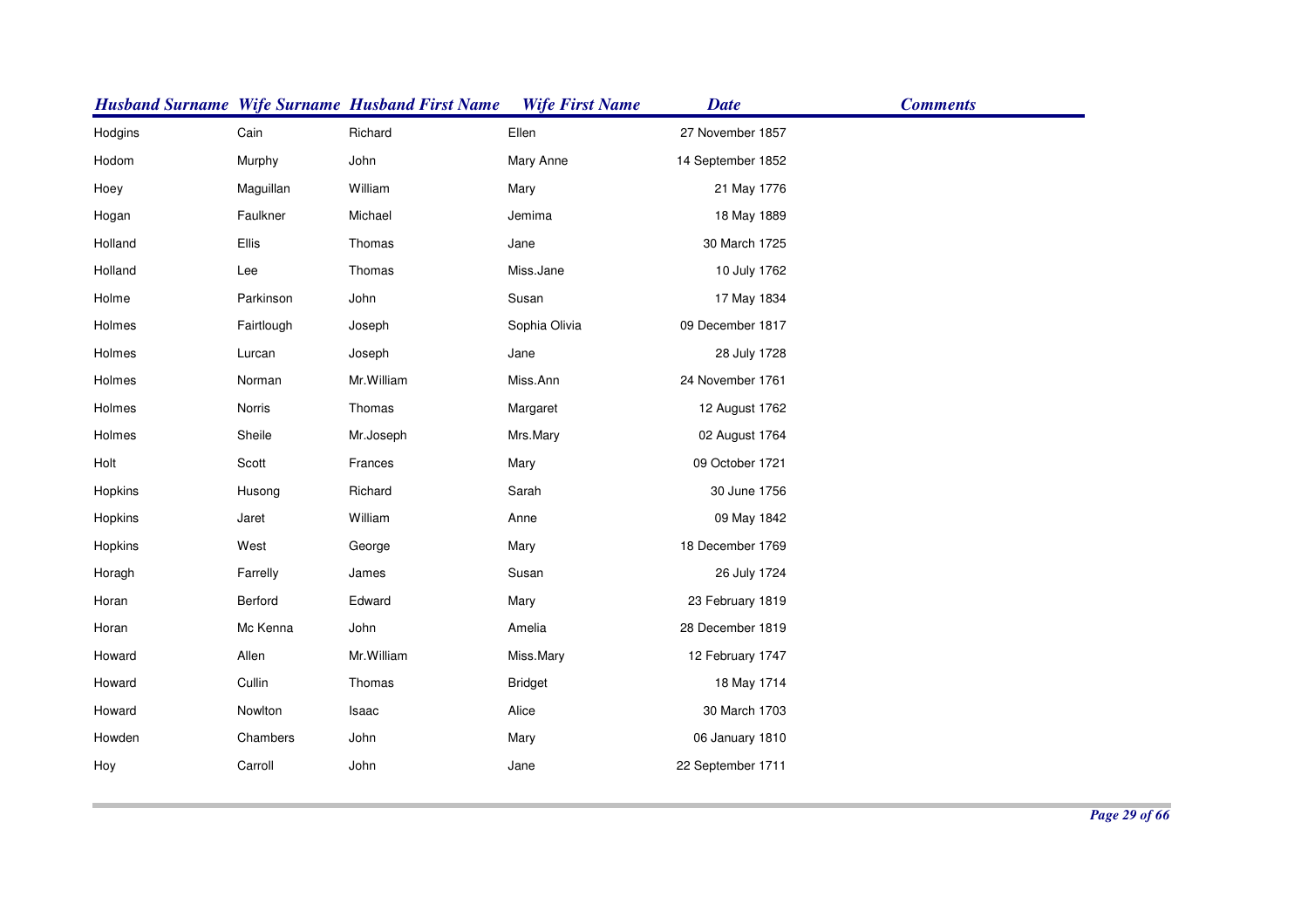|            |           | <b>Husband Surname Wife Surname Husband First Name</b> | <b>Wife First Name</b> | <b>Date</b>       | <b>Comments</b> |
|------------|-----------|--------------------------------------------------------|------------------------|-------------------|-----------------|
| Hoy        | Hillcock  | Patrick                                                | Elizabeth              | 01 December 1711  |                 |
| Hudleston  | Wilcocks  | David                                                  | Sarah                  | 21 September 1713 |                 |
| Hudson     | Coulter   | John                                                   | Anne                   | 20 March 1811     |                 |
| Hudson     | Parke     | <b>Richard Rowland</b>                                 | Maryanne               | 26 April 1849     |                 |
| Hughes     |           | Henry                                                  | The Widow              | 05 February 1757  |                 |
| Hughes     | East      | Reuben                                                 | Mary                   | 29 August 1838    |                 |
| Hughes     | Sparrow   | James                                                  | Jane                   | 15 October 1878   |                 |
| Hughs      | Smith     | James                                                  | Margaret               | 03 March 1809     |                 |
| Hull       | Christie  | <b>Edward Hastings</b>                                 | Sarah                  | 11 April 1820     |                 |
| Hurst      | Foskey    | James                                                  | Elizabeth              | 29 August 1834    |                 |
| Hutcheon   | Davis     | William                                                | Ellen                  | 23 January 1854   |                 |
| Hutchinson | Manning   | James                                                  | Elizabeth              | 28 May 1824       |                 |
| Hutchinson | Witton    | William                                                | Mary Anne              | 11 August 1862    |                 |
| Huthwhite  | Heale     | James                                                  | Jane                   | 02 February 1703  |                 |
| Hyans      | Kage      | William                                                | Hester                 | 13 November 1823  |                 |
| Hyde       | Glinn     | James                                                  | Rosanna                | 09 November 1805  |                 |
| Iddon      | Appleyard | Thomas                                                 | Elizabeth Anna         | 25 October 1864   |                 |
| levan*     | Sanderson | Francis                                                | Jane                   | 13 September 1824 |                 |
| Inniss     | Willcocks | Fairfax                                                | Mary                   | 29 December 1724  |                 |
| Jackson    | Marsden   | Henry                                                  | Frances                | 08 August 1763    |                 |
| James      | Liddy     | Thomas[1stBattRifleBrig]                               | Elizabeth              | 18 April 1827     |                 |
| Jameson    | Smith     | Robert D.                                              | Edith Maude            | 23 January 1878   |                 |
| Jebb       | Forbes    | Mr.John                                                | Miss.                  | 20 November 1751  |                 |
| Jelly      | Urghart   | John                                                   | Elinor                 | 25 March 1805     |                 |
|            |           |                                                        |                        |                   |                 |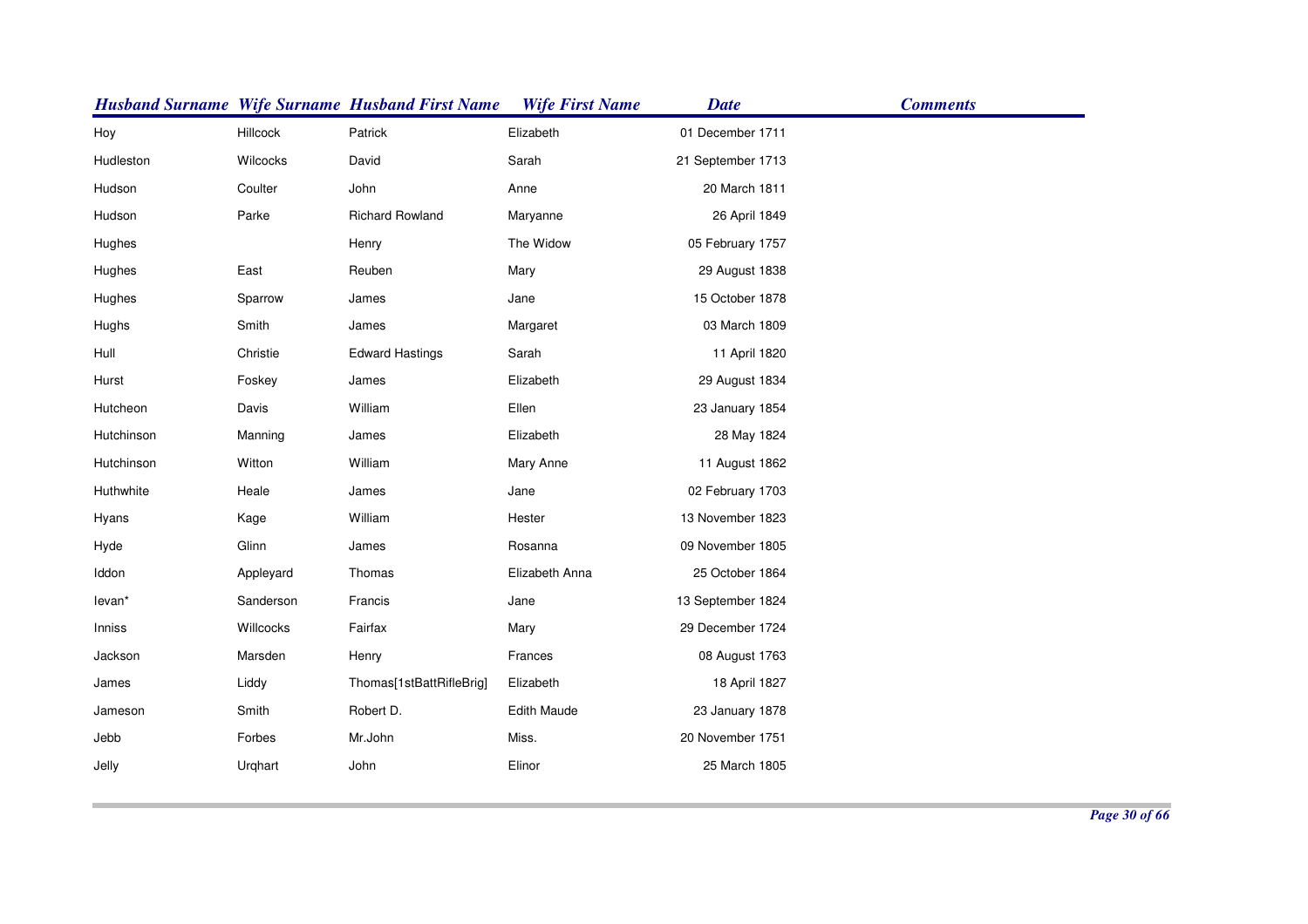|           |               | <b>Husband Surname Wife Surname Husband First Name</b> | <b>Wife First Name</b> | <b>Date</b>       | <b>Comments</b> |
|-----------|---------------|--------------------------------------------------------|------------------------|-------------------|-----------------|
| Jenkens   | Moore         | Samuel                                                 | Ann                    | 19 March 1771     |                 |
| Jenkinson | Condell       | Thomas                                                 | Eliza                  | 25 August 1868    |                 |
| Jennings  | Poe           | John                                                   | Rose Anne              | 14 June 1830      |                 |
| Jephson   | Neal          | William                                                | Jane                   | 28 June 1807      |                 |
| Jepson    | Moore         | William                                                | <b>Bridget</b>         | 19 July 1833      |                 |
| Johnson   | McCabe        | Luke                                                   | Mable                  | 27 September 1762 |                 |
| Johnson   | McKann        | John                                                   | Mary                   | 04 February 1706  |                 |
| Johnston  | Appleyard     | James                                                  | Ann                    | 24 November 1764  |                 |
| Johnston  | Garland       | Peter                                                  | Isabella               | 26 March 1812     |                 |
| Johnston  | Garretty      | John                                                   | Mary                   | 09 May 1839       |                 |
| Johnston  | Hill/Forsythe | Patrick William                                        | Jane                   | 19 February 1836  |                 |
| Johnston  | Johnston      | Jason                                                  | Sarah                  | 13 May 1857       |                 |
| Johnston  | McCarteney    | Adam                                                   | Ellizabeth             | 06 December 1764  |                 |
| Johnstone | Lecock        | James                                                  | Elizabeth              | 21 November 1708  |                 |
| Jolly     | Stodders      | David                                                  | Elinor                 | 07 August 1763    |                 |
| Jones     |               | James                                                  | Aligail                | 12 August 1777    |                 |
| Jones     | Barry         | William Henry                                          | Eleanor                | 14 August 1835    |                 |
| Jones     | Brookbank     | Thomas [Mariner]                                       | Bridget [Widow]        | 06 November 1823  |                 |
| Jones     | Crosbye       | Thomas                                                 | Hanah                  | 29 June 1739      |                 |
| Jones     | Davys         | William                                                | Martha                 | 12 May 1770       |                 |
| Jones     | Hardman       | Mr.John                                                | Miss.Elizabeth         | 30 April 1759     |                 |
| Jones     | Marshall      | Luke                                                   | Elizabeth              | 10 December 1772  |                 |
| Jones     | Moore         | Thomas                                                 | Ellen                  | 20 October 1849   |                 |
| Jones     | Richardson    | Thomas                                                 | Anne                   | 25 July 1809      |                 |
|           |               |                                                        |                        |                   |                 |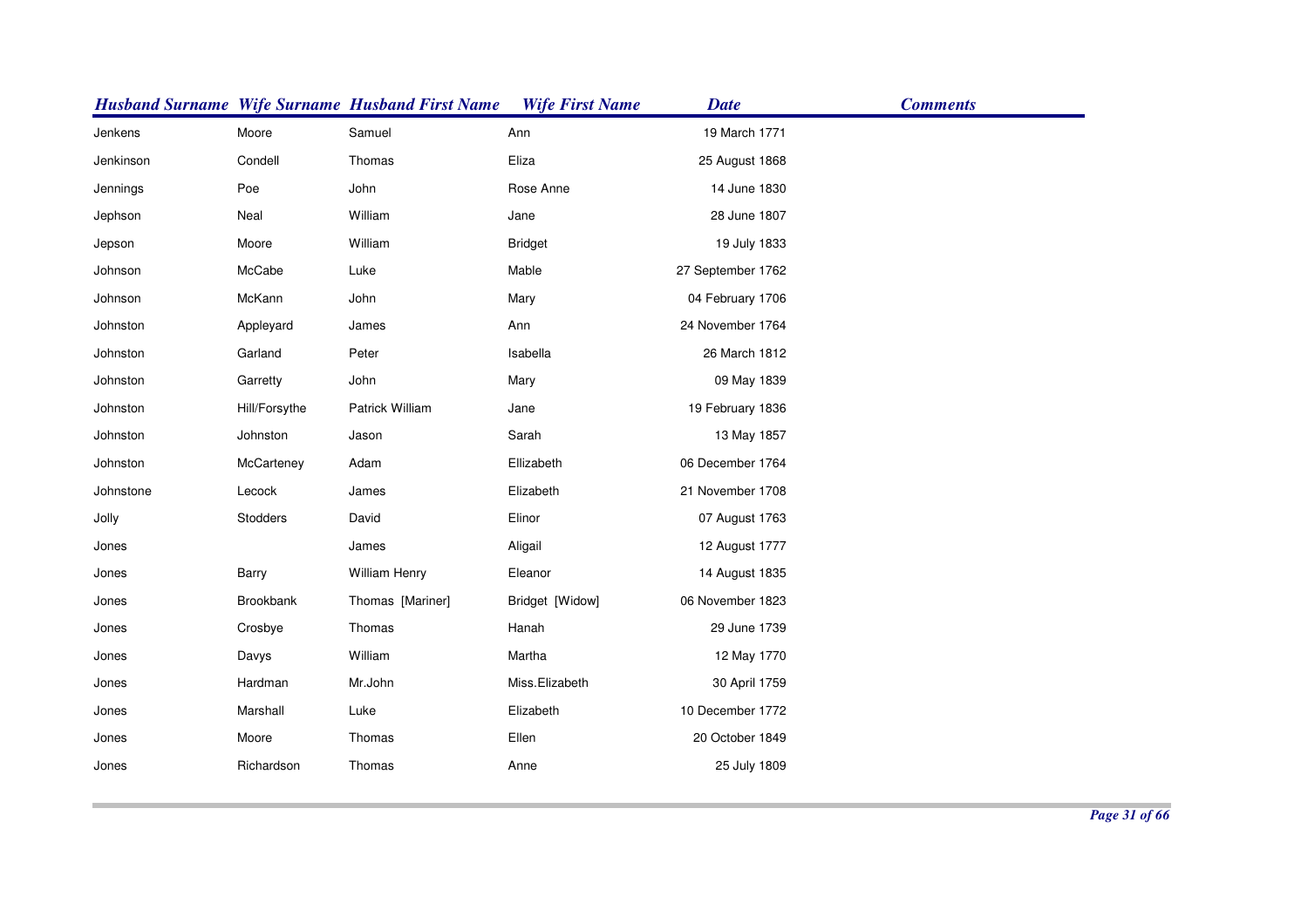|                |              | <b>Husband Surname Wife Surname Husband First Name</b> | <b>Wife First Name</b> | <b>Date</b>      | <b>Comments</b> |
|----------------|--------------|--------------------------------------------------------|------------------------|------------------|-----------------|
| Jones          | Smith        | William                                                | Hannah                 | 05 February 1719 |                 |
| Jones          | Tacey        | William                                                | Anne                   | 30 November 1815 |                 |
| Jones          | Walker       | William                                                | Elizabeth              | 28 December 1723 |                 |
| Jones          | Warren       | Joseph                                                 | Sarah                  | 18 June 1822     |                 |
| Jordan         | Smith        | Felix                                                  | Jane                   | 14 February 1830 |                 |
| Joyce          | Hackett      | James John                                             | Helen                  | 04 July 1860     |                 |
| Kahler         | <b>Baker</b> | William Wyllie                                         | Elsie Victoria         | 06 August 1898   |                 |
| Kaine          | Perry        | John                                                   | Elizabeth              | 13 February 1715 |                 |
| Kaine          | Price        | Richard                                                | Elinor                 | 06 October 1712  |                 |
| Kaine [Junior] | Clifford     | John                                                   | Mary                   | 18 May 1717      |                 |
| Kane           | Cavanagh     | Thomas                                                 | Rose                   | 13 May 1766      |                 |
| Kane           | Elliot       | James                                                  | Sarah                  | 11 August 1805   |                 |
| Kane           | Sullivan     | William                                                | Rose                   | 16 October 1807  |                 |
| Karbree        | Fiarty       | Patrick                                                | Margret                | 01 January 1704  |                 |
| Kavanagh       | Collins*     | Myles Malachy                                          | Elizabeth              | 28 July 1852     |                 |
| Kavanagh       | Hore         | James                                                  | Mary                   | 24 August 1807   |                 |
| Kean           | Berry        | George                                                 | Jane                   | 28 May 1763      |                 |
| Kean           | Halfpenny    | Thomas                                                 | Mary                   | 03 August 1821   |                 |
| Kearns         | Grey         | Joseph                                                 | Anne                   | 25 March 1809    |                 |
| Kearns         | Starr        | Joseph                                                 | Jane                   | 25 May 1829      |                 |
| Keegan         | Cofford      | James                                                  | [Alias Andrews<br>Mary | 17 November 1776 |                 |
| Keegan         | Daut         | Robert                                                 | Catherine              | 13 August 1748   |                 |
| Keegan         | Heeny        | John                                                   | Ann                    | 07 June 1743     |                 |
| Keegan         | Whitton      | James                                                  | Margaret               | 18 June 1868     |                 |
|                |              |                                                        |                        |                  |                 |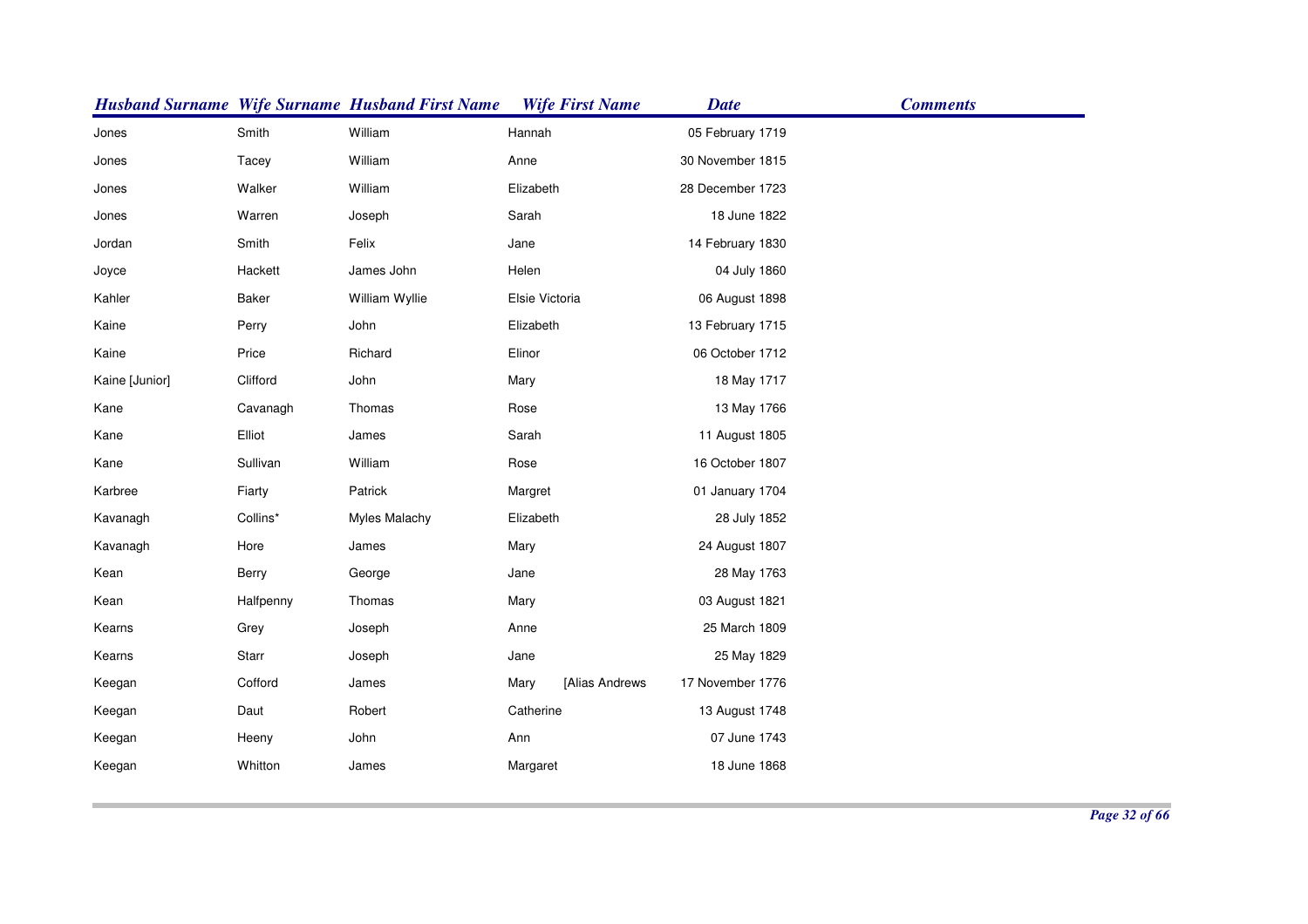|         |                | <b>Husband Surname Wife Surname Husband First Name</b> | <b>Wife First Name</b> | <b>Date</b>       | <b>Comments</b> |
|---------|----------------|--------------------------------------------------------|------------------------|-------------------|-----------------|
| Kells   | Rogers         | George                                                 | Jane                   | 26 June 1817      |                 |
| Kelly   | <b>Barrett</b> | William                                                | Jane                   | 24 May 1822       |                 |
| Kelly   | Barton         | John                                                   | Mary                   | 17 January 1756   |                 |
| Kelly   | Blackwood      | Samuel                                                 | Margaret               | 06 August 1822    |                 |
| Kelly   | Brown          | Thomas                                                 | Mary                   | 03 July 1848      |                 |
| Kelly   | Glynn          | William                                                | Sarah                  | 10 May 1815       |                 |
| Kelly   | Keegan         | John                                                   | Margaret               | 28 February 1874  |                 |
| Kelly   | Kelly          | Alexander                                              | Mary Anne              | 08 August 1817    |                 |
| Kelly   | Lee            | Thomas                                                 | Dorothy                | 19 February 1726  |                 |
| Kelly   | Loftus         | Peter                                                  | Sarah                  | 05 May 1829       |                 |
| Kelly   | Moffat         | Arthur H.Gore                                          | Annie Elizabeth        | 17 March 1862     |                 |
| Kelly   | Morgan         | Patrick                                                | Judith                 | 18 October 1762   |                 |
| Kelly   | Murtagh        | James                                                  | Margaret               | 16 January 1835   |                 |
| Kelly   | O'Neill        | Thomas                                                 | Mary                   | 22 August 1831    |                 |
| Kelly   | Owens          | Charles                                                | Mary                   | 19 September 1809 |                 |
| Kelly   | Smith          | Nicholas Dixon                                         | Catherine              | 24 December 1826  |                 |
| Kelly   | Tallon         | John                                                   | Ann                    | 18 July 1702      |                 |
| Kelsey  | <b>Bowles</b>  | William                                                | Elianor                | 24 April 1721     |                 |
| Kelsey  | Hayrd          | James                                                  | Margrett               | 17 November 1720  |                 |
| Kenedy  | Conolly        | James                                                  | Ann                    | 13 May 1763       |                 |
| Kenion  | Hanlon         | Henry                                                  | Mary Anne              | 16 February 1820  |                 |
| Kennedy | Kelly          | John                                                   | Margaret               | 14 January 1893   |                 |
| Kennedy | King           | Thomas                                                 | Jane                   | 08 February 1819  |                 |
| Kennedy | Sleaven        | George                                                 | Catherine              | 18 October 1881   |                 |
|         |                |                                                        |                        |                   |                 |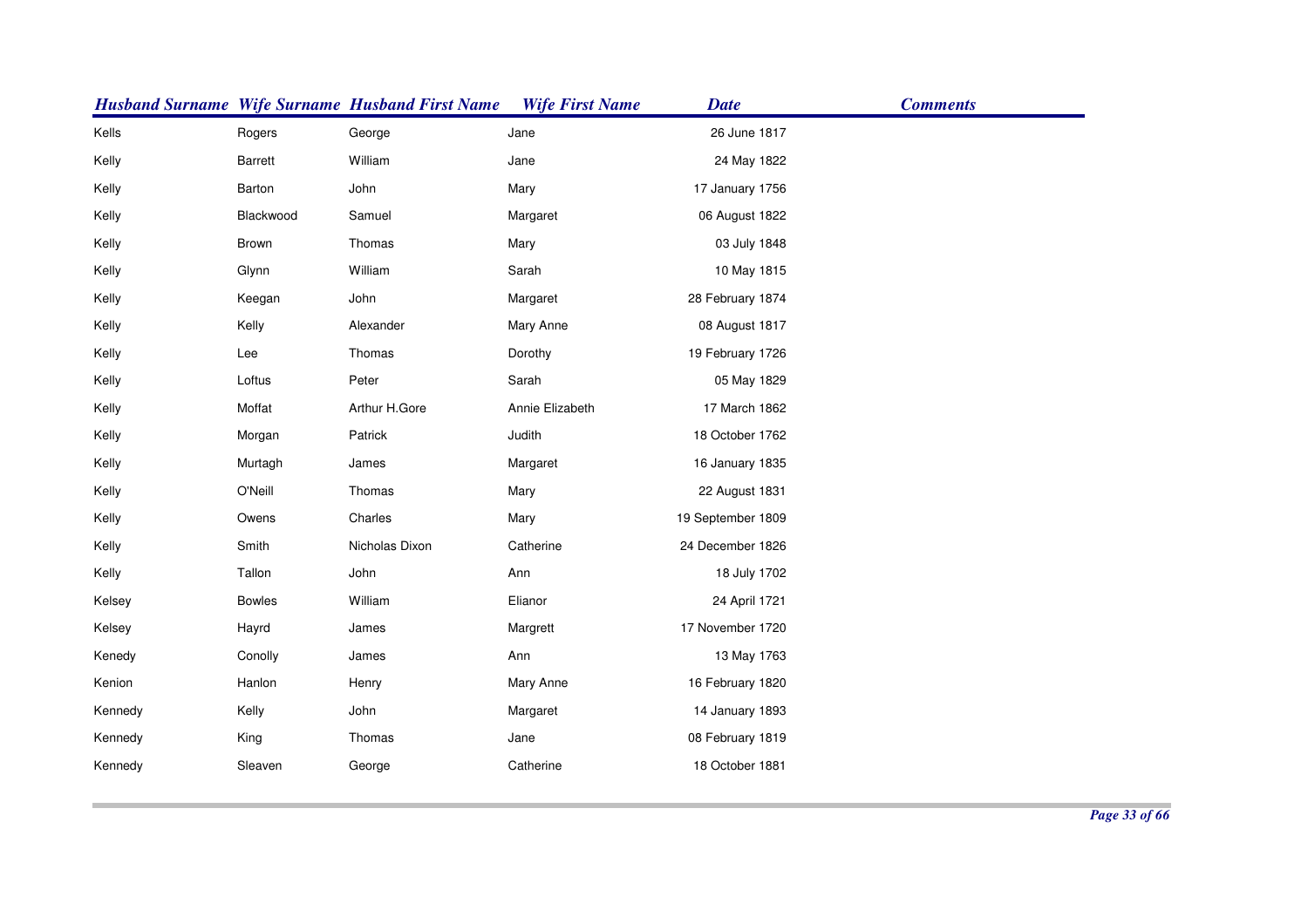|             |             | <b>Husband Surname Wife Surname Husband First Name</b> | <b>Wife First Name</b>  | <b>Date</b>              | <b>Comments</b> |
|-------------|-------------|--------------------------------------------------------|-------------------------|--------------------------|-----------------|
| Kennedy     | Somerville  | Robert                                                 | Martha                  | 27 April 1891            |                 |
| Kenny       | Carroll     | David                                                  | Mary                    | 17 July 1840             |                 |
| Kenny       | Crawford    | Charles                                                | Mary                    | 15 February 1823         |                 |
| Kenny       | Lamb        | Thomas                                                 | Mary                    | 20 September 1823        |                 |
| Kenny       | McDaniel    | John                                                   | Ann                     | 23 August 1763           |                 |
| Kenny       | Teath       | John                                                   | Anne                    | 31 January 1706          |                 |
| Ker         | Rooney      | James                                                  | Anne                    | 10 June 1842             |                 |
| Kerns       | Montgomerie | Mr.                                                    | Miss.Jane               | 27 March 1742            |                 |
| Kerr        | Johnston    | Thomas                                                 | Rachel                  | 03 April 1865            |                 |
| Kerr        | MLuin       | <b>William Peter</b>                                   | Jane                    | 09 September 1809        |                 |
| Kidd        | Boyle       | James                                                  | Maria                   | 10 December 1838         |                 |
| Killfoy     |             | John                                                   | Elizabeth               | 13 February 1743         |                 |
| Killin      | North       | Joseph                                                 | Elizabeth               | 21 August 1721           |                 |
| Killpatrick | Tisdall     | James                                                  | Margaret                | 20 August 1770           |                 |
| Kilroy      | Groome      | <b>William Wesley</b>                                  | Annie Catherine Maxwell | 20 September 1888        |                 |
| Kilroy      | Lenaghan    | James                                                  | Margaret                | 01 June 1777             |                 |
| King        | Ashe        | Rev.Luke White                                         | Magdalen                | 22 December 1827         |                 |
| King        | Carson      | James                                                  | Margaret                | 27 December 1819         |                 |
| King        | Codd        | William                                                | Eliza                   | 24 May 1841              |                 |
| King        | Plunket     | William                                                | Mary Anne               | 17 September 1867        |                 |
| Kirk        | Penitent    | Paul                                                   | Ann                     | 19 January 1730 A Saylor |                 |
| Knaggs      | Armstrong   | George                                                 | Margaret                | 30 January 1833          |                 |
| Knaggs      | Lytle       | George                                                 | Matilda                 | 21 August 1872           |                 |
| Knight      | Cheshire    | Thomas                                                 | Sarah                   | 14 February 1727         |                 |
|             |             |                                                        |                         |                          |                 |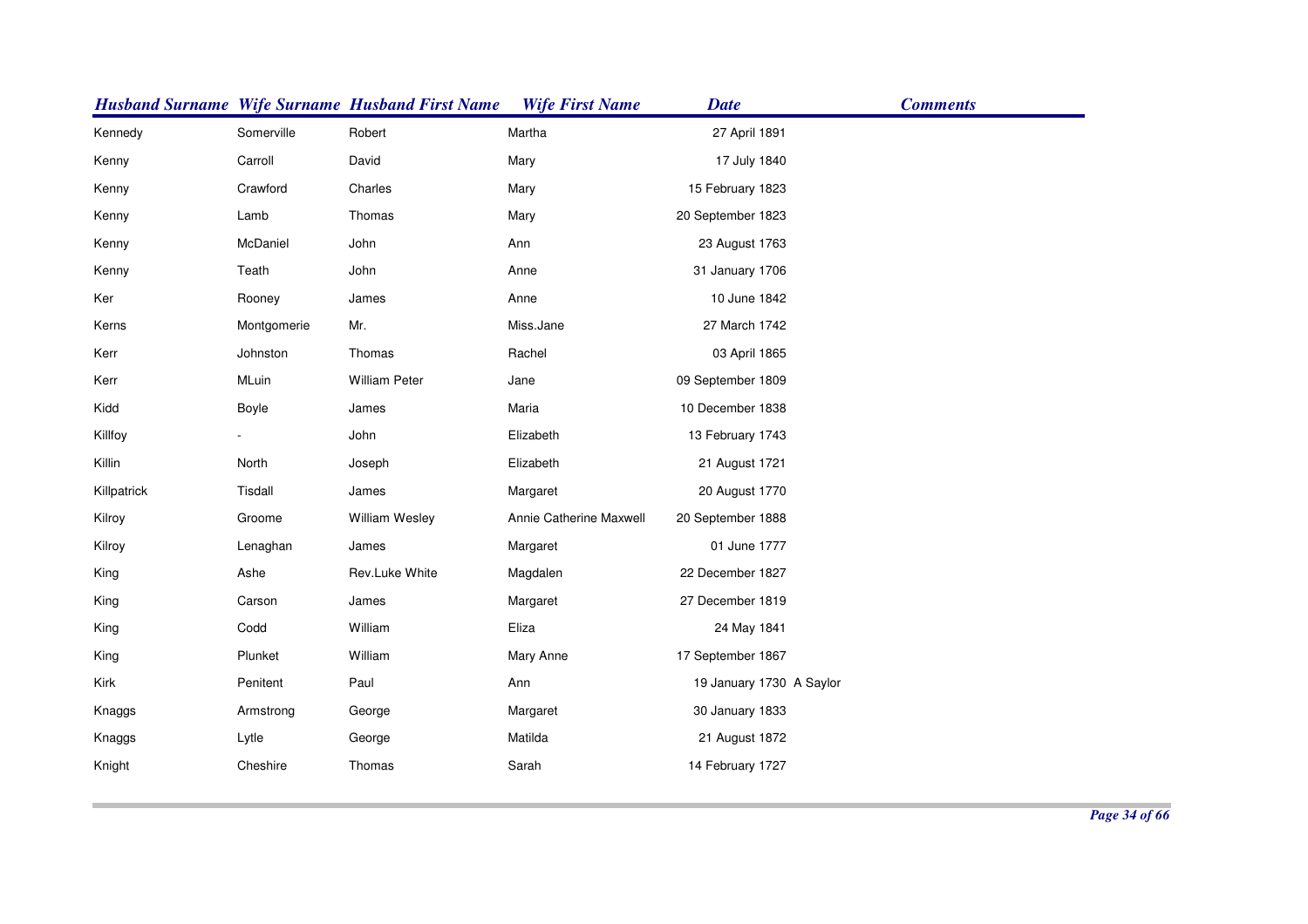|          |             | <b>Husband Surname Wife Surname Husband First Name</b> | <b>Wife First Name</b> | <b>Date</b>       | <b>Comments</b> |
|----------|-------------|--------------------------------------------------------|------------------------|-------------------|-----------------|
| Knight   | Holland     | Nicholas                                               | Mary                   | 19 September 1763 |                 |
| Knight   | Holland     | John                                                   | Margaret               | 28 May 1761       |                 |
| Knight   | Shorter     | Nicholas                                               | Jane                   | 11 April 1757     |                 |
| Knight   | Waters      | Mathew                                                 | Katherin               | 07 April 1702     |                 |
| Knowles  | Gibson      | Edward                                                 | Jane                   | 22 June 1739      |                 |
| Knox     | Maganis     | Robert                                                 | Mary                   | 23 April 1759     |                 |
| Knox     | Paul        | William                                                | Sarah                  | 10 September 1881 |                 |
| Knox     | Percy       | Andrew                                                 | Alice                  | 11 April 1814     |                 |
| Labarte  | Evans       | William White                                          | Nannie                 | 26 October 1848   |                 |
| Lamb     | Kimmins     | William                                                | Anne                   | 14 March 1833     |                 |
| Lamprey  | <b>Bruc</b> | Crispin                                                | Margery                | 01 July 1765      |                 |
| Lamprey  | Leland      | Christopher                                            | Dorothy                | 30 July 1760      |                 |
| Langdale | Clarke      | Henry                                                  | Jane                   | 01 May 1715       |                 |
| Langley  | Rourke      | John                                                   | Mary                   | 18 September 1765 |                 |
| Latimer  | King        | James                                                  | Sarah                  | 01 June 1809      |                 |
| Latimer  | Shaws       | Thomas                                                 | Margaret               | 21 April 1752     |                 |
| Lauder   | Doyle       | William                                                | Emily Josephine        | 31 December 1884  |                 |
| Laverty  | Carson      | Dennis                                                 | Mary                   | 16 April 1723     |                 |
| Lawrence | Brady       | William                                                | Mary                   | 02 October 1865   |                 |
| Leach    | Stannage    | James                                                  | Catherine              | 16 October 1833   |                 |
| Lealand  | Cheshire    | Mr.Henry                                               | Miss.Alice             | 30 August 1748    |                 |
| Leamond  | Nicholson   | John                                                   | Mary                   | 27 May 1811       |                 |
| Leavy    | Hamilton    | James A.                                               | Anne                   | 24 February 1843  |                 |
| Ledlie   | Clark       | Samuel                                                 | Rachel                 | 30 October 1824   |                 |
|          |             |                                                        |                        |                   |                 |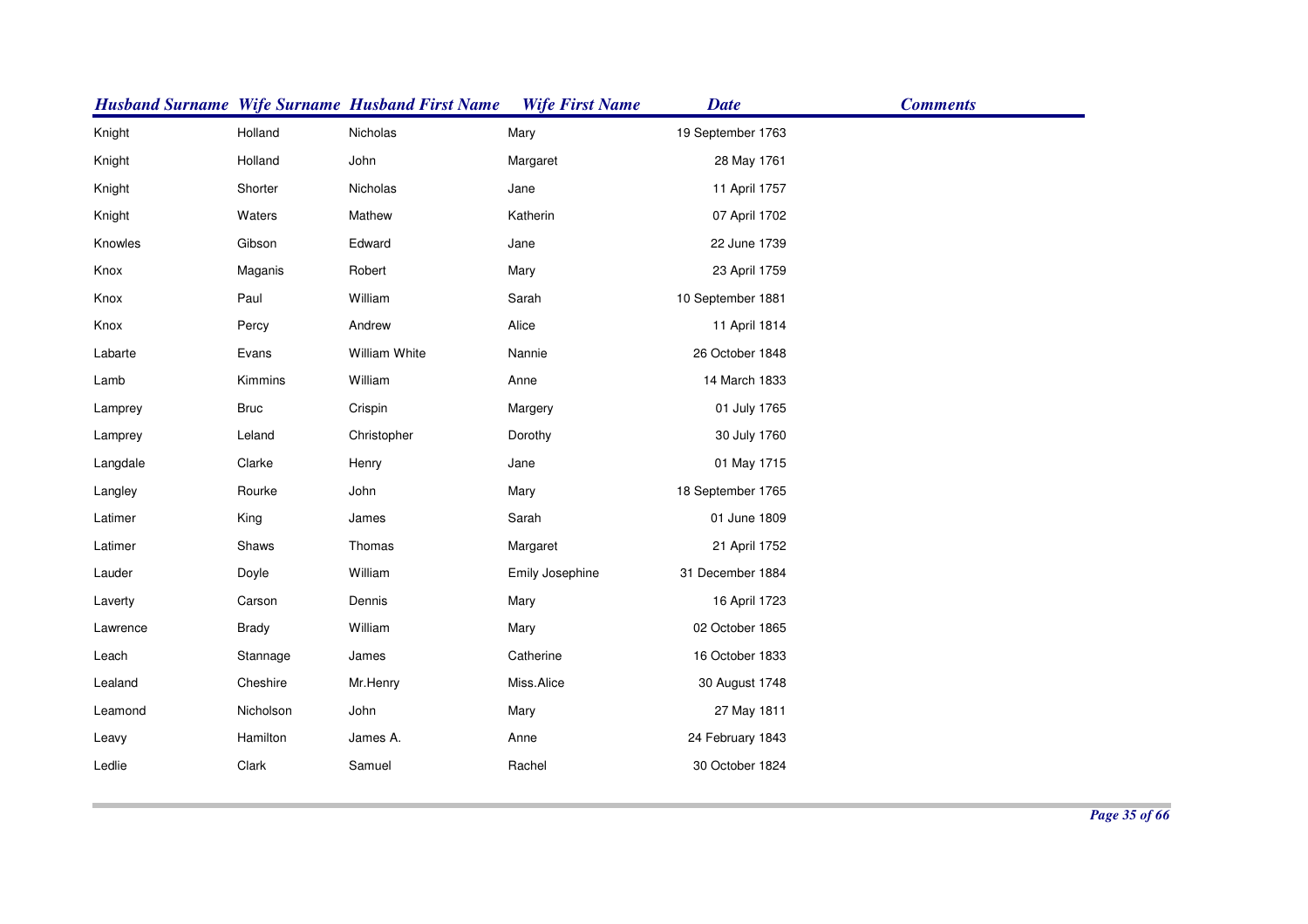|           |             | <b>Husband Surname Wife Surname Husband First Name</b> | <b>Wife First Name</b> | <b>Date</b>      | <b>Comments</b> |
|-----------|-------------|--------------------------------------------------------|------------------------|------------------|-----------------|
| Lee       | Hauskins    | Richard                                                | Miss.Allice            | 18 October 1764  |                 |
| Lee       | McGloughlin | Thomas                                                 | Kathrin                | 27 March 1733    |                 |
| Lee       | Murphy      | Robert                                                 | Jane                   | 05 January 1812  |                 |
| Leech     | Collins     | Thomas                                                 | Anne                   | 22 April 1824    |                 |
| Leech     | Webb        | John                                                   | Elizabeth              | 30 August 1720   |                 |
| Leggett   | Eager       | John                                                   | Elizabeth H.           | 11 December 1873 |                 |
| Leigh     | Rencher     | Robert                                                 | Miss.Isabella          | 16 May 1766      |                 |
| Leiland   | Graves      | Charles                                                | Grace                  | 25 June 1705     |                 |
| Leiland   | Smith       | John                                                   | Elizabeth              | 31 October 1714  |                 |
| Leland    | Green       | Henry                                                  | Susana                 | 19 April 1761    |                 |
| Leland    | Ross        | Mr.John                                                | Miss.                  | 03 August 1747   |                 |
| Leland    | Shepherd    | Francis William                                        | Emily                  | 22 August 1833   |                 |
| Leland    | Sheppard    | Joseph                                                 | Letitia                | 23 June 1835     |                 |
| Leland    | Stephenson  | Augustus George                                        | Marianne               | 15 October 1889  |                 |
| Lenehan   | Scully      | John                                                   | Ellen                  | 20 January 1834  |                 |
| Leonard   | Hyans       | Alexander                                              | Judith                 | 01 January 1830  |                 |
| Leonard   | Leonard     | William                                                | Alice                  | 19 January 1844  |                 |
| Leonard   | Wogan       | Robert [Mariner]                                       | Anne                   | 28 February 1828 |                 |
| Leper     | Chambers    | Thomas                                                 | Mary                   | 07 July 1773     |                 |
| Lestrange | Coddington  | Mr.Thomas                                              | Miss.Fidelia           | 04 March 1758    |                 |
| Levens    | Ogle        | The Rev.Robert                                         | Miss.Jane              | 27 February 1747 |                 |
| Levinge   | Reilly      | Henry Nicluhon*                                        | Maria                  | 08 January 1859  |                 |
| Levins    | Conly       | Richard                                                | <b>Bridget</b>         | 30 November 1761 |                 |
| Lewis     | Carroll     | John                                                   | Mary                   | 23 August 1824   |                 |
|           |             |                                                        |                        |                  |                 |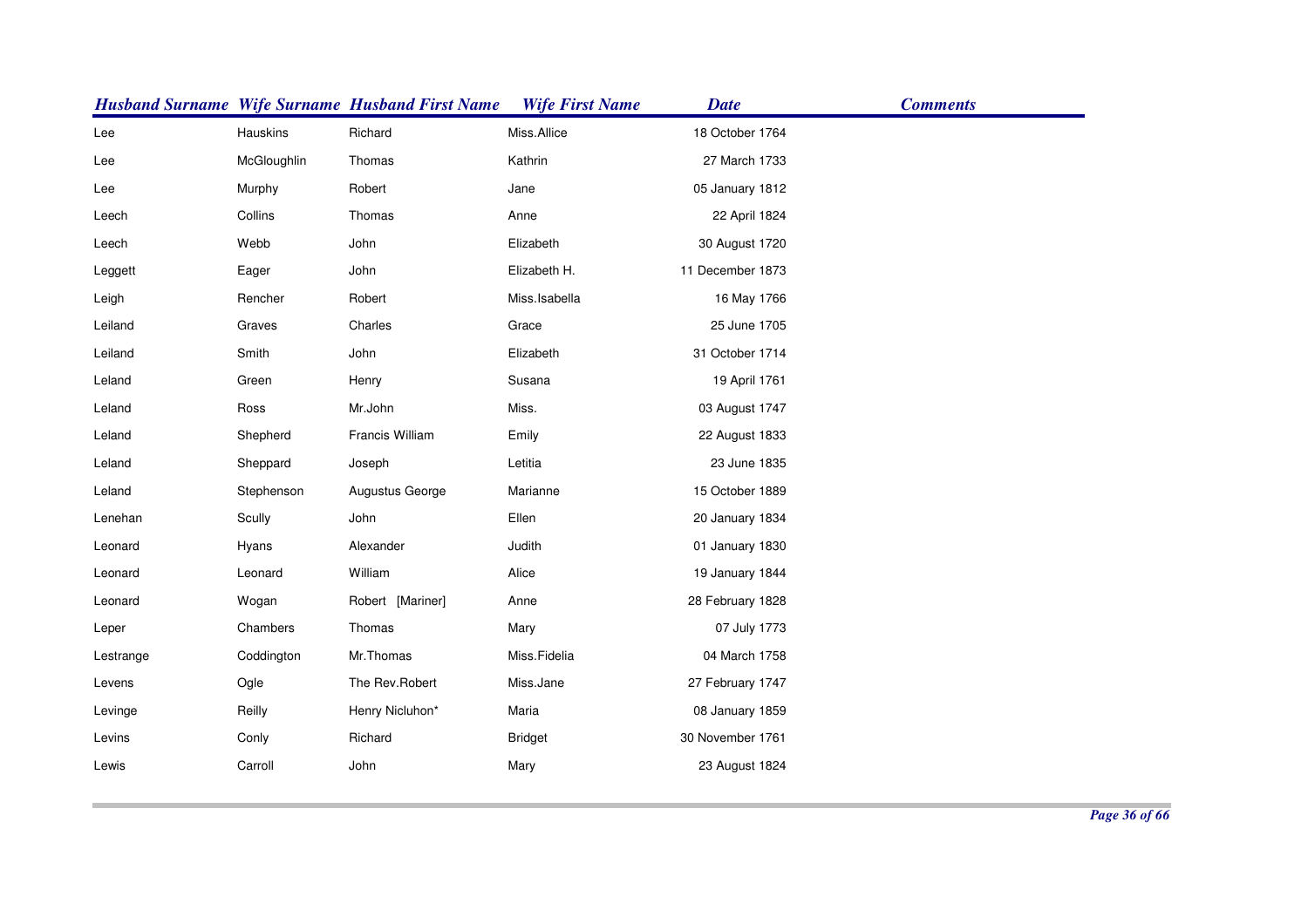|          |                  | <b>Husband Surname Wife Surname Husband First Name</b> | <b>Wife First Name</b> | <b>Date</b>                | <b>Comments</b>                         |
|----------|------------------|--------------------------------------------------------|------------------------|----------------------------|-----------------------------------------|
| Lewis    | Clarendon        | John                                                   | Jane                   | 21 January 1828            |                                         |
| Leymand  | Ruddy            | Robert                                                 | Catherine              | 16 September 1773          |                                         |
| Lightly  | Kennedy          | Henry                                                  | Mary                   | 26 May 1890                |                                         |
| Linch    | Skelly           | Patrick                                                | Ann                    |                            | 06 August 1705 HimtheParishofKentstowne |
| Lindsay  | Jephson          | Walter                                                 | Thomasine Jane Eliza   | 19 January 1828            |                                         |
| Linumm   | Dunavin          | Garritt                                                | Ann                    | 22 March 1760              |                                         |
| Little   | Mc Gowen         | James                                                  | Kate                   | 09 February 1877           |                                         |
| Lodge    | Joyce            | John                                                   | Catherine              | 10 April 1816              |                                         |
| Lomess   | Leech            | Thomas                                                 | Esther                 | 11 May 1849                |                                         |
| Long     | Caffrey          | James                                                  | Ann                    | 30 October 1768            |                                         |
| Long     | Cartney          | John                                                   | Catherine              | 13 December 1762           |                                         |
| Long     | Cligott          | Adam                                                   | Eleanor                | 08 August 1836             |                                         |
| Long     | Collins          | John                                                   | Anne                   | 18 October 1817            |                                         |
| Longg    | Roe [AliasCredon | Richard                                                | Margret                | 21 September 1703          |                                         |
| Longmuir | Collins          | Adam                                                   | Mary Anne              | 18 November 1824           |                                         |
| Lord     | King             | Robert                                                 | Margeret               | 01 May 1821                |                                         |
| Loughlin | Levins           | James                                                  | Catherine              | 15 November 1818           |                                         |
| Low      | Martin           | James                                                  | Jane                   | 17 July 1769               |                                         |
| Lowery   | Delany           | John[Priv.1stBatRifleBr]                               | Mary Anne              | 01 January 1827 Check date |                                         |
| Lucas    | Curtiss          | Mr.William                                             | Mrs.Mary               | 23 April 1717              |                                         |
| Lucas    | Holmes [Widow]   | Miles                                                  | Mary                   | 06 November 1777           |                                         |
| Lucas    | Moor             | John                                                   | Jane                   | 04 April 1761              |                                         |
| Luffe    | Mc Roberts       | John Henry 89th Reg.Serj                               | Eliza                  | 24 April 1842              |                                         |
| Lynch    | Adams            | Patrick                                                | <b>Bridget</b>         | 13 January 1852            |                                         |
|          |                  |                                                        |                        |                            |                                         |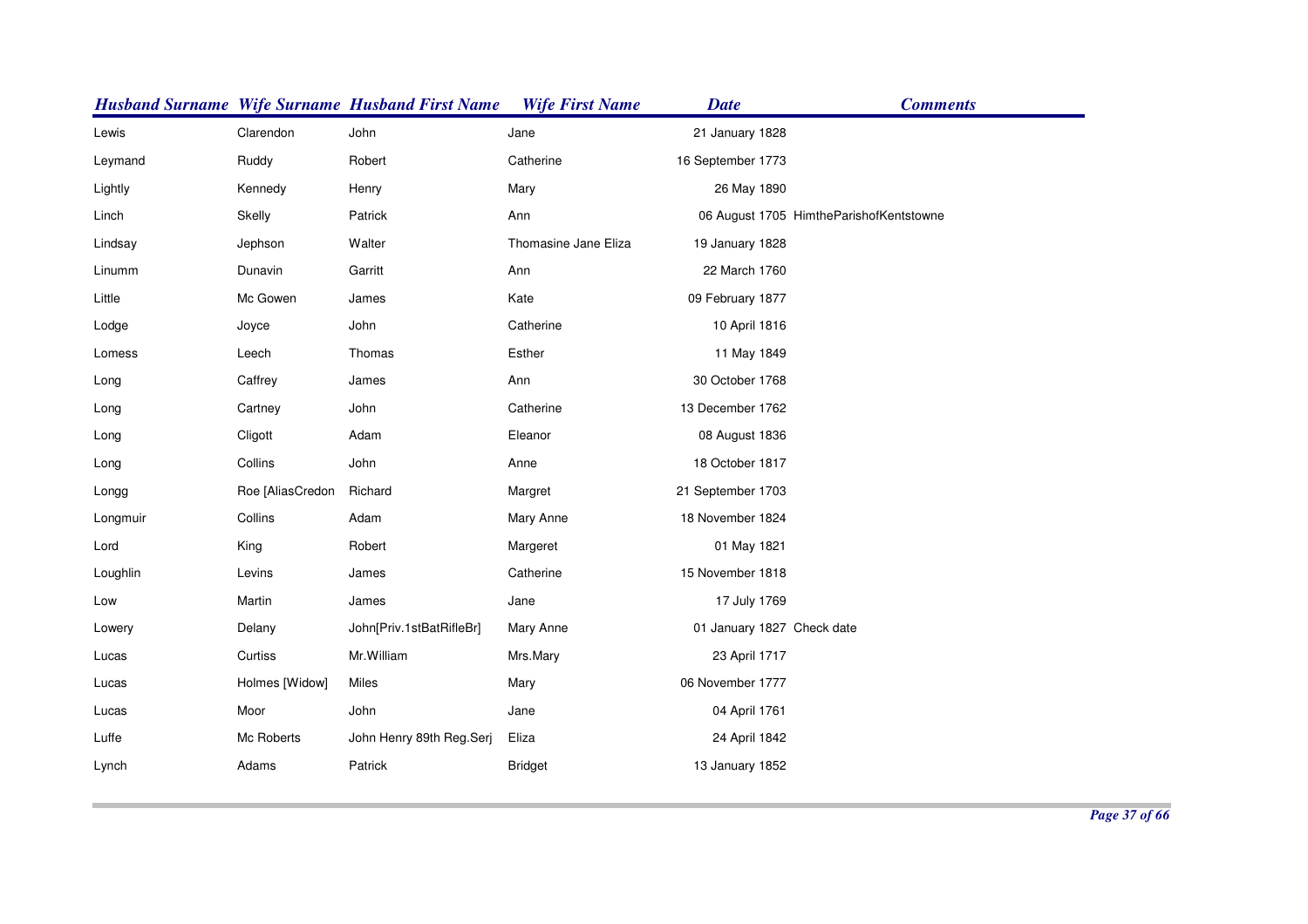|           |                | <b>Husband Surname Wife Surname Husband First Name</b> | <b>Wife First Name</b> | <b>Date</b>       | <b>Comments</b> |
|-----------|----------------|--------------------------------------------------------|------------------------|-------------------|-----------------|
| Lyon      | Deakon         | Mr.William                                             | Mrs.Ann                | 29 May 1727       |                 |
| Lyons     | Polly          | George                                                 | Eleanor                | 15 December 1852  |                 |
| Macabe    | <b>Butler</b>  | William [Carpenter]                                    | Dorcas                 | 16 January 1812   |                 |
| MaCarty   | <b>Bayley</b>  | Robert                                                 | Elizabeth              | 06 February 1721  |                 |
| Mackay    | <b>Biggs</b>   | Thomas                                                 | Sarah                  | 13 January 1806   |                 |
| Mackenzie | Bell           | Donald                                                 | Mary                   | 29 September 1818 |                 |
| Mackie    | Whitton        | Francis                                                | Mary                   | 01 October 1881   |                 |
| Mackle    | Moorhead       | Patrick                                                | Jane                   | 17 March 1844     |                 |
| Macmahon  | Mitchell       | Edward                                                 | Jane                   | 22 December 1859  |                 |
| MaCullin  | Donnelly       | Thomas                                                 | Mary                   | 01 November 1716  |                 |
| Madden    | Allen          | Henry                                                  | Elizabeth              | 04 January 1873   |                 |
| Magee     | <b>Bernee</b>  | Andrew                                                 | Alice                  | 09 September 1773 |                 |
| Magee     | McMonaghon     | Samuel                                                 | Mary                   | 30 July 1716      |                 |
| Magenis   | Curly          | Francis                                                | Elizabeth              | 30 November 1755  |                 |
| Magenis   | Maginis        | John                                                   | <b>Bridget</b>         | 13 July 1755      |                 |
| Magenis   | Thomas         | Francis                                                | Elizabeth              | 06 January 1767   |                 |
| Maginiss  | <b>Burrass</b> | Francis                                                | Alice                  | 25 January 1727   |                 |
| Maginniss | Stewart        | John                                                   | Catherine              | 29 June 1721      |                 |
| Magrath   | Ash            | The Rev.John                                           | Ann                    | 23 December 1767  |                 |
| Magrath   | Lilliss        | Thomas [Corporal]                                      | Martha                 | 05 August 1808    |                 |
| Magrath   | Mc Givney      | Charles                                                | Elizabeth              | 07 February 1815  |                 |
| Maguire   | Clare          | Nicholas                                               | Catherine              | 17 June 1856      |                 |
| Maguire   | Fallon         | Walter                                                 | Jane                   | 15 January 1762   |                 |
| Maguire   | Murray         | Richard                                                | Rose                   | 02 March 1775     |                 |
|           |                |                                                        |                        |                   |                 |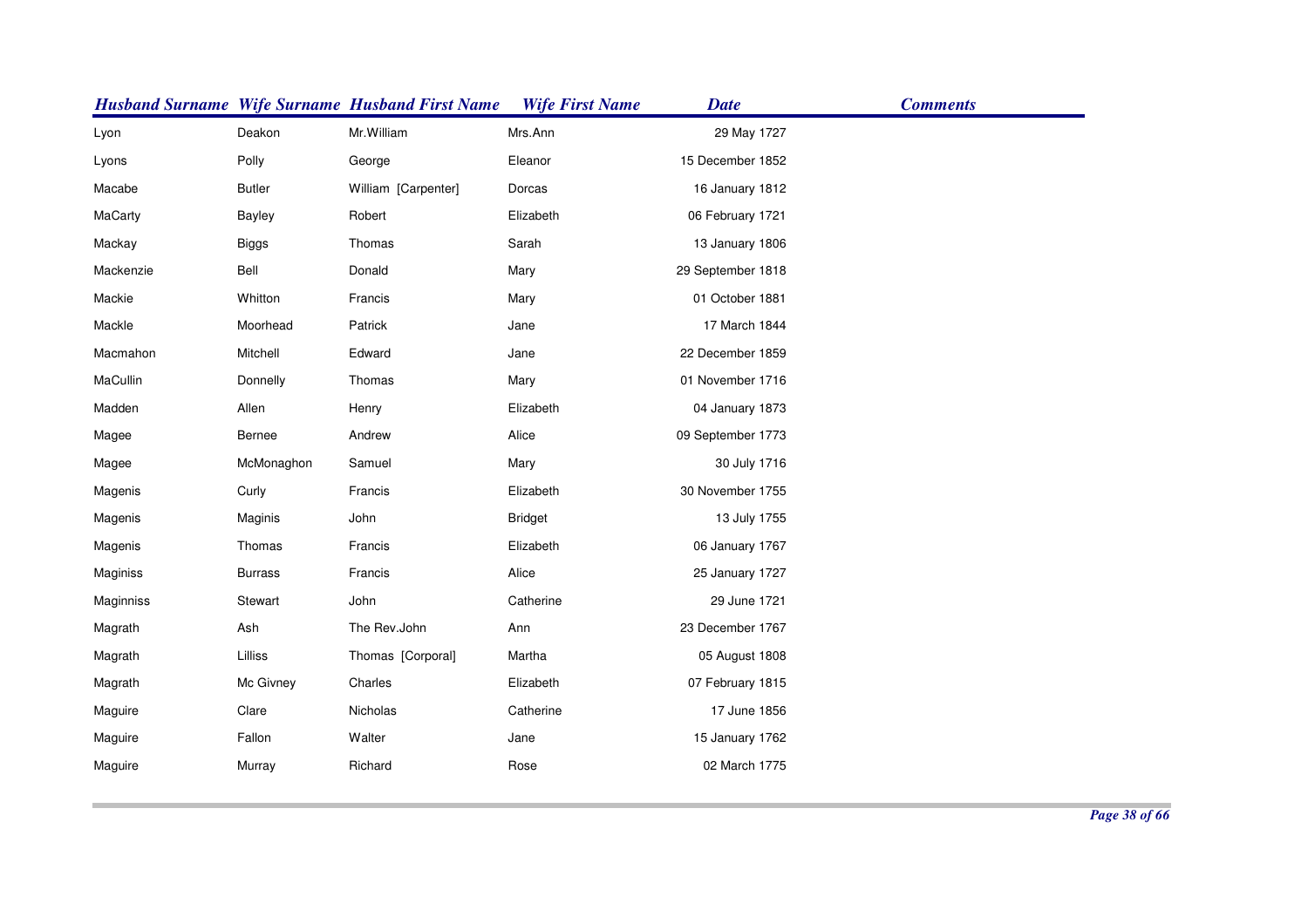|          |               | <b>Husband Surname Wife Surname Husband First Name</b> | <b>Wife First Name</b> | <b>Date</b>              | <b>Comments</b> |
|----------|---------------|--------------------------------------------------------|------------------------|--------------------------|-----------------|
| Maguire* | Hutchinson    | John                                                   | Elizabeth              | 20 July 1864             |                 |
| Magwood  | Carmichael    | David                                                  | Catherine              | 26 October 1818          |                 |
| Maitland | Carroll       | Captain                                                | Widow of John          | 20 September 1749        |                 |
| Malcolm  | Alkinson      | James                                                  | Matilda                | 24 September 1846        |                 |
| Mally    | Lloyd         | Joseph                                                 | Fanny                  | 11 August 1891           |                 |
| Malone   |               | Thomas                                                 | Elizabeth              | 21 August 1778           |                 |
| Malony   | Manly         | Martin                                                 | Margaret               | 08 October 1823          |                 |
| Maltby   | Riddick       | Gilbert                                                | Jane                   | 24 January 1854          |                 |
| Manisty  | Hill          | <b>Francis Steuart</b>                                 | Sarah Comberbach       | 26 October 1876          |                 |
| Manning  | Lynagh        | Graves                                                 | Ellen                  | 04 October 1832          |                 |
| Marcar   | Richardson    | John                                                   | Jane                   | 18 May 1849              |                 |
| Marcer   | Carrol        | John                                                   | Anne                   | 11 November 1708         |                 |
| Markey   | Ward          | Richard                                                | Anne                   | 01 February 1708         |                 |
| Marks    | Rogers        | Joseph                                                 | Mary                   | 04 June 1811             |                 |
| Marriot  | Robinson      | Nathaniel                                              | Hannah                 | 12 October 1720          |                 |
| Marron   | <b>Buxton</b> | Patrick James                                          | Mary                   | 19 February 1822         |                 |
| Marsdin  | Jackson       | Matthew                                                | Elizabeth              | 01 March 1731 Check date |                 |
| Marsdin  | Lucas         | Edward                                                 | Hannah                 | 07 September 1729        |                 |
| Marshall | Deaume        | The rev.John                                           | Louisa Augusta         | 14 April 1774            |                 |
| Marshall | English       | William                                                | Jane                   | 03 May 1745              |                 |
| Marshall | Graham        | John                                                   | Sarah                  | 27 December 1709         |                 |
| Marshall | Reay          | John                                                   | Sarah                  | 24 February 1840         |                 |
| Marshall | Vanhomrigh    | Mr.Anthony                                             | Miss.Rebecca           | 22 June 1761             |                 |
| Marshell | Stuart        | Robert                                                 | Jane                   | 16 April 1706            |                 |
|          |               |                                                        |                        |                          |                 |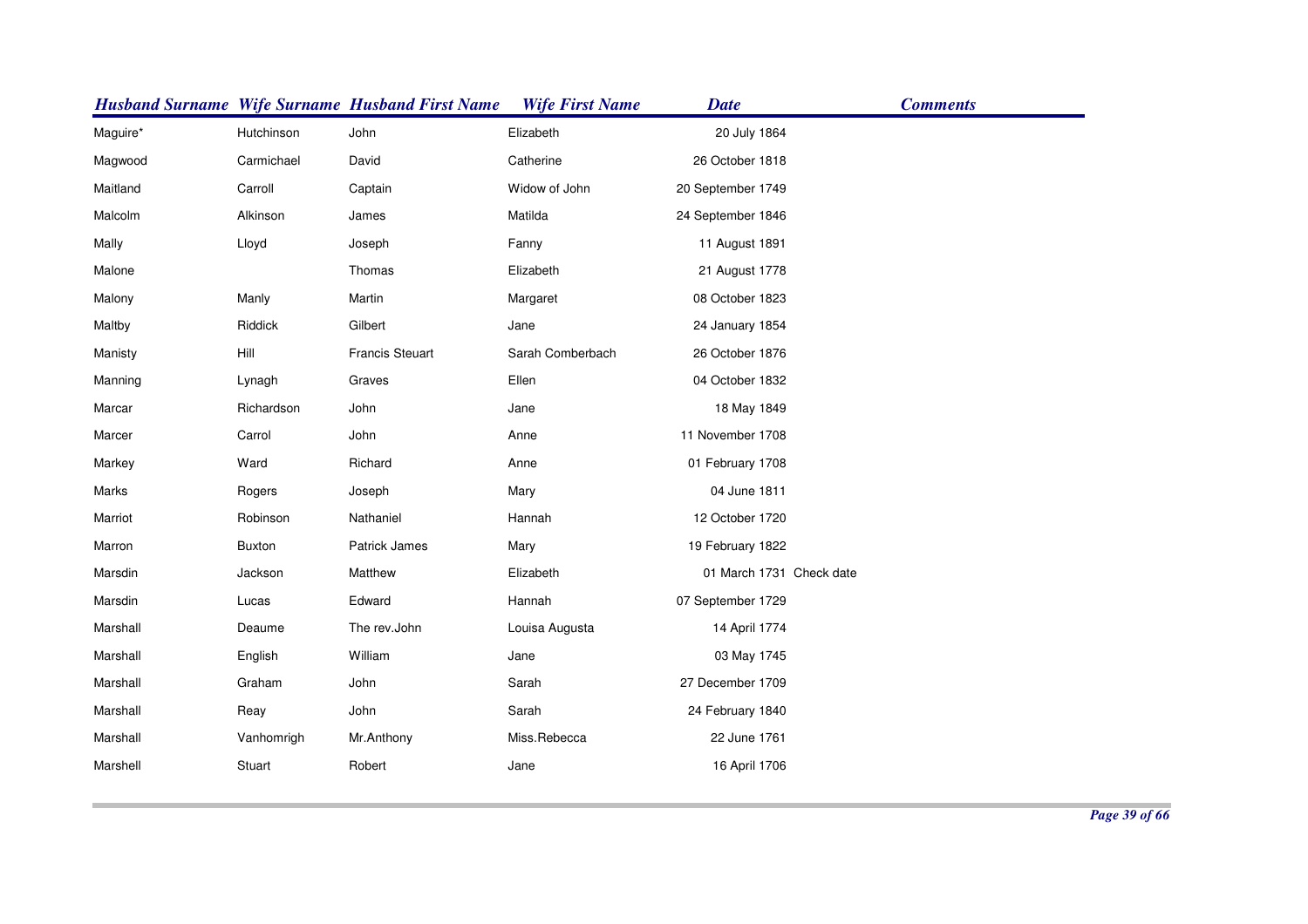|             |                | <b>Husband Surname Wife Surname Husband First Name</b> | <b>Wife First Name</b> | <b>Date</b>       | <b>Comments</b> |
|-------------|----------------|--------------------------------------------------------|------------------------|-------------------|-----------------|
| Martin      | Knight         | Robert                                                 | Frances                | 03 October 1721   |                 |
| Martin      | McCartney      | James                                                  | Elizabeth              | 26 September 1762 |                 |
| Martin      | Thompson       | Patrick                                                | Elizabeth              | 25 February 1839  |                 |
| Mather      | Verso          | Luke                                                   | Sarah                  | 26 November 1806  |                 |
| Mathews     | Bryan          | Hugh                                                   | Rose                   | 16 March 1778     |                 |
| Mathews     | English        | James                                                  | Mary                   | 02 June 1815      |                 |
| Maxwell     | Bagnall        | Joseph                                                 | Jane                   | 06 September 1768 |                 |
| Maxwell     | Bruce/Crawford | James                                                  | Rachel                 | 05 May 1846       |                 |
| Mayes       | Henry          | Thomas                                                 | Mary                   | 26 May 1809       |                 |
| Maziton     | Gaymar         | Mr.Lewis                                               | Mrs.Frances            | 03 March 1725     |                 |
| Mc Allister | Mc Court       | William                                                | Catherine              | 29 December 1818  |                 |
| Mc Allum    | Mooney         | Daniel                                                 | Cecilia                | 15 February 1843  |                 |
| Mc Anally   | Glover         | Michael                                                | Rachael                | 02 July 1817      |                 |
| Mc Auley    | Ross           | Patrick                                                | Catherine              | 09 April 1816     |                 |
| Mc Blane    | Gilbert        | Edward                                                 | Jane                   | 12 January 1853   |                 |
| Mc Bride    | Carpenter      | Matthew                                                | Etty                   | 08 November 1841  |                 |
| Mc Cabe     | Mc Kone        | Patrick                                                | Elizabeth              | 28 February 1825  |                 |
| Mc Call     | Nixon          | David                                                  | Sophia                 | 10 July 1822      |                 |
| Mc Cauley   | Warren         | Patrick                                                | Mary                   | 13 July 1807      |                 |
| Mc Celland  | Callaghan      | William                                                | Margaret               | 15 January 1819   |                 |
| Mc Chesney  | Neal           | Samuel                                                 | Jane                   | 04 April 1809     |                 |
| Mc Clane    | Crawford       | John                                                   | Rosanna                | 17 July 1810      |                 |
| Mc Clennan  | OBrien         | Robert                                                 | Margaret               | 25 February 1858  |                 |
| Mc Cleod    | Neynoe         | John                                                   | Caroline Matilda       | 13 July 1812      |                 |
|             |                |                                                        |                        |                   |                 |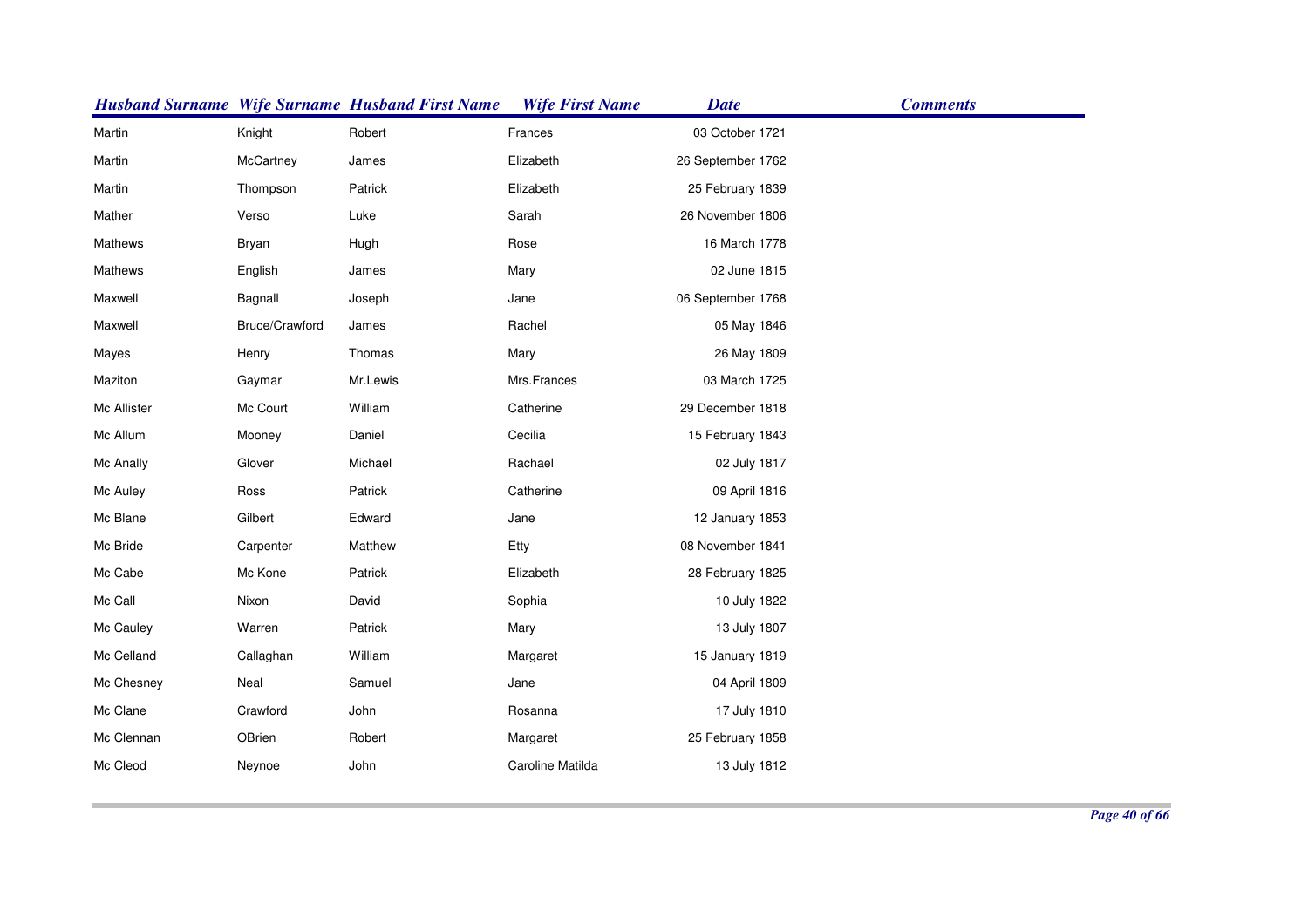|              |              | <b>Husband Surname Wife Surname Husband First Name</b> | <b>Wife First Name</b> | <b>Date</b>       | <b>Comments</b> |
|--------------|--------------|--------------------------------------------------------|------------------------|-------------------|-----------------|
| Mc Cloy      | Little       | David                                                  | Anna Maria             | 28 June 1882      |                 |
| Mc Clue*     | Mackemson    | John [SEE BANNS Mc Glu Margaret                        |                        | 01 February 1807  |                 |
| Mc Connell   | Day          | Thomas                                                 | Catherine              | 06 December 1825  |                 |
| Mc Connell   | Smith        | James                                                  | Eliza                  | 10 July 1876      |                 |
| Mc Cormick   | OBryen       | Paul                                                   | Mary                   | 07 February 1808  |                 |
| Mc Coy       | Emmerson     | Henry                                                  | Anne                   | 25 March 1835     |                 |
| Mc Cracken   | Emerson      | William                                                | Francis Caroline       | 14 July 1891      |                 |
| Mc Cullen    | Rice         | James                                                  | Ann                    | 26 August 1806    |                 |
| Mc Culloch   | Blacker      | John Shaw                                              | Miss. Francis Anne     | 23 July 1833      |                 |
| Mc Cullough  | Mc Keowne    | Michael                                                | Anne                   | 21 September 1811 |                 |
| Mc Daniel    | Wilson       | Thomas                                                 | Margaret               | 26 September 1820 |                 |
| Mc Dill      | <b>Byrne</b> | George                                                 | Catherine              | 21 January 1833   |                 |
| Mc Dougall   | Latimer      | Alexander                                              | Elizabeth              | 26 March 1850     |                 |
| Mc Dowell    | Kelly        | William                                                | Helen                  | 22 October 1838   |                 |
| Mc Fardan    | Smith        | John                                                   | Margaret               | 08 February 1833  |                 |
| Mc Gara      | Reilly       | William                                                | Jane                   | 06 November 1822  |                 |
| Mc Garr      | Mc Gill      | William                                                | <b>Bridget</b>         | 19 November 1860  |                 |
| Mc Gawley    | Bishop       | Nathaniel                                              | Eliza                  | 01 August 1864    |                 |
| Mc Gawley    | Mc Cadden    | Francis                                                | Sarah                  | 25 January 1807   |                 |
| Mc Gawley    | Watson       | John Francis                                           | Anne                   | 25 August 1856    |                 |
| Mc Gill      | Mc Lean      | James                                                  | Elizabeth              | 07 February 1825  |                 |
| Mc Gill      | Warren       | John                                                   | Jane                   | 03 February 1842  |                 |
| Mc Gillivray | Thornton     | Thomas                                                 | Isabella               | 26 February 1823  |                 |
| Mc Govern    | Taylor       | Patrick                                                | Mary                   | 02 October 1897   |                 |
|              |              |                                                        |                        |                   |                 |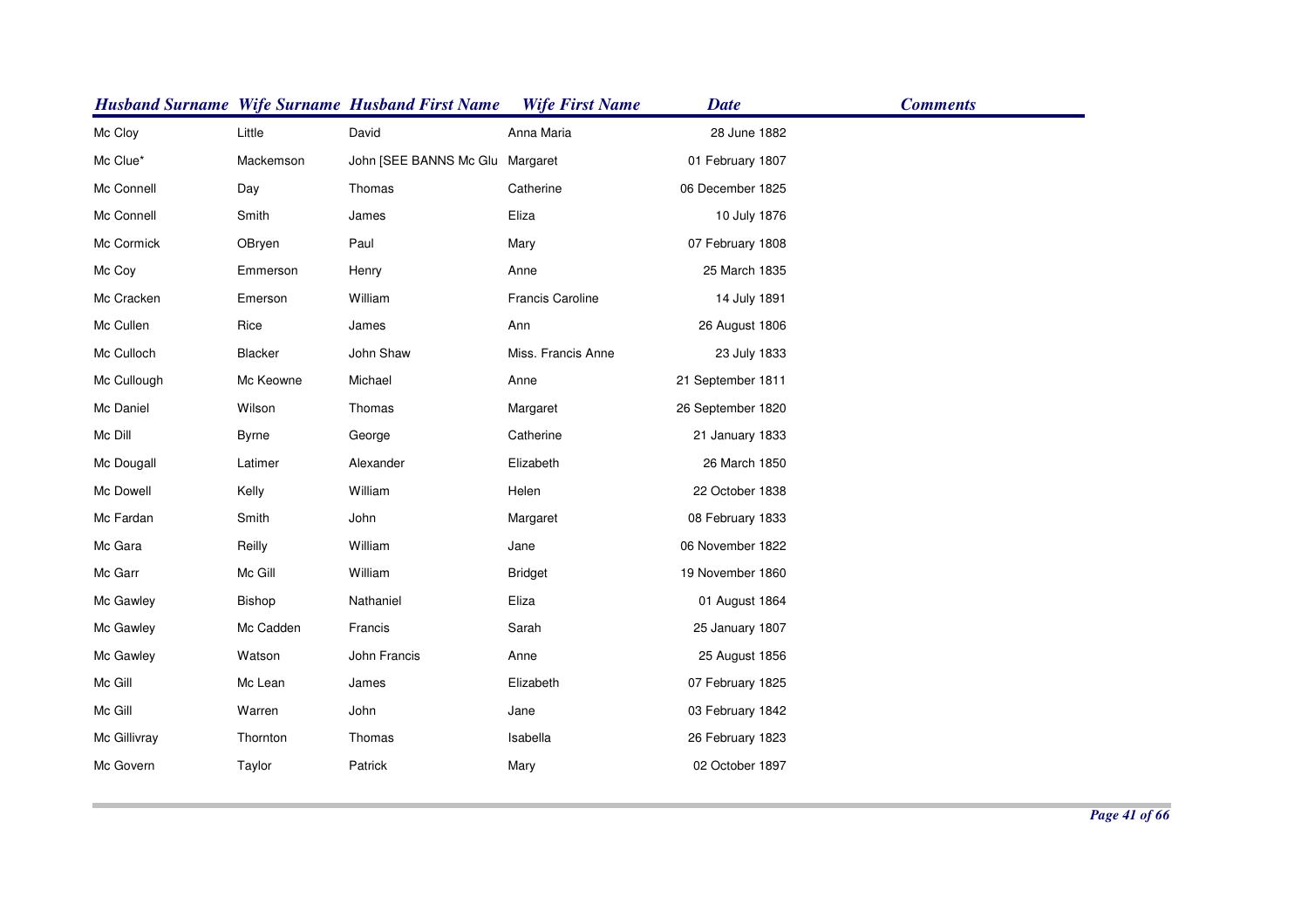|             |                 | <b>Husband Surname Wife Surname Husband First Name</b> | <b>Wife First Name</b> | <b>Date</b>       | <b>Comments</b> |
|-------------|-----------------|--------------------------------------------------------|------------------------|-------------------|-----------------|
| Mc Intosh   | Moore           | <b>Robert Morris</b>                                   | Amelia                 | 11 July 1881      |                 |
| Mc Kay      | Chapman         | John                                                   | <b>Bridget</b>         | 26 July 1828      |                 |
| Mc Kay      | Ginn            | Donald                                                 | Esther                 | 28 September 1818 |                 |
| Mc Kay      | Milner          | James                                                  | Mary Anne              | 12 June 1847      |                 |
| Mc Kinly    | Rourke          | John                                                   | Catherine              | 29 September 1806 |                 |
| Mc Knight   | Kennedy         | Alexander                                              | Margaret               | 20 June 1812      |                 |
| Mc Knight   | Kenny           | Matthew                                                | Eleanor                | 29 January 1822   |                 |
| Mc Loughlin | Mc Cabe         | John                                                   | Mary                   | 25 September 1834 |                 |
| Mc Manus    | Lambert         | Alexander Daniel                                       | Kathleen               | 01 June 1898      |                 |
| Mc Manus    | Ronan           | John                                                   | Rose                   | 14 September 1829 |                 |
| Mc Mullen   | Menagh          | Robert                                                 | Elizabeth              | 07 June 1807      |                 |
| Mc Nellans  | Hughs           | William                                                | Margaret               | 23 July 1809      |                 |
| McAlister   | <b>Burchell</b> | Thomas                                                 | Elizabeth              | 28 June 1756      |                 |
| MCaslon     | Duke            | Mr.Oliver                                              | Miss.Sarah             | 06 September 1766 |                 |
| McAwee      | Ternan          | Thomas                                                 | Mary                   | 01 June 1710      |                 |
| McCahill    | Hughes          | John                                                   | Cecilia                | 23 April 1750     |                 |
| McCann      | Cassedy         | John                                                   | <b>Bridget</b>         | 21 January 1756   |                 |
| McCann      | Twist           | Patrick                                                | Anne                   | 10 April 1710     |                 |
| McCartey    | Duff            | Bryan                                                  | Margret                | 02 February 1716  |                 |
| McCartney   | Eccles          | William                                                | Susana                 | 05 May 1755       |                 |
| McCartney   | Hughes          | John                                                   | Ann                    | 20 November 1751  |                 |
| McCartney   | Roony           | Nicholas                                               | Mary                   | 26 June 1768      |                 |
| McCash      | Sanders         | John                                                   | Mary                   | 23 April 1730     |                 |
| McCleen     | Harpur          | John                                                   | Jane                   | 27 April 1725     |                 |
|             |                 |                                                        |                        |                   |                 |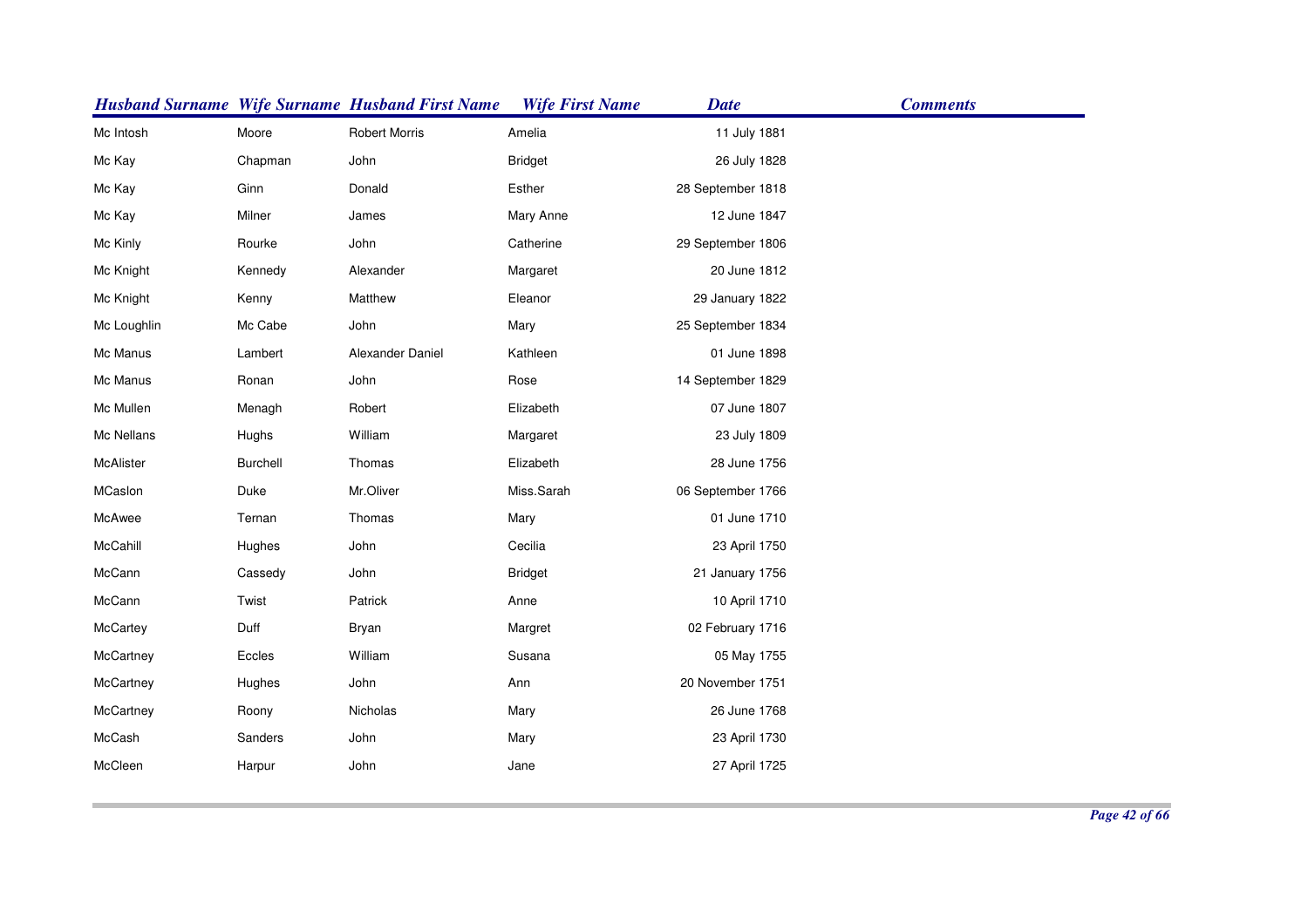|            |                 | <b>Husband Surname Wife Surname Husband First Name</b> | <b>Wife First Name</b> | <b>Date</b>       | <b>Comments</b> |
|------------|-----------------|--------------------------------------------------------|------------------------|-------------------|-----------------|
| McConchy   | Graham          | Mr.James                                               | Mrs.Mary               | 29 January 1713   |                 |
| McCormack  | Jebb            | Mr.Robert                                              | Miss.Elizabeth         | 28 December 1750  |                 |
| McDaniel   |                 | James                                                  | Ann                    | 05 April 1768     |                 |
| McDaniel   | Parks           | Daniel                                                 | Mary                   |                   | Check date      |
| McDonell   | Cross           | Edward                                                 | Sarah                  | 07 July 1728      |                 |
| McDowell   | Barry           | Mr.John                                                | Mrs.Elizabeth          | 06 April 1711     |                 |
| McEvoy     | Bready          | Patrick                                                | Ann                    | 30 November 1774  |                 |
| McGawby    | Cuningham       | Thomas                                                 | Mary                   | 25 April 1780     |                 |
| McKinn     | Dillon          | Dinnis                                                 | Jane                   | 02 February 1706  |                 |
| Mckown     | McCabe          | John                                                   | Mary                   | 01 January 1835   |                 |
| MComb      | Moore           | Thomas                                                 | Anne                   | 27 September 1809 |                 |
| McQuine ** | Mc Cabe         | John                                                   | Anne                   | 25 November 1833  |                 |
| McQuirk    | Collins         | Patrick                                                | Mary                   | 15 August 1770    |                 |
| MCrae      | Thistlethwaite  | Allan                                                  | Matilda Louisa         | 10 April 1811     |                 |
| McShane    | Heeny           | William                                                | Jane                   | 14 February 1710  |                 |
| Meade      | Holland         | James                                                  | Elizabeth              | 23 July 1711      |                 |
| Meighan    | Clifforty       | James                                                  | ELizabeth              | 18 October 1772   |                 |
| Menagh     | Appleyard       | John                                                   | Margaret               | 02 January 1815   |                 |
| Merrifield | Metcalf [Widow] | Robert                                                 | Palm                   | 16 March 1772     |                 |
| Merriot    | Corrigan        | James                                                  | Jane                   | 06 April 1838     |                 |
| Miles      | Richardson      | Nathaniell                                             | Elinor                 | 15 August 1744    |                 |
| Millar     | Crowhands*      | James                                                  | [Crohane*]<br>Harriet  | 27 January 1827   |                 |
| Miller     | Ecklin          | John                                                   | Jane                   | 18 October 1718   |                 |
| Miller     | Hill            | John                                                   | Barbarry               | 20 February 1726  |                 |
|            |                 |                                                        |                        |                   |                 |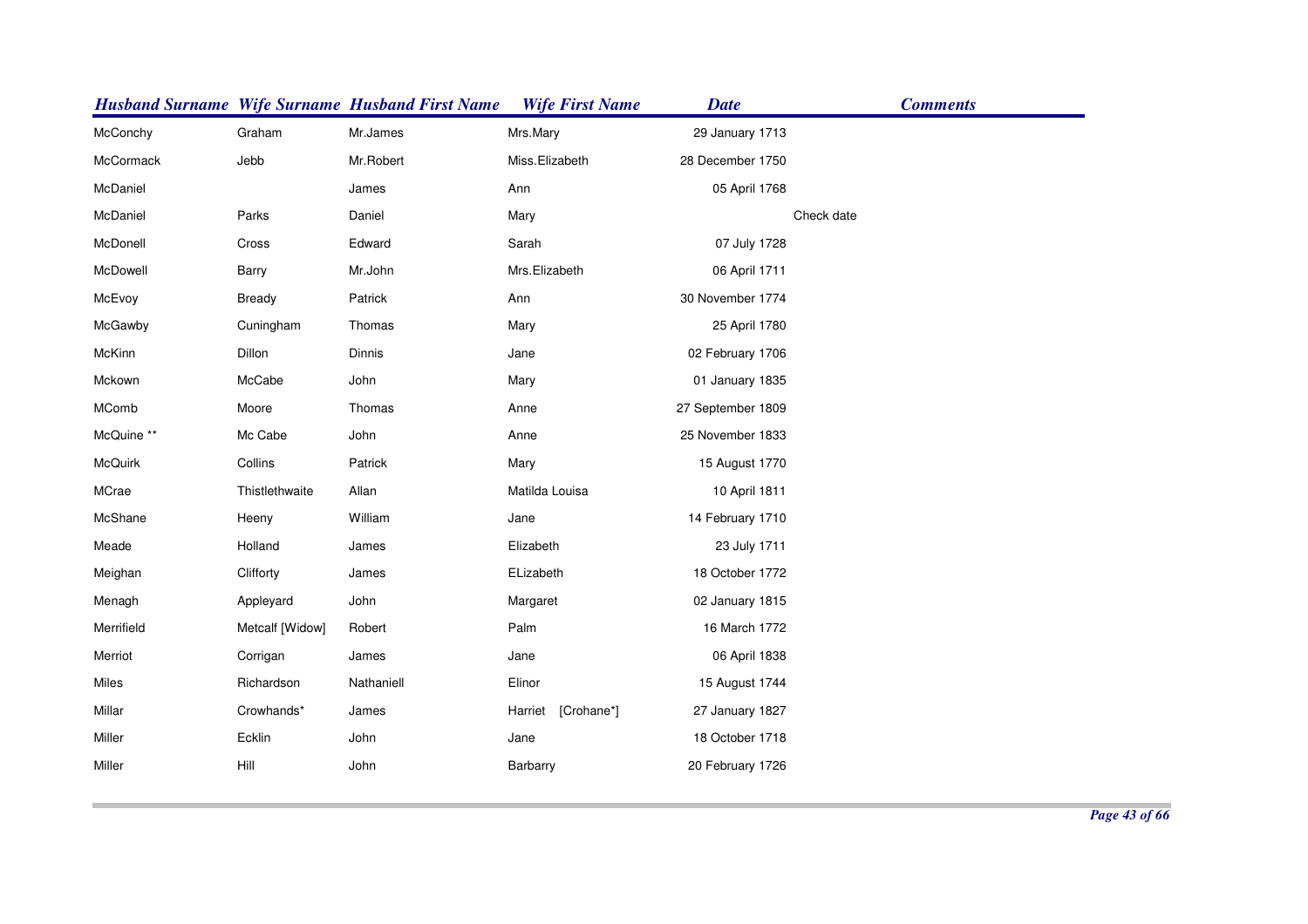|            |               | <b>Husband Surname Wife Surname Husband First Name</b> | <b>Wife First Name</b> | <b>Date</b>       | <b>Comments</b> |
|------------|---------------|--------------------------------------------------------|------------------------|-------------------|-----------------|
| Miller     | Quinn         | John                                                   | Margret                | 31 January 1706   |                 |
| Miller     | West          | John                                                   | Elizabeth              | 06 April 1713     |                 |
| Milling    | Siddal        | John                                                   | Susanna                | 31 July 1805      |                 |
| Mills      | <b>Boice</b>  | Henry                                                  | Mary                   | 22 September 1765 |                 |
| Mills      | Donally       | George                                                 | Catherine              | 04 December 1764  |                 |
| Mills      | Philips       | William                                                | Margaret               | 28 February 1808  |                 |
| Minnis*    | Gaw           | Thomas                                                 | Ann                    | 02 March 1807     |                 |
| Mitchell   | Gibbons       | Archibold                                              | Elizabeth              | 16 May 1823       |                 |
| Mitchell   | Glin          | William                                                | Margeret               | 03 December 1820  |                 |
| Mitchell   | Hughes        | Thomas                                                 | Cecila                 | 12 May 1779       |                 |
| Mitchell   | Hyde          | William                                                | Margaret               | 28 August 1813    |                 |
| MLoughlin  | Dennis        | <b>Bryan</b>                                           | Alice                  | 11 July 1762      |                 |
| Moffett    | Williams      | John                                                   | Miss.Mary              | 10 April 1756     |                 |
| Moffitt    | Duke          | William                                                | Esther                 | 23 September 1768 |                 |
| Molineaux  | Clegg         | Thomas                                                 | Elizabeth              | 03 August 1750    |                 |
| Molloy     | Hanlon        | Charles                                                | Anne                   | 06 August 1806    |                 |
| Moneypenny | Howell        | Michael                                                | Letitia                | 10 November 1768  |                 |
| Montgomery | Coddington    | Mr.                                                    | Miss.Dorothy           | 20 July 1766      |                 |
| Montgomery | Smith         | Joseph                                                 | Sophia                 | 06 January 1843   |                 |
| Montray    | Hagan         | Charles                                                | <b>Bridget</b>         | 13 November 1814  |                 |
| Moon       | <b>Browne</b> | James L. (Weaver)                                      | Eliza                  | 30 December 1833  |                 |
| Mooney     | Doogan        | Peter                                                  | Ann                    | 18 October 1764   |                 |
| Mooney     | Dunn          | Patrick                                                | Catherine              | 12 August 1706    |                 |
| Moony      | Bryan         | Edmond                                                 | Margret                | 22 April 1702     |                 |
|            |               |                                                        |                        |                   |                 |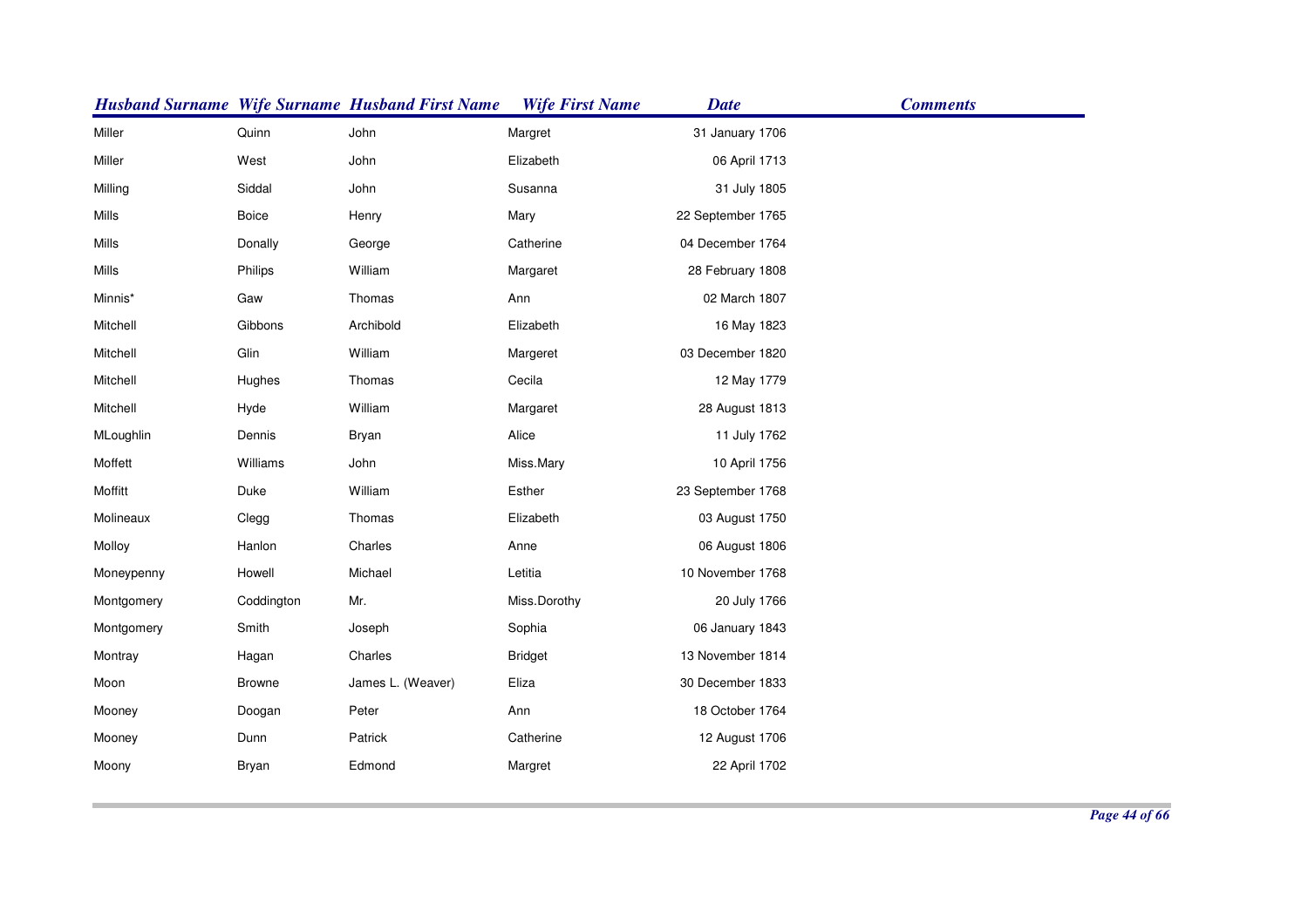|           |                 | <b>Husband Surname Wife Surname Husband First Name</b> | <b>Wife First Name</b> | <b>Date</b>       | <b>Comments</b> |
|-----------|-----------------|--------------------------------------------------------|------------------------|-------------------|-----------------|
| Moor      | Boyle           | James                                                  | Ann                    | 06 February 1721  |                 |
| Mooran    | Heeny           | Thomas                                                 | Katherine              | 29 May 1712       |                 |
| Moore     | Appleyard       | William                                                | Eleanor                | 12 May 1840       |                 |
| Moore     | Carney          | Samuel                                                 | Margaret               | 27 December 1816  |                 |
| Moore     | Clarendon/North | Henry                                                  | Elizabeth              | 17 February 1838  |                 |
| Moore     | Connolly        | Robert                                                 | Eleanor                | 01 July 1839      |                 |
| Moore     | Ellis           | Isaac                                                  | Jane                   | 08 August 1762    |                 |
| Moore     | Fay             | Daniel                                                 | Catherine              | 07 January 1857   |                 |
| Moore     | Galbraith       | James                                                  | <b>Lilly Anne</b>      | 26 July 1818      |                 |
| Moore     | Grey            | William                                                | Anne                   | 02 December 1811  |                 |
| Moore     | Kaine           | Matthew                                                | Anne                   | 09 February 1852  |                 |
| Moore     | Mc Connell      | William                                                | Elizabeth              | 21 January 1878   |                 |
| Moore     | Reilly          | William                                                | Rose                   | 20 September 1807 |                 |
| Moore     | Sharpe          | James                                                  | Mary                   | 16 September 1710 |                 |
| Moore     | Weekes          | James                                                  | Mary                   | 20 October 1823   |                 |
| Moorehead | Hanlon          | James                                                  | Margaret               | 28 September 1835 |                 |
| Mophet    | Cox             | John                                                   | Elizabeth              | 07 January 1747   |                 |
| Moran     | Richardson      | William                                                | Anne                   | 27 March 1856     |                 |
| Morgan    | Dawson          | William                                                | Ann                    | 04 October 1716   |                 |
| Morgan    | English         | Evan                                                   | Mary                   | 12 November 1819  |                 |
| Morgan    | Kelly           | Thomas Poole                                           | Elizabeth Woulfe       | 02 December 1868  |                 |
| Morgan    | Sheridan        | John                                                   | Elizabeth              | 25 January 1723   |                 |
| Morgnn    | Huston          | Thomas                                                 | <b>Bridget</b>         | 06 September 1853 |                 |
| Morris    | Corbye          | James                                                  | Ann                    | 31 July 1717      |                 |
|           |                 |                                                        |                        |                   |                 |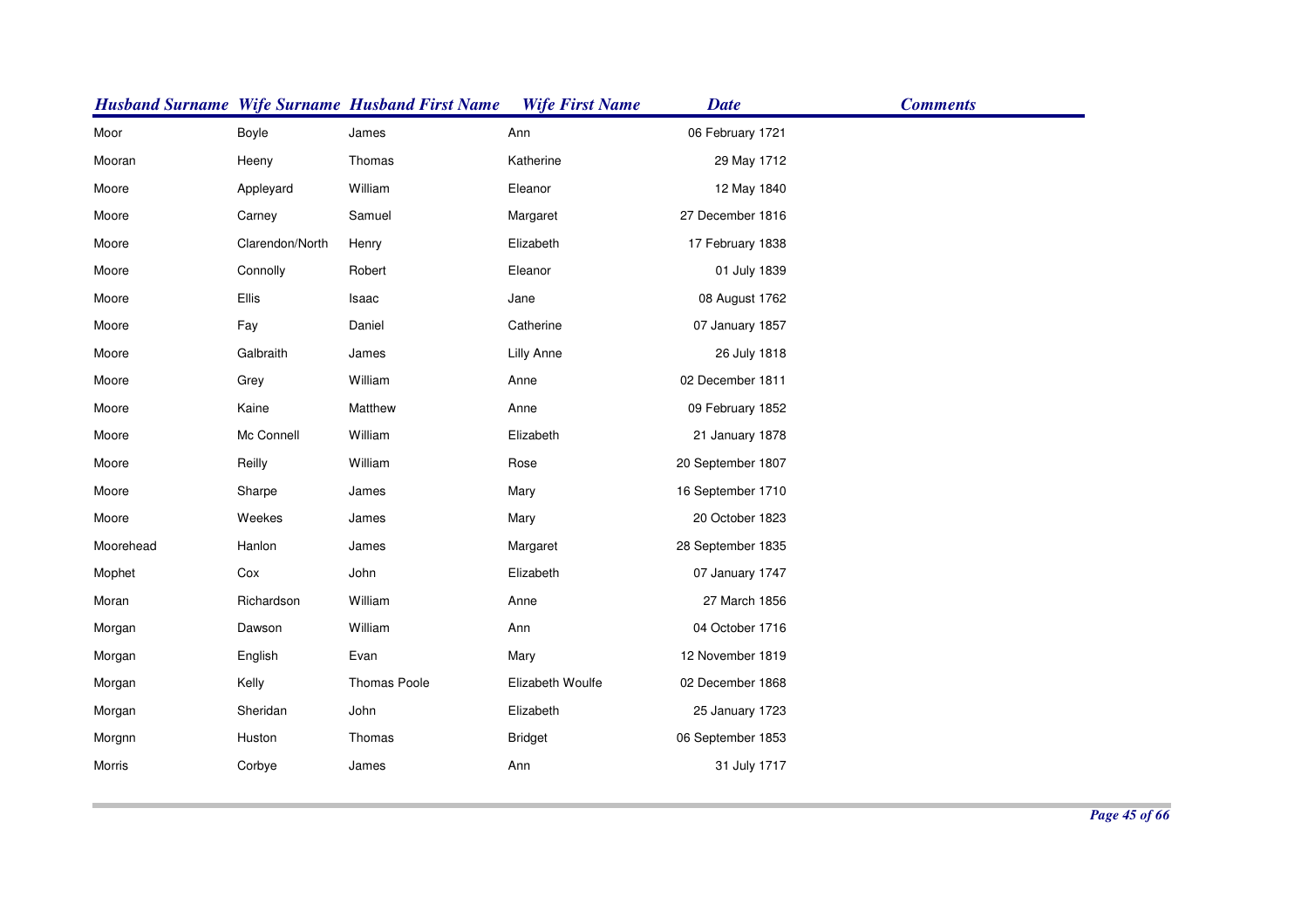|         |                 | <b>Husband Surname Wife Surname Husband First Name</b> | <b>Wife First Name</b> | <b>Date</b>      | <b>Comments</b> |
|---------|-----------------|--------------------------------------------------------|------------------------|------------------|-----------------|
| Morris  | Latimer         | William                                                | Frances Jane           | 20 November 1825 |                 |
| Morris  | Mc Namee        | George                                                 | Julia                  | 24 December 1861 |                 |
| Morris  | Ravle           | Mr.John                                                | Miss.                  | 21 April 1745    |                 |
| Morris  | Tisdale [Widow] | Henry                                                  | Catherine              | 16 June 1763     |                 |
| Morris  | Wherty          | Francis                                                | Catherine              | 05 August 1729   |                 |
| Morrow  | Lindsay         | John                                                   | Alice                  | 07 July 1815     |                 |
| Morrow  | Mc Kechnie      | David                                                  | Christiana             | 15 May 1822      |                 |
| Morton  | Derepas/Butler  | John Francis                                           | Maria Cassandra        | 05 December 1837 |                 |
| Mottrom | Currey          | Phillip                                                | Frances                | 21 October 1724  |                 |
| Mouritz | Supple          | Francis John Stafford                                  | <b>Mary Frances</b>    | 28 October 1891  |                 |
| Munce   | Bagnall         | Samuel                                                 | Anne                   | 21 February 1842 |                 |
| Munro   | Hyland          | Robert                                                 | Elizabeth              | 20 June 1818     |                 |
| Murdock | Beddy           | Charles                                                | Frances Jane           | 28 June 1882     |                 |
| Murdock | Patterson       | Isaac                                                  | Elizabeth              | 13 July 1891     |                 |
| Murphy  | Bohannan        | John                                                   | Martha                 | 02 May 1715      |                 |
| Murphy  | McGill          | William                                                | Mary                   | 01 June 1747     |                 |
| Murphy  | Murphy          | Patrick                                                | Alice                  | 19 June 1727     |                 |
| Murphy  | Murphy          | Patrick                                                | Catherine              | 21 June 1837     |                 |
| Murphy  | Pealin          | William                                                | Susan                  | 17 July 1851     |                 |
| Murphy  | Phillips        | Edmond                                                 | <b>Bridgett</b>        | 22 June 1721     |                 |
| Murphy  | Williamson      | James                                                  | Esther                 | 13 February 1825 |                 |
| Murray  | <b>Brunker</b>  | William                                                | Mary                   | 11 July 1814     |                 |
| Murray  | Collins         | Gervais                                                | Margaret Anne          | 20 November 1829 |                 |
| Murray  | Murdoch         | Henry Raymond                                          | Mary Anne              | 21 August 1890   |                 |
|         |                 |                                                        |                        |                  |                 |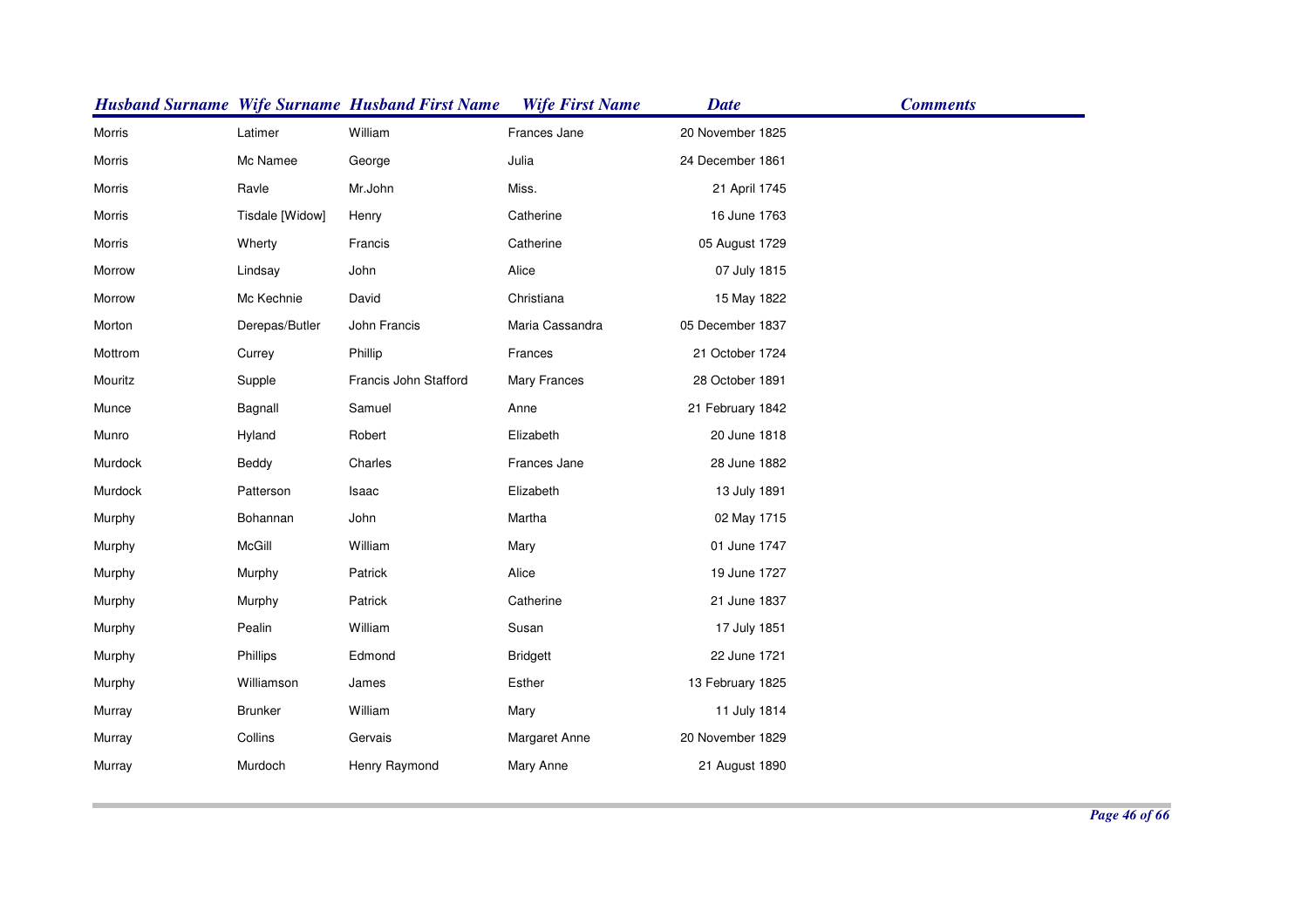|           |               | <b>Husband Surname Wife Surname Husband First Name</b> | <b>Wife First Name</b> | <b>Date</b>       | <b>Comments</b> |
|-----------|---------------|--------------------------------------------------------|------------------------|-------------------|-----------------|
| Murray    | Richardson    | John                                                   | Anne                   | 02 March 1834     |                 |
| Murray    | Woodside      | William                                                | Elizabeth              | 03 September 1770 |                 |
| Murrey    | Welsh         | William                                                | Margery                | 12 May 1718       |                 |
| Myers     | Kennedy       | William                                                | Margaret Anne          | 07 July 1886      |                 |
| Neill     | Smullen       | Nathanail/Nathanial                                    | Mary Jane              | 06 October 1870   |                 |
| Nelson    | Pollock       | Thomas                                                 | Sarah                  | 05 October 1887   |                 |
| Nevitt    | Gibson        | Philip                                                 | Mary                   | 11 October 1769   |                 |
| Newitt    | Tracy         | William                                                | Ann                    | 21 February 1726  |                 |
| Newland   | <b>Newitt</b> | Samuel                                                 | Mary                   | 12 August 1856    |                 |
| Newland   | Telfer        | Samuel                                                 | Ellen                  | 24 September 1845 |                 |
| Newnan    | Blaird        | Thomas                                                 | Rebecca                | 24 September 1721 |                 |
| Newport   | Roberts       | Arthur                                                 | Laura Henrietta        | 13 January 1812   |                 |
| Nicholls  | Crompton      | Mr.Jonathan                                            | Mrs.Hannah             | 20 February 1720  |                 |
| Nicholls  | Plunket       | John                                                   | Elizabeth              | 08 January 1704   |                 |
| Nichols   | Clarke        | Richard                                                | Mary                   | 29 April 1808     |                 |
| Nicholson | Greene        | Samuel                                                 | Maria                  | 11 July 1811      |                 |
| Nixon     | Keegan        | Allen                                                  | Elizabeth              | 08 March 1764     |                 |
| Nixon     | Younge        | Richard                                                | Margaret               | 02 August 1815    |                 |
| Noble     | Hughes        | Mark                                                   | Eleanor                | 31 March 1845     |                 |
| Norman    | Elliott       | Abraham                                                | Anne                   | 07 December 1709  |                 |
| Norman    | Smith         | Alderman William                                       | Mrs.Mary               | 10 September 1720 |                 |
| Norris    | Coddington    | The Rev.Mr.Richard                                     | Miss.Jane              | 16 June 1753      |                 |
| Norris    | Hangrove      | Patrick                                                | Mary                   | 25 May 1778       |                 |
| North     | Brunkard      | William                                                | Elizabeth              | 11 June 1734      |                 |
|           |               |                                                        |                        |                   |                 |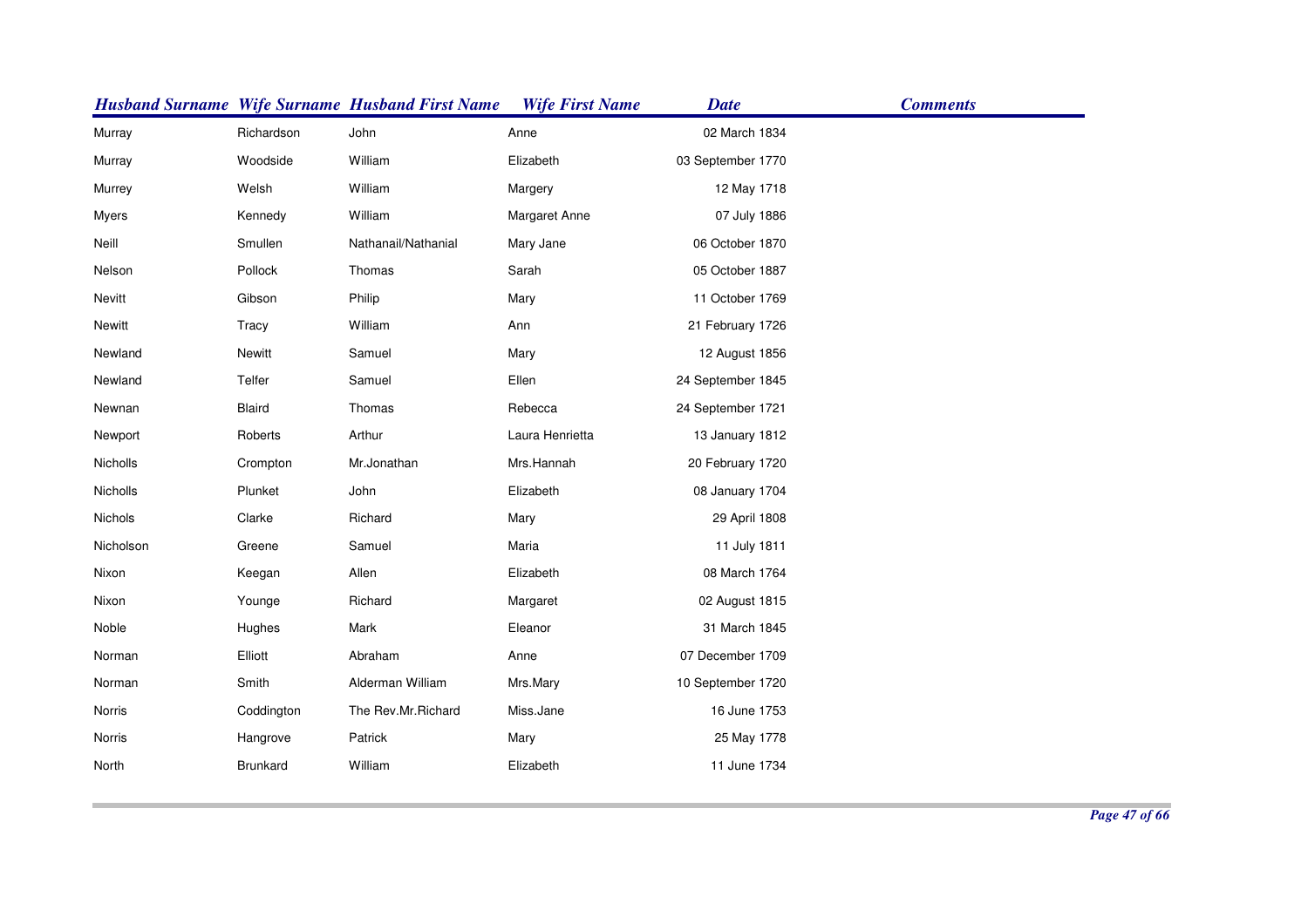|          |                | <b>Husband Surname Wife Surname Husband First Name</b> | <b>Wife First Name</b> | <b>Date</b>       | <b>Comments</b> |
|----------|----------------|--------------------------------------------------------|------------------------|-------------------|-----------------|
| North    | <b>Brunker</b> | John                                                   | Elizabeth              | 23 April 1760     |                 |
| North    | Donnolly       | Francis                                                | Anne                   | 18 August 1702    |                 |
| North    | Fox            | Thomas                                                 | Margaret               | 24 May 1824       |                 |
| North    | Harrisson      | Thomas                                                 | Elizabeth              | 23 January 1765   |                 |
| North    | Sharpe         | Thomas                                                 | Susanah                | 09 March 1757     |                 |
| Nurry    | Shea           | John                                                   | Catharine              | 27 May 1822       |                 |
| OBrien   | Ball           | Frederick                                              | Eliza                  | 28 February 1815  |                 |
| O'Brien  | Ball           | The Rev.Edward                                         | Jane                   | 23 April 1809     |                 |
| OByrne   | Potter         | Timothy                                                | Mary                   | 01 September 1765 |                 |
| OConnor  | Thompson       | George Matthew                                         | Georgina               | 27 November 1845  |                 |
| O'Connor | Devenish       | James                                                  | Ellen                  | 08 December 1864  |                 |
| Ogle     | Barlow         | Mr. William                                            | Miss.Mary              | 27 May 1758       |                 |
| Ogle     | Stanage        | George                                                 | Jane                   | 17 June 1837      |                 |
| Oneill   | Kennedy        | Andrew                                                 | Elizabeth              | 30 October 1845   |                 |
| O'Neill  | Clarendon      | James                                                  | Anne                   | 06 October 1823   |                 |
| O'Neill  | Inglish        | James                                                  | Mary                   | 14 May 1776       |                 |
| Ormsby   | Murray         | Henry Wilmot Sandys                                    | Barbara Mary           | 13 April 1871     |                 |
| Orpen    | Fairtlough     | Henry                                                  | Elizabeth              | 26 January 1826   |                 |
| Orson    | Johnson        | Mr.                                                    | Ms.Margret             | 23 June 1739      |                 |
| Orson    | Woodside       | John                                                   | Miss Dorcas            | 01 March 1767     |                 |
| Otway    | Coquert*       | James                                                  | Jane                   | 07 February 1819  |                 |
| Owens    | Blacker        | Rev.Thomas Blacker                                     | Martha Beaver          | 14 April 1828     |                 |
| Owgan    | Randle         | Peter                                                  | Margaret               | 26 December 1709  |                 |
| Oxon     | Duffy          | Henry                                                  | Anne                   | 25 October 1852   |                 |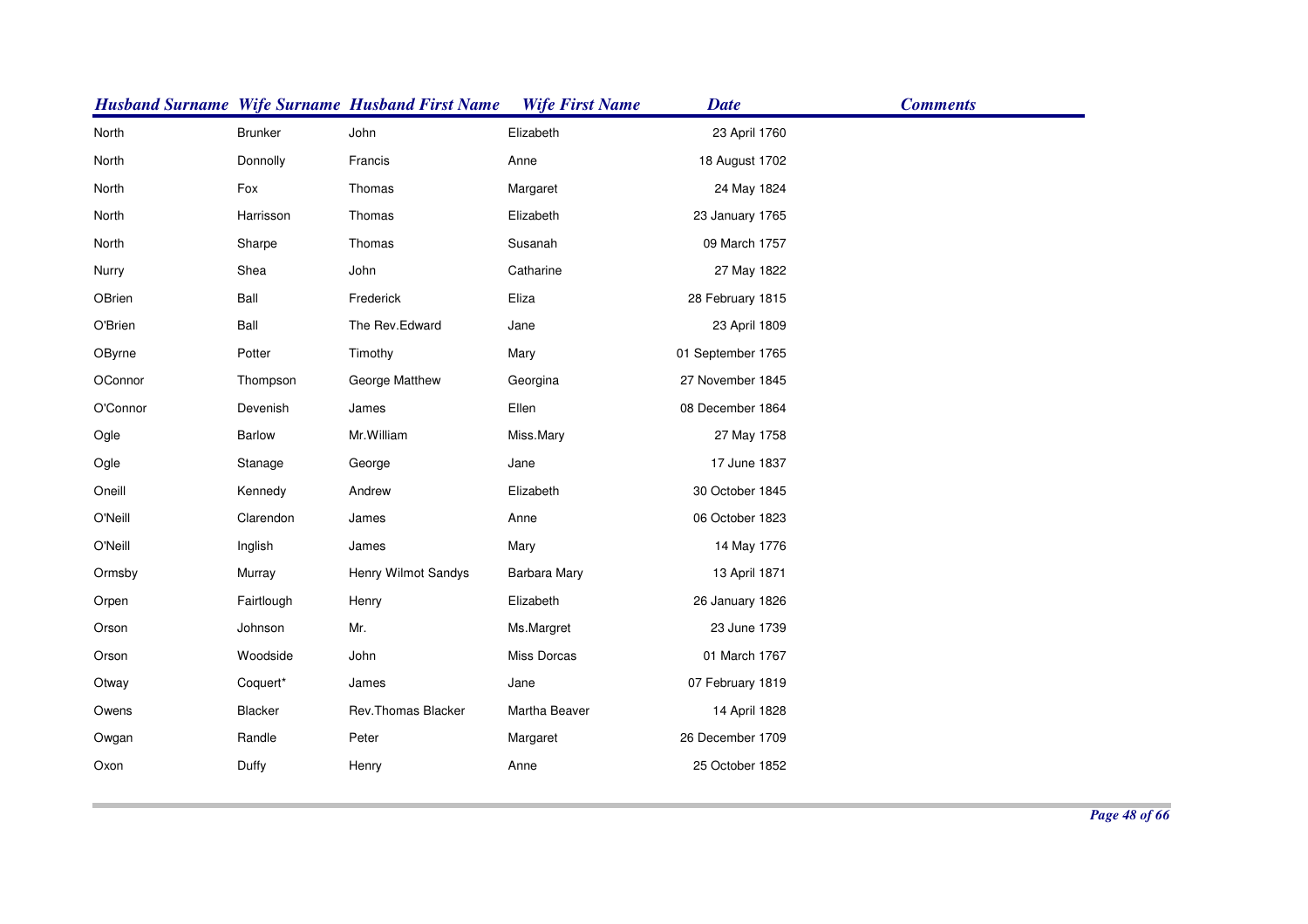|            |           | <b>Husband Surname Wife Surname Husband First Name</b> | <b>Wife First Name</b><br><b>Date</b> |                   | <b>Comments</b> |
|------------|-----------|--------------------------------------------------------|---------------------------------------|-------------------|-----------------|
| Padmor     | Knowles   | Thomas                                                 | Jane                                  | 21 September 1742 |                 |
| Pantry     | Watson    | William Ferdinand                                      | Sarah                                 | 14 February 1838  |                 |
| Park       | Boyd      | Robert                                                 | Mary                                  | 30 November 1820  |                 |
| Parkington | Duffy     | John                                                   | Catherine                             | 08 October 1815   |                 |
| Parkinson  | Rooney    | John                                                   | <b>Bridget Teresa</b>                 | 29 May 1837       |                 |
| Parkison   | Murphy    | Thomas                                                 | Jane                                  | 01 November 1708  |                 |
| Parks      | Skipp     | Cesar                                                  | Elinor                                | 06 July 1704      |                 |
| Parrott    | Tute      | William                                                | Sarah                                 | 06 August 1832    |                 |
| Parvin     | Smouton   | Stephen                                                | Martha                                | 16 May 1709       |                 |
| Paterson   | Omelia    | Andrew                                                 | Mary                                  | 23 April 1726     |                 |
| Paton      | Gray      | Joseph                                                 | Margaret                              | 21 January 1868   |                 |
| Patten     | Wynn      | Mr.John                                                | Mrs.Catherine                         | 02 November 1706  |                 |
| Patterson  | Eaton     | Henry                                                  | Anne                                  | 09 June 1823      |                 |
| Patterson  | Flinn     | William                                                | Jane                                  | 30 January 1834   |                 |
| Patterson  | Harrison  | James                                                  | Elizabeth                             | 24 November 1876  |                 |
| Patterson  | Patterson | John                                                   | Sarah                                 | 25 January 1820   |                 |
| Peacock    | Bagnall   | Patrick                                                | Mary                                  | 18 October 1806   |                 |
| Peile      | Came      | William                                                | Elinor                                | 19 September 1769 |                 |
| Pendry     | Holmes    | John                                                   | Alicia                                | 31 August 1814    |                 |
| Pentland   | Pentland  | Henry                                                  | Sophia                                | 15 December 1835  |                 |
| Pentland   | Poe*      | Henry                                                  | Elizabeth                             | 09 June 1805      |                 |
| Pentony    | Dowdall   | Matthew                                                | Mary                                  | 24 December 1713  |                 |
| Pepper     | Allen     | Robert                                                 | Ann                                   | 08 July 1804      |                 |
| Pepper     | Shaw      | Andrew                                                 | Rebecca                               | 16 January 1815   |                 |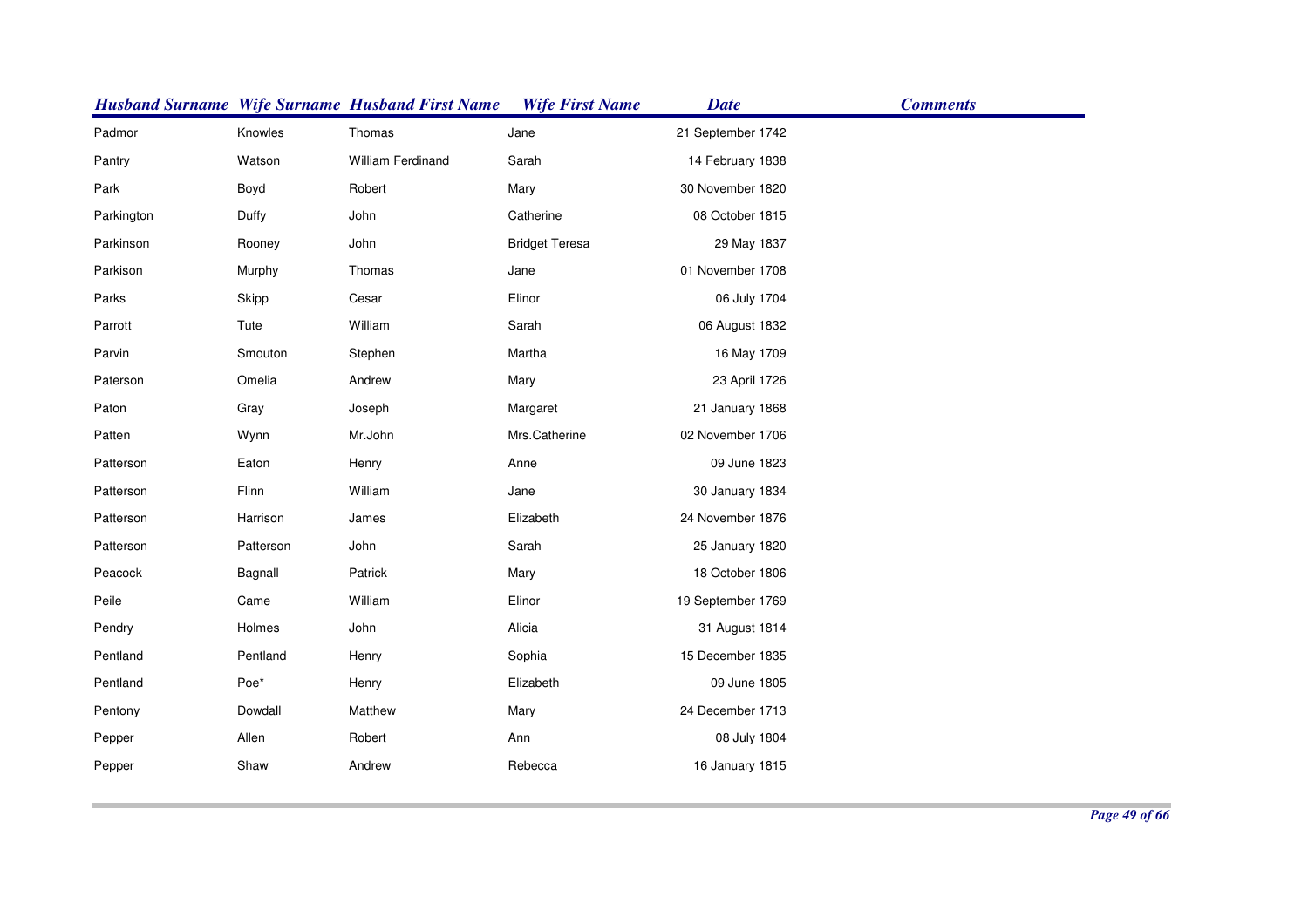|          |                | <b>Husband Surname Wife Surname Husband First Name</b> | <b>Wife First Name</b> | <b>Date</b>                    | <b>Comments</b> |
|----------|----------------|--------------------------------------------------------|------------------------|--------------------------------|-----------------|
| Perry    | Neill          | Thomas                                                 | Mary                   | 01 July 1839                   |                 |
| Philips  | Percy          | George                                                 | Mary                   | 27 December 1812               |                 |
| Phillips | Mooney         | William                                                | Mary Anne              | 02 April 1836                  |                 |
| Phrazier | Horgart        | Kennoth                                                | Mary                   | 30 January 1742                |                 |
| Pickett  | <b>Mathews</b> | Joseph                                                 | Mary                   | 29 April 1872                  |                 |
| Pickrin  | Rencher        | Mr.John                                                | Sarah                  | 15 February 1742 Day not clear |                 |
| Piersy   | Hammond        | Robert                                                 | <b>Bridget</b>         | 31 May 1821                    |                 |
| Pippard  | Herst          | Francis                                                | Elizabeth              | 09 February 1715               |                 |
| Platt    | Fullard        | Samuell                                                | Ann                    | 24 June 1731                   |                 |
| Plowman  | Howard         | Thomas                                                 | Elizabeth [Alias Hunt] | 01 April 1722                  |                 |
| Plunkit  | Dunlavey       | Patrick                                                | Mary                   | 10 April 1708                  |                 |
| Poe      | Gerrard        | Samuel                                                 | Margaret               | 14 February 1831               |                 |
| Pollock  | Williamson     | Captain Samuel                                         | Catherine Jane         | 04 February 1816               |                 |
| Polly    | Appleyard      | William                                                | Jane                   | 28 October 1814                |                 |
| Porter   | Downes         | Thomas                                                 | Elizabeth              | 03 April 1876                  |                 |
| Porter   | Kearney        | Alfred William                                         | Anne                   | 31 December 1875               |                 |
| Porter   | Latimer        | William                                                | Hannah                 | 22 July 1833                   |                 |
| Porter   | Mc Dougall     | George Edmund                                          | Ellen Madeline         | 11 April 1893                  |                 |
| Prest    | Richardson     | James                                                  | Mary                   | 15 February 1768               |                 |
| Prestage | Brunton        | Thomas                                                 | Mary                   | 25 May 1758                    |                 |
| Prestage | Thompson       | James                                                  | Margaret               | 15 August 1766                 |                 |
| Preston  | Mc Donnell     | Isaac                                                  | Jane                   | 28 July 1822                   |                 |
| Preston  | Smith          | John                                                   | Anne                   | 02 February 1808               |                 |
| Price    | Fleming        | William                                                | Jane                   | 18 June 1762                   |                 |
|          |                |                                                        |                        |                                |                 |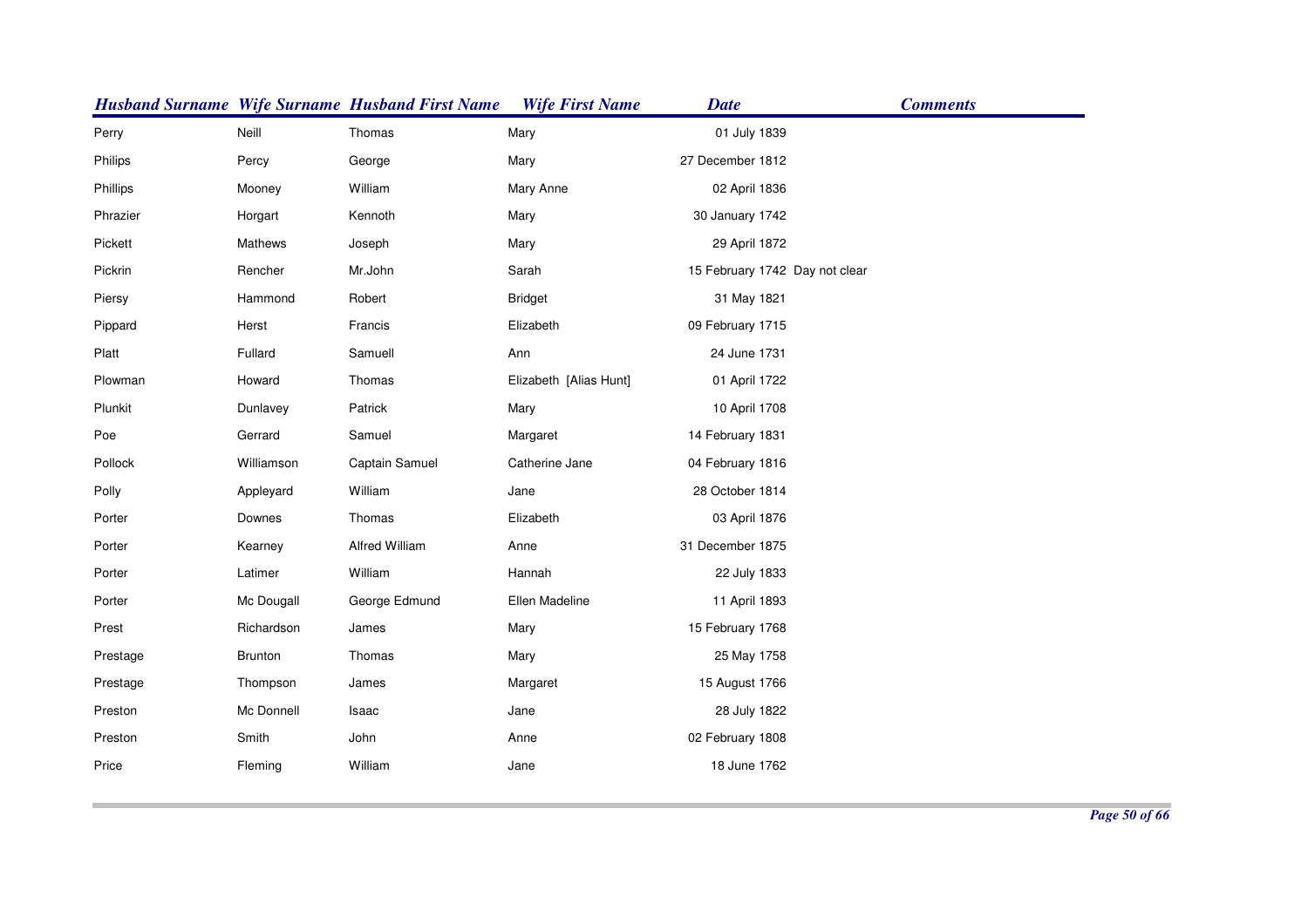|           |                 | <b>Husband Surname Wife Surname Husband First Name</b> | <b>Wife First Name</b> | <b>Date</b>       | <b>Comments</b> |
|-----------|-----------------|--------------------------------------------------------|------------------------|-------------------|-----------------|
| Price     | Harison         | Mr.John                                                | Mrs.Dorothy            | 05 October 1710   |                 |
| Price     | Lee             | William                                                | Elizabeth Anne         | 31 October 1825   |                 |
| Prichard  | Blackham        | Richard                                                | Anna                   | 27 July 1859      |                 |
| Prophett  | Robinson        | Nathan                                                 | Mary                   | 08 May 1725       |                 |
| Purcell   | Hawkins         | Edward                                                 | Hannah                 | 09 June 1824      |                 |
| Purdy     | Duffy           | Samuel                                                 | Catherine              | 23 July 1881      |                 |
| Purse     | Hill            | Samuel                                                 | Margaret Jane          | 24 December 1848  |                 |
| Quash     | Winter          | James                                                  | Christian              | 11 May 1726       |                 |
| Quin      | MCullogh        | William                                                | Elizabeth              | 08 April 1811     |                 |
| Quinn     | Skelly          | Patrick                                                | Jane                   | 01 September 1715 |                 |
| Randle    | Stanley         | Patrick                                                | Ann                    | 08 June 1745      |                 |
| Rathborne | Norman          | Mr.Joseph                                              | Mrs.Katherine          | 30 June 1704      |                 |
| Ray       | Whitton         | Henry                                                  | Anne                   | 02 September 1865 |                 |
| Rayley    | Lashley         | Glasney                                                | Joan                   | 26 January 1711   |                 |
| Read      | Maher           | Richard                                                | Mary                   | 10 March 1806     |                 |
| Read      | Rochford        | William                                                | Mary                   | 23 November 1818  |                 |
| Reany     | Futrill         | Robert                                                 | Precilla               | 26 November 1769  |                 |
| Reay      | <b>Brownell</b> | Samuel                                                 | Mary                   | 29 December 1818  |                 |
| Reay      | Leonard         | Samuel                                                 | Mary                   | 25 August 1821    |                 |
| Reburn    | Sparrow         | <b>Thomas Robert</b>                                   | Louisa                 | 30 March 1892     |                 |
| Reddy     | Watters         | William                                                | Elizabeth              | 25 February 1831  |                 |
| Reed      | Cavanagh        | John                                                   | Elizabeth              | 07 August 1720    |                 |
| Reed      | Hughes          | John                                                   | Rose                   | 10 June 1822      |                 |
| Reid      | Collins         | George                                                 | Mary                   | 19 August 1766    |                 |
|           |                 |                                                        |                        |                   |                 |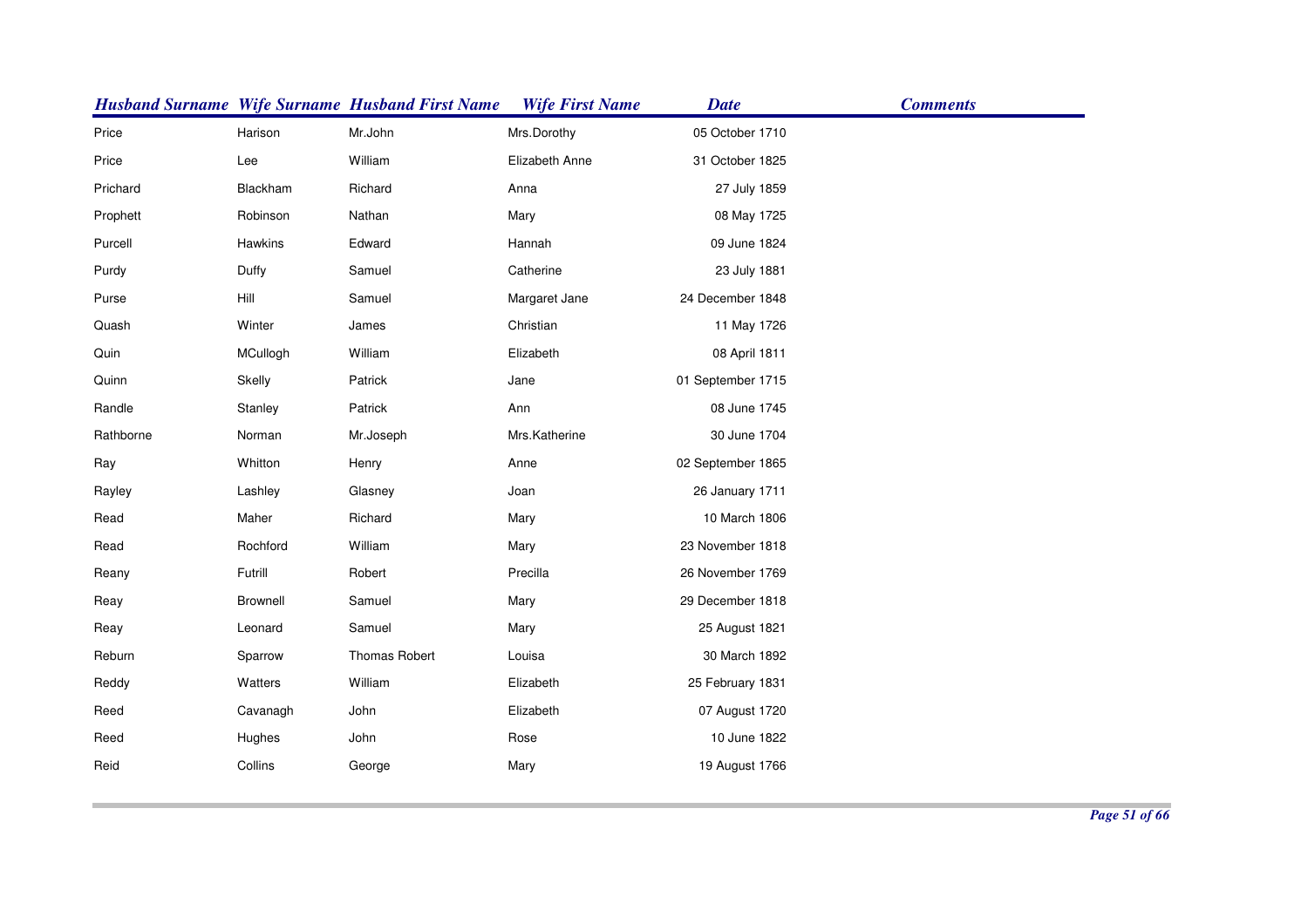|            |            | <b>Husband Surname Wife Surname Husband First Name</b> | <b>Wife First Name</b> | <b>Date</b>      | <b>Comments</b> |
|------------|------------|--------------------------------------------------------|------------------------|------------------|-----------------|
| Reid       | Easton     | William                                                | Frances                | 31 July 1848     |                 |
| Reid       | Green      | James                                                  | Wilhemina              | 20 February 1896 |                 |
| Reid       | Lamb       | William                                                | Anne                   | 22 May 1848      |                 |
| Reily      | Galaher    | Richard                                                | Agnes                  | 14 May 1845      |                 |
| Reily      | Lutton     | Henry                                                  | Margaret               | 25 July 1813     |                 |
| Reily      | Reily      | Abraham                                                | Mary                   | 01 January 1818  |                 |
| Rencher    | Holmes     | George                                                 | Widow                  | 17 July 1744     |                 |
| Rencher    | Martin     | Joseph                                                 | Jane                   | 15 July 1742     |                 |
| Rice       | Ball       | Christopher                                            | Mrs.Ann                | 29 October 1730  |                 |
| Rice       | Boyd       | John                                                   | Mary                   | 21 March 1808    |                 |
| Richards   | Freas      | George                                                 | Mary                   | 19 April 1756    |                 |
| Richardson | Geham      | John                                                   | Mary Jane              | 05 May 1840      |                 |
| Richardson | Govin      | James                                                  | Margaret               | 18 February 1833 |                 |
| Richardson | Holmes     | John                                                   | Margaret               | 03 February 1818 |                 |
| Richardson | Jackson    | Thomas                                                 | Anna                   | 29 January 1837  |                 |
| Richardson | Latimer    | George                                                 | Ann                    | 21 May 1778      |                 |
| Richardson | Magee      | James                                                  | Eliza Jane             | 21 November 1868 |                 |
| Richardson | Mailland   | Edward                                                 | Catherine              | 21 January 1771  |                 |
| Richardson | Robinson   | Robert                                                 | Elizabeth              | 21 October 1723  |                 |
| Richardson | Sole       | Edward                                                 | Mary                   | 21 January 1776  |                 |
| Richardson | Tiernan    | George                                                 | Anne                   | 04 May 1826      |                 |
| Richardson | Williamson | George                                                 | Mary                   | 12 July 1729     |                 |
| Roach      | Brannigan  | Patrick                                                | Judith                 | 03 October 1773  |                 |
| Roan       | Sherwood   | Patrick                                                | Margret                | 29 February 1728 |                 |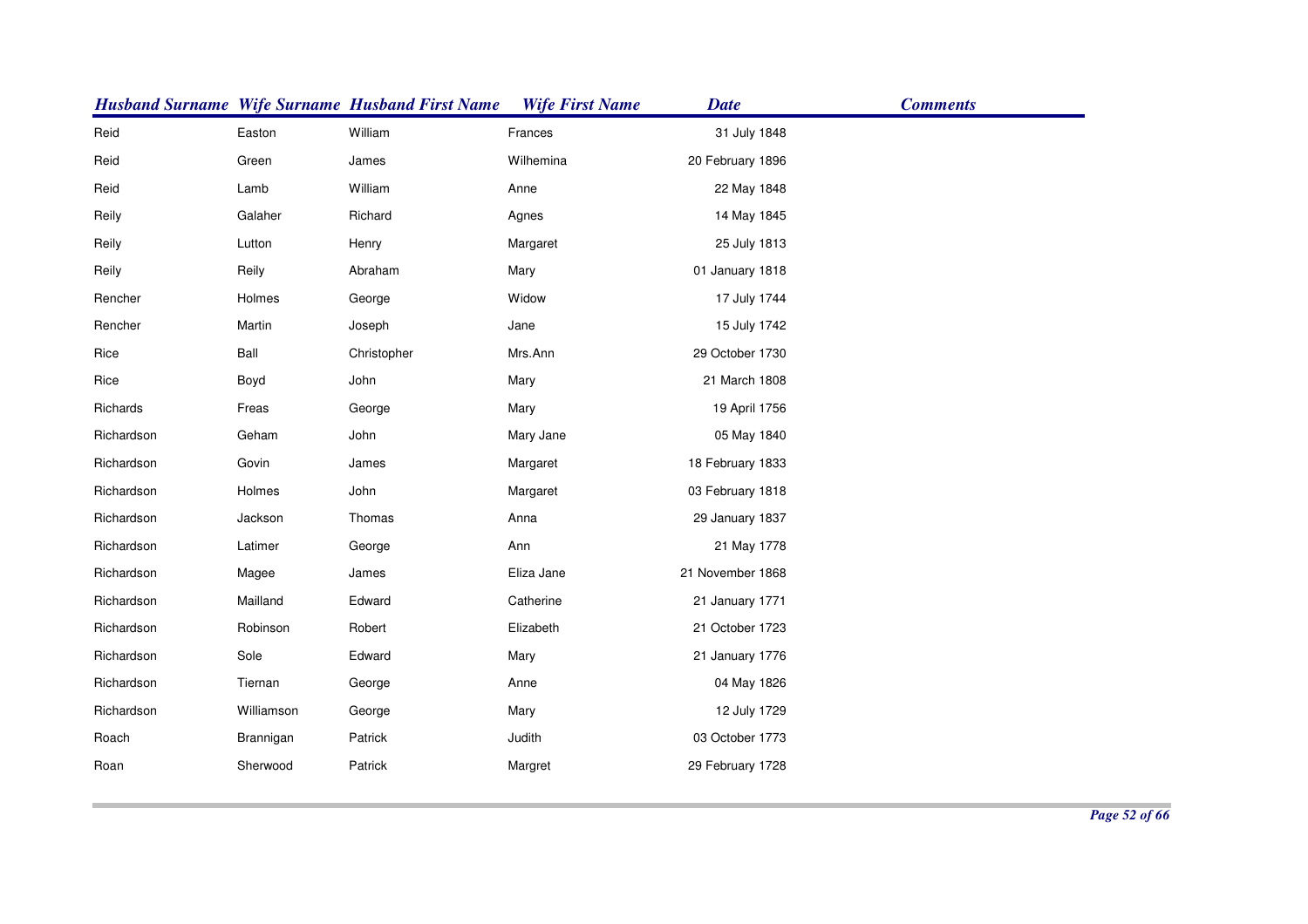|            |                  | <b>Husband Surname Wife Surname Husband First Name</b> | <b>Wife First Name</b> | <b>Date</b>       | <b>Comments</b> |
|------------|------------------|--------------------------------------------------------|------------------------|-------------------|-----------------|
| Robinson   | Bayly            | Isaac                                                  | Mary                   | 19 May 1703       |                 |
| Robinson   | Boyle            | Henry                                                  | Grizell                | 20 August 1727    |                 |
| Robinson   | Brann            | George                                                 | Mary                   | 30 January 1761   |                 |
| Robinson   | Crawley          | William                                                | Anastasia              | 12 May 1820       |                 |
| Robinson   | Flinn            | Duncan                                                 | Jane                   | 25 August 1782    |                 |
| Robinson   | Hamilton         | Edward                                                 | Sarah                  | 15 May 1814       |                 |
| Robinson   | Huson            | John                                                   | Ann                    | 26 April 1720     |                 |
| Robinson   | Marsdin          | Leonard                                                | Margret                | 30 August 1727    |                 |
| Robinson   | Robinson         | John                                                   | Ann                    | 08 April 1769     |                 |
| Robnett    | Campbell         | William                                                | Anne                   | 05 October 1838   |                 |
| Roc        | Walbyrne         | Peter                                                  | Elizabeth              | 08 September 1842 |                 |
| Rochford   | Branigan         | Robert                                                 | Mary                   | 16 October 1704   |                 |
| Rodgers    | Neill            | Robert                                                 | Mary Jane              | 01 June 1867      |                 |
| Roe        | Duffe            | Christopher                                            | Anne                   | 28 January 1707   |                 |
| Roe        | Elliott          | Compton                                                | Catherine              | 27 December 1764  |                 |
| Rogers     | Sawquell         | Edward                                                 | Mary                   | 10 July 1715      |                 |
| Rollestone | Murdock          | Archibald                                              | Margaret               | 28 August 1872    |                 |
| Rooney     |                  | Richard                                                |                        | 10 May 1719       |                 |
| Roony      | Robinson         | Richard                                                | Lucy                   | 03 February 1752  |                 |
| Roork      | Kelly            | Richard                                                | Catherine              | 16 September 1707 |                 |
| Ropper     | <b>McCormick</b> | John                                                   | Margret                | 26 July 1704      |                 |
| Ross       | Eastwood         | Mr.John                                                | Mrs.Mary               | 29 April 1722     |                 |
| Ross       | Sawquell         | Mr.John                                                | Mrs.Catherine          | 05 September 1713 |                 |
| Ross       | Thornton         | Hugh                                                   | Elizabeth              | 11 January 1813   |                 |
|            |                  |                                                        |                        |                   |                 |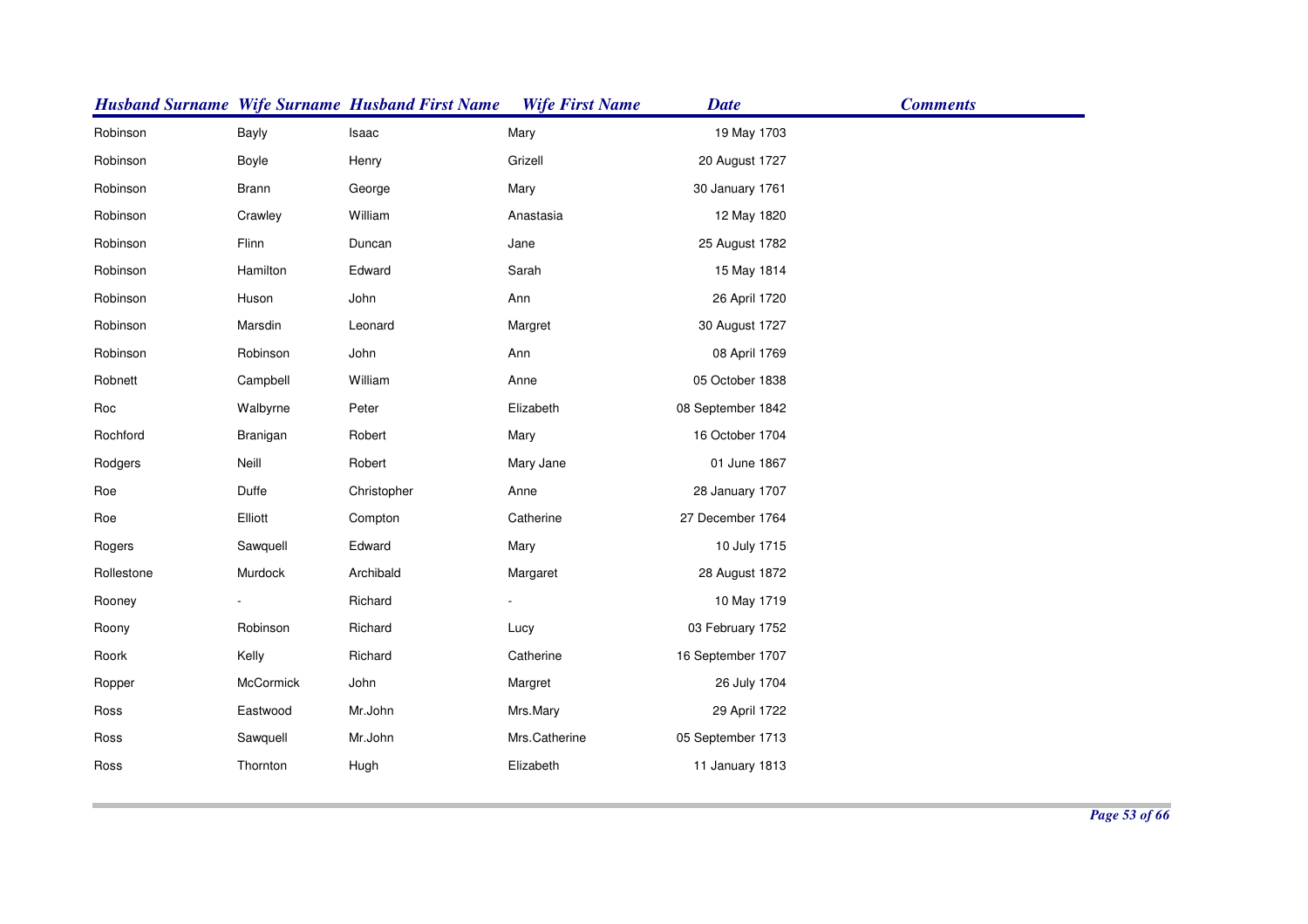|                       |                           | <b>Husband Surname Wife Surname Husband First Name</b> | <b>Wife First Name</b> | <b>Date</b>       | <b>Comments</b> |
|-----------------------|---------------------------|--------------------------------------------------------|------------------------|-------------------|-----------------|
| Rotheram              | Gartside                  | William                                                | Miss.Margaret          | 19 November 1763  |                 |
| Rountree              | <b>Bredin</b>             | James                                                  | Mary                   | 26 November 1863  |                 |
| Rowe                  | Mills                     | Edward                                                 | Frances                | 22 October 1717   |                 |
| Roy                   | Foskey                    | William                                                | Mary Anne              | 26 March 1832     |                 |
| Rubotham <sup>*</sup> | Corrin                    | George                                                 | Margaret               | 10 March 1829     |                 |
| Russel                | Crawley                   | William                                                | Sarah                  | 05 September 1821 |                 |
| Russell               | Hoye                      | Nicholas                                               | Margaret               | 27 February 1704  |                 |
| Russell               | Maginis                   | Thomas                                                 | Anne Eliza             | 03 February 1817  |                 |
| Russell               | Mooney                    | Patrick                                                | Elizabeth              | 29 August 1703    |                 |
| Ruth                  | Holmes                    | Jasper                                                 | Jane                   | 13 February 1770  |                 |
| Ruxton                | Barry                     | Henry                                                  | Hannah                 | 17 October 1727   |                 |
| Ryan                  | Loftus                    | Owen                                                   | Sarah                  | 07 January 1822   |                 |
| Ryan                  | Pippard FzGeorge Jeremiah |                                                        | Mrs.Margrett           | 02 December 1721  |                 |
| Ryan                  | Reily                     | Mr.Patrick                                             | Mrs.Margrett           | 08 February 1732  |                 |
| Ryan                  | Stanley                   | John                                                   | Anne                   | 28 August 1855    |                 |
| Sagriff               | Karton                    | Matthew                                                | Anne                   | 03 May 1714       |                 |
| Sagriff               | Moore                     | Matthew                                                | Mary                   | 28 April 1713     |                 |
| Salisbury             | Holmes                    | George                                                 | Elizabeth              | 21 July 1832      |                 |
| Sanderson             | Latimer                   | Robert                                                 | Matilda                | 27 January 1843   |                 |
| Saunders              | Kohler `o`                | Simon Maddock                                          | Maria                  | 03 August 1853    |                 |
| Savage                | Fagan*(Fegan)             | James                                                  | Eliza Ann              | 22 September 1862 |                 |
| Savage                | Nugent                    | Richard                                                | Mary Anne              | 31 July 1851      |                 |
| Savage                | Savage                    | Mr.Francis                                             | Mary                   | 23 September 1756 |                 |
| Sawkell               | Andrew                    | John                                                   | Margaret               | 12 July 1770      |                 |
|                       |                           |                                                        |                        |                   |                 |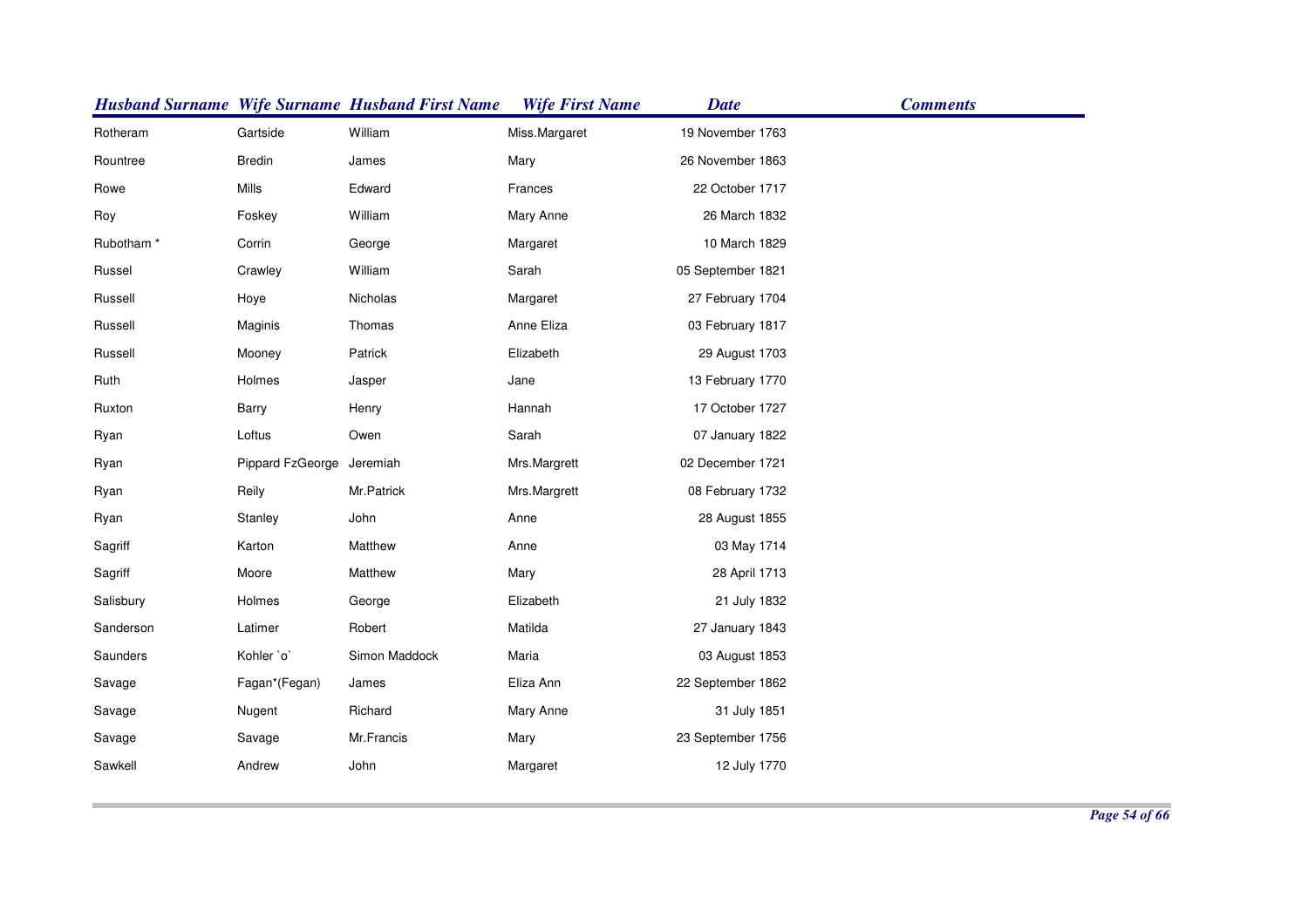|            |            | <b>Husband Surname Wife Surname Husband First Name</b> | <b>Wife First Name</b> | <b>Date</b>           | <b>Comments</b> |
|------------|------------|--------------------------------------------------------|------------------------|-----------------------|-----------------|
| Scanlan    | Bryan      | John                                                   | <b>Bridget</b>         | 05 January 1857       |                 |
| Schoals    | Hardman    | Edmond                                                 | Mrs.Catherine          | 20 July 1714 Sherriff |                 |
| Schofied   | Williamson | John                                                   | Elizabeth              | 18 May 1725           |                 |
| Scholey    | Dolan      | John                                                   | Mary                   | 04 May 1852           |                 |
| Scott      | Cottrill   | Robert                                                 | Elizabeth              | 08 September 1711     |                 |
| Scott      | Kearns     | James                                                  | Margaret               | 11 May 1836           |                 |
| Scourfield | Reyly      | Morris                                                 | Lettice                | 15 January 1705       |                 |
| Shallcross | Bashford   | James                                                  | Henrietta              | 16 April 1838         |                 |
| Shannon    | Ladly      | Samuel                                                 | Mary                   | 11 September 1815     |                 |
| Shareson   | Pri        | William                                                | Sarah                  | 30 November 1760      |                 |
| Sharp      | Jones      | Ambrose                                                | Susanna                | 21 February 1723      |                 |
| Sharp      | Jones      | Mr.Ambrose                                             | Grace                  | 16 March 1744         |                 |
| Sharples   | Pritchard  | John                                                   | Mary Anne              | 19 March 1845         |                 |
| Shaw       | Doran      | John                                                   | Julia                  | 26 April 1847         |                 |
| Shaw       | Galbreath  | Thomas                                                 | Elizabeth              | 23 July 1833          |                 |
| Shaw       | Natyan     | George John                                            | Emilie                 | 14 June 1853          |                 |
| Shawe      | Murtagh    | Thomas                                                 | Catherine              | 03 October 1817       |                 |
| Sheale     | Griffin    | Jesper                                                 | Joane                  | 03 October 1703       |                 |
| Sheils     | Rochford   | Robert                                                 | Catharine              | 30 April 1822         |                 |
| Sheppard   | Clark      | Elisha                                                 | Julia                  | 29 December 1843      |                 |
| Sheppard   | Hamill     | Isaac                                                  | Anne                   | 14 February 1807      |                 |
| Sherrard   | Rothwell   | Thomas                                                 | Mary                   | 03 June 1773          |                 |
| Sherrid    | Lingan     | James                                                  | Ann                    | 16 September 1765     |                 |
| Sherton    | Andrews    | John                                                   | Christian              | 27 June 1759          |                 |
|            |            |                                                        |                        |                       |                 |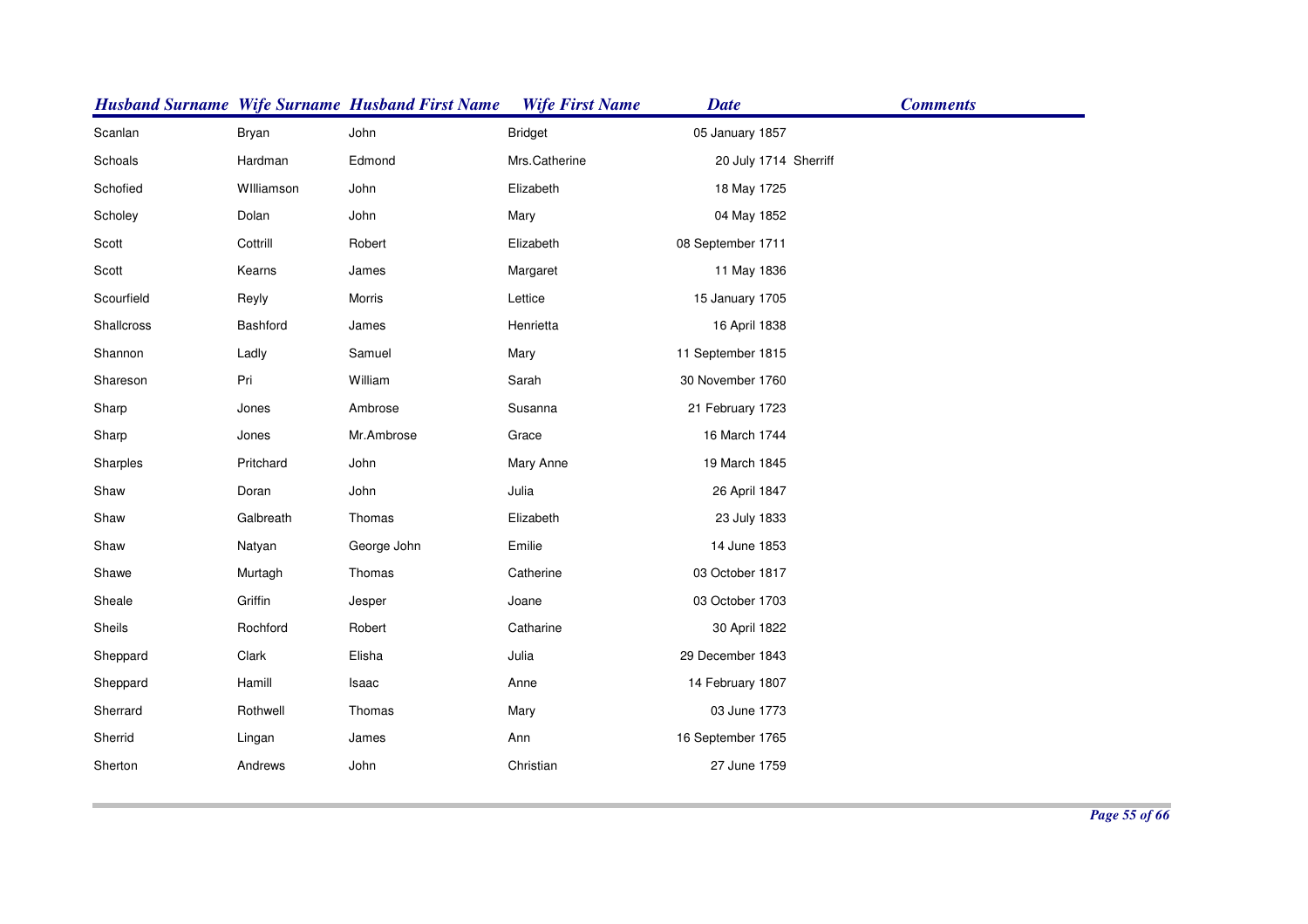|             |                    | <b>Husband Surname Wife Surname Husband First Name</b> | <b>Wife First Name</b>    | <b>Date</b>       | <b>Comments</b> |
|-------------|--------------------|--------------------------------------------------------|---------------------------|-------------------|-----------------|
| Sherwood    | Eccleston          | Alan                                                   | Mary                      | 17 April 1735     |                 |
| Shetford    | Hern               | Garnett                                                | Elianor                   | 15 December 1722  |                 |
| Shields     | Kearney            | John                                                   | Caroline                  | 02 April 1885     |                 |
| Shields     | Kelly              | Robert                                                 | Patricia                  | 26 January 1847   |                 |
| Shore       | Talbott            | Alderman John                                          | Mrs.Mary                  | 14 June 1708      |                 |
| Shortall    | Cuningham          | Leonard                                                | Mary                      | 02 July 1733      |                 |
| Shortwell   | Freeman            | William                                                | Mary                      | 17 December 1721  |                 |
| Shoults     | Webster            | Charles Herbert                                        | Annie                     | 03 September 1896 |                 |
| Simcox      | Meskell            | Thomas                                                 | Matilda                   | 02 June 1829      |                 |
| Simms/Simes | Brown              | Thomas                                                 | Catherine                 | 08 January 1809   |                 |
| Simpell     | Keys               | Henry                                                  | Ann                       | 29 December 1717  |                 |
| Simpson     | Bolton             | James                                                  | Miss.Isabella             | 14 July 1764      |                 |
| Simpson     | Doughty            | Thomas                                                 | Ann                       | 27 January 1758   |                 |
| Simpson     | Ford               | John Thomas                                            | Caroline Euphemia         | 12 February 1885  |                 |
| Simpson     | Sallery            | Thomas [Carpenter]                                     | Miss. [Daugh.ofMrC.Saller | 10 October 1751   |                 |
| Sims        | Hobson             | Lawrence                                               | Catharine                 | 03 June 1821      |                 |
| Singleton   | Graham             | The Rev.Mr.Rowland                                     | Mrs.Elizabeth             | 25 November 1704  |                 |
| Sleater     | Lestrange          | John                                                   | Elizabeth                 | 18 May 1810       |                 |
| Sloane      | Magenis            |                                                        | Elizabeth                 | 25 August 1782    |                 |
| Sloane      | Reay               | Henry                                                  | Sarah                     | 31 March 1807     |                 |
| Smart       | <b>McKitterick</b> | George                                                 | Margarett                 | 20 November 1719  |                 |
| Smith       | Bennet             | George                                                 | Anne                      | 29 August 1814    |                 |
| Smith       | <b>Brady</b>       | William                                                | Anne                      | 22 August 1842    |                 |
| Smith       | Coleman            | William                                                | Mary                      | 01 November 1807  |                 |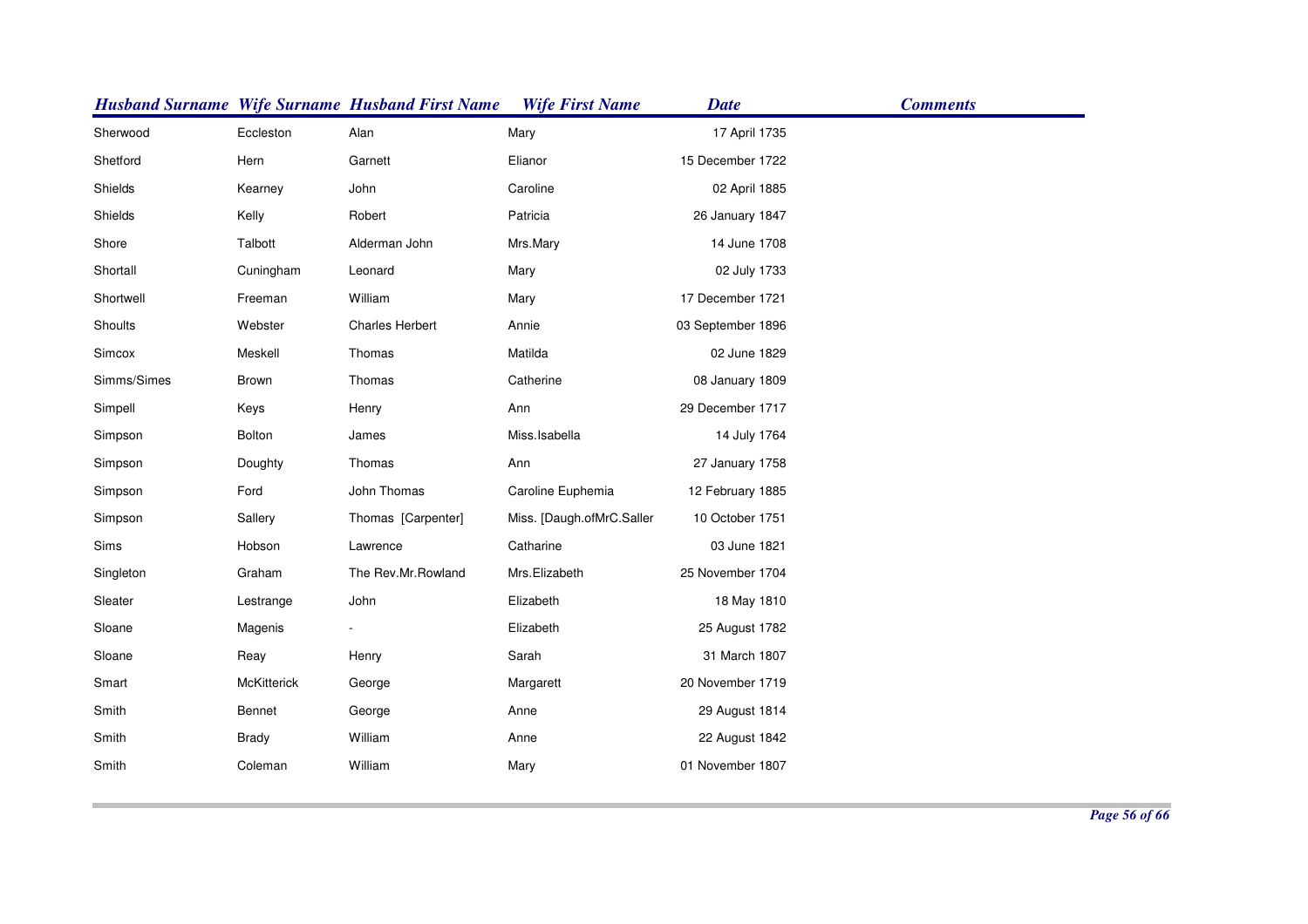|        |                | <b>Husband Surname Wife Surname Husband First Name</b> | <b>Wife First Name</b> | <b>Date</b>               | <b>Comments</b> |
|--------|----------------|--------------------------------------------------------|------------------------|---------------------------|-----------------|
| Smith  | Eager          | Henry                                                  | <b>Frances Anne</b>    | 21 August 1872            |                 |
| Smith  | Friary         | Robert                                                 | Anne                   | 14 June 1841              |                 |
| Smith  | Gage           | John                                                   | Edith                  | 31 January 1724 A Soldier |                 |
| Smith  | Hunter         | John                                                   | Ann                    | 22 June 1730 Bellore[Him] |                 |
| Smith  | Jones          | William                                                | Esther                 | 25 August 1803            |                 |
| Smith  | Keegan         | Robert                                                 | Elizabeth              | 29 May 1815               |                 |
| Smith  | Kelly          | Thomas                                                 | Patience               | 04 March 1769             |                 |
| Smith  | Lahy           | Thomas                                                 | Mary                   | 20 July 1866              |                 |
| Smith  | Maynea         | William                                                | Margaret               | 11 February 1833          |                 |
| Smith  | Mc Manus       | Andrew                                                 | Anne                   | 20 November 1823          |                 |
| Smith  | Schoales       | Mr.Jeremiah                                            | Miss.                  | 01 May 1741 Check date    |                 |
| Smith  | Smyth          | William                                                | Mrs.Gertrude           | 09 December 1750          |                 |
| Smith  | Smyth          | St.George                                              | Mary                   | 10 February 1812          |                 |
| Smith  | Witton         | William                                                | Margaret               | 05 April 1825             |                 |
| Smyth  | Eaggon         | William                                                | Ann                    | 02 August 1768            |                 |
| Smyth  | Kirwan/Deignan | George                                                 | Elizabeth Catharina    | 08 September 1846         |                 |
| Smyth  | Leland         | Mr.Richard                                             | Miss.Hannah            | 24 September 1751         |                 |
| Smyth  | Rourke         | Peter                                                  | <b>Briget</b>          | 07 May 1766               |                 |
| Smyth  | Sheridan       | Isaac William                                          | Margaret               | 29 July 1851              |                 |
| Smythe | Shaw           | William Lennox                                         | Jane                   | 12 June 1862              |                 |
| Snook  | Lee            | William                                                | Mary                   | 03 September 1777         |                 |
| Snow   | Bagnall        | William                                                | Catherine              | 03 December 1832          |                 |
| Somers | King           | Andrew                                                 | Elizabeth              | 07 August 1820            |                 |
| Somers | Sherwood       | James                                                  | Mary Anne              | 13 January 1888           |                 |
|        |                |                                                        |                        |                           |                 |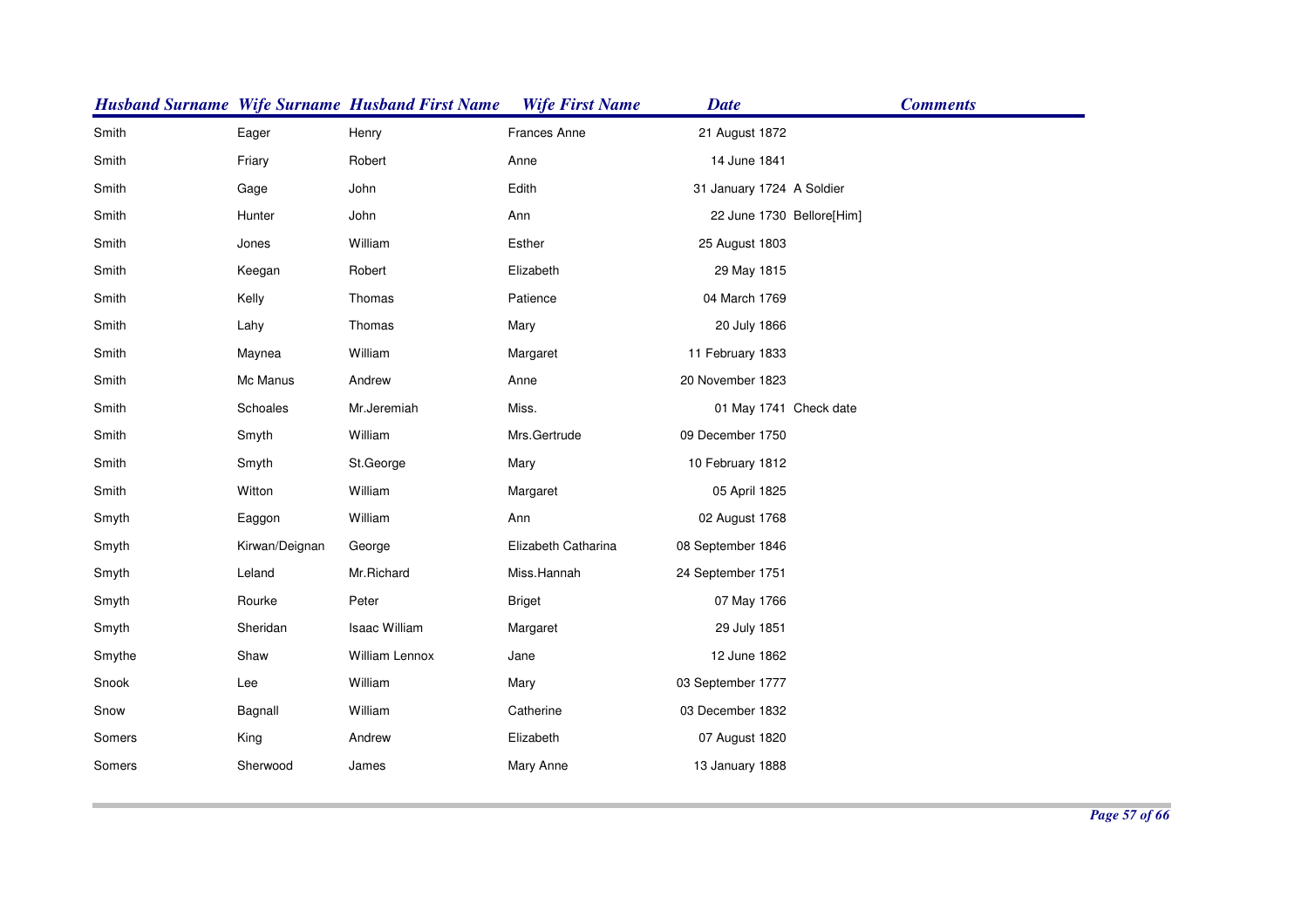|            |              | <b>Husband Surname Wife Surname Husband First Name</b> |              | <b>Wife First Name</b> | <b>Date</b>       | <b>Comments</b> |
|------------|--------------|--------------------------------------------------------|--------------|------------------------|-------------------|-----------------|
| Somerville | Reay         | William Henry                                          | Katherine    |                        | 02 January 1896   |                 |
| Sotheby    | Jebb         | Mr.Joseph                                              | Ms.Elizabeth |                        | 28 March 1745     |                 |
| Sparrow    | Short        | Thomas                                                 | Alice        |                        | 25 August 1887    |                 |
| Speer      | Marks        | Thomas                                                 | Mary         | [Alias Rencher         | 31 August 1774    |                 |
| Spence     | Bannon       | John                                                   | Elinor       |                        | 17 June 1815      |                 |
| Spencer    | Graham       | Conway                                                 | Miss.Mary    |                        | 26 November 1745  |                 |
| Spencer    | Mc Kee       | William                                                | Catherine    |                        | 01 September 1813 |                 |
| Spinks     | Greene       | Arthur James                                           | Martha Anne  |                        | 01 July 1856      |                 |
| Splain     | Carson       | John                                                   | Mary         |                        | 22 February 1814  |                 |
| Splaine    | Carey*       | Samuel                                                 | Catherine    |                        | 24 February 1851  |                 |
| Standly    | Roe          | Patrick                                                | Katherine    |                        | 24 November 1711  |                 |
| Standly    | Welsh        | Richard                                                | Mary         |                        | 09 April 1705     |                 |
| Staplehill |              | John                                                   |              |                        | 01 May 1751       |                 |
| Steel      | Teeling      | John                                                   | Elinor       |                        | 26 January 1707   |                 |
| Stephens   | Wisdom       | Anthony                                                | Sarah        |                        | 17 December 1852  |                 |
| Stephenson | O'Neill      | William                                                | Wilhelmina   |                        | 21 February 1859  |                 |
| Stevens    | Bryan        | William                                                | Margaret     |                        | 25 January 1769   |                 |
| Stevenson  | Pearson      | George G.C.                                            | Elizabeth    |                        | 03 February 1873  |                 |
| Stewart    | Brown        | Edward                                                 | Esther       |                        | 24 April 1826     |                 |
| Stewart    | Nixon        | John                                                   | Louisa       |                        | 30 September 1810 |                 |
| Stewart    | Scourfield   | John                                                   | Elinor       |                        | 04 June 1710      |                 |
| Stinson    | <b>Beths</b> | John                                                   | Lucy         |                        | 12 July 1819      |                 |
| Stoaks     | Jacob        | Christopher                                            | Dorothy      |                        | 05 January 1714   |                 |
| Stoker     | Stang        | Thomas                                                 | Ann          |                        | 15 August 1751    |                 |
|            |              |                                                        |              |                        |                   |                 |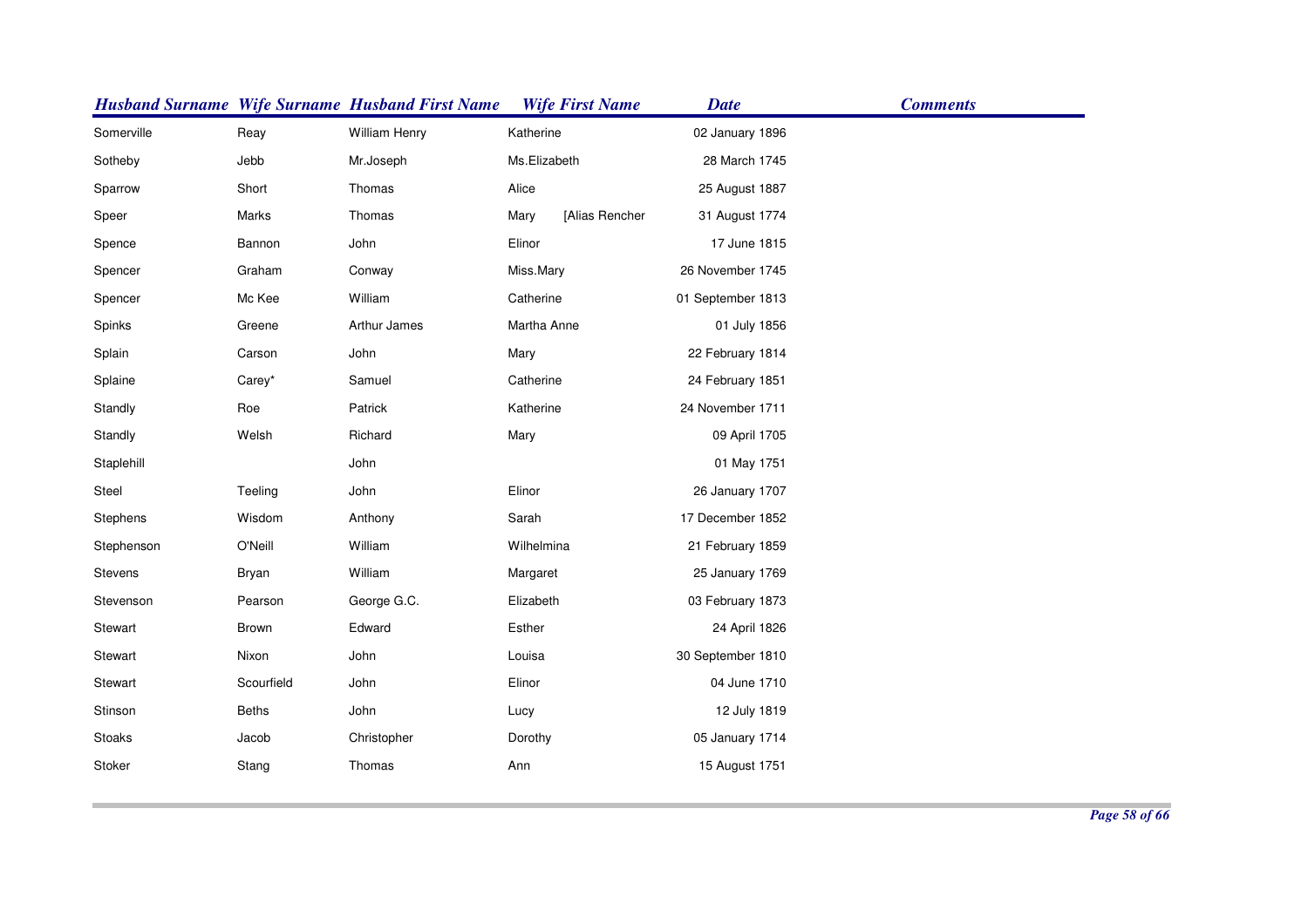|           |           | <b>Husband Surname Wife Surname Husband First Name</b> | <b>Wife First Name</b> | <b>Date</b>      | <b>Comments</b> |
|-----------|-----------|--------------------------------------------------------|------------------------|------------------|-----------------|
| Stokes    | Whearty   | James                                                  | Elizabeth              | 04 February 1817 |                 |
| Stone     | Hygate    | John                                                   | Ann                    | 13 May 1723      |                 |
| Stretton  | Bethell   | Thomas                                                 | Margret                | 16 December 1704 |                 |
| Stringer  | McMaster  | Richard                                                | Widow                  | 04 May 1773      |                 |
| Stuart    | Kenny     | John                                                   | Isabella               | 03 February 1818 |                 |
| Stuart    | Oxburgh   | Charles                                                | Maryanne               | 02 December 1845 |                 |
| Sucksmith | Molkan    | Henry                                                  | Mrs.Sarah              | 04 June 1744     |                 |
| Sullivan  | Jordon    | Patrick                                                | Elizabeth              | 10 November 1766 |                 |
| Sweetlove | Newton    | Mr.Adam                                                | Mrs.Elizabeth          | 27 February 1704 |                 |
| Sweetman  | Dean      | Henry                                                  | Mary                   | 01 May 1732      |                 |
| Sweetman  | Henderson | Laurence                                               | Ann                    | 08 October 1767  |                 |
| Sweetman  | Sing      | Thomas                                                 | Mary                   | 26 May 1717      |                 |
| Sweetman  | Smyth     | James                                                  | Elizabeth              | 23 August 1767   |                 |
| Swetnham  | Rencher   | Mr.                                                    | Mrs.Ann                | 08 February 1730 |                 |
| Syddle    | Crozer    | John                                                   | Jane                   | 18 November 1765 |                 |
| Symth     | Crawford  | Ralph                                                  | Anna                   | 12 February 1829 |                 |
| Talen     | Fleming   | Patrick                                                | Catherine              | 12 August 1758   |                 |
| Tallen    | Farrill   | Thomas                                                 | Ann                    | 04 August 1718   |                 |
| Tandy     | Devine    | John                                                   | Elizabeth              | 01 May 1823      |                 |
| Tate      | Flinn*    | George                                                 | Catherine              | 03 October 1809  |                 |
| Taylor    | Dogget    | Thomas                                                 | Catherine              | 08 January 1831  |                 |
| Taylor    | Downes    | Thomas                                                 | Mary Anne              | 01 March 1851    |                 |
| Taylor    | Evans     | Mr.Samuell                                             | Mrs.Mary               | 20 March 1726    |                 |
| Taylor    | Galagher  | William                                                | Alice                  | 11 June 1821     |                 |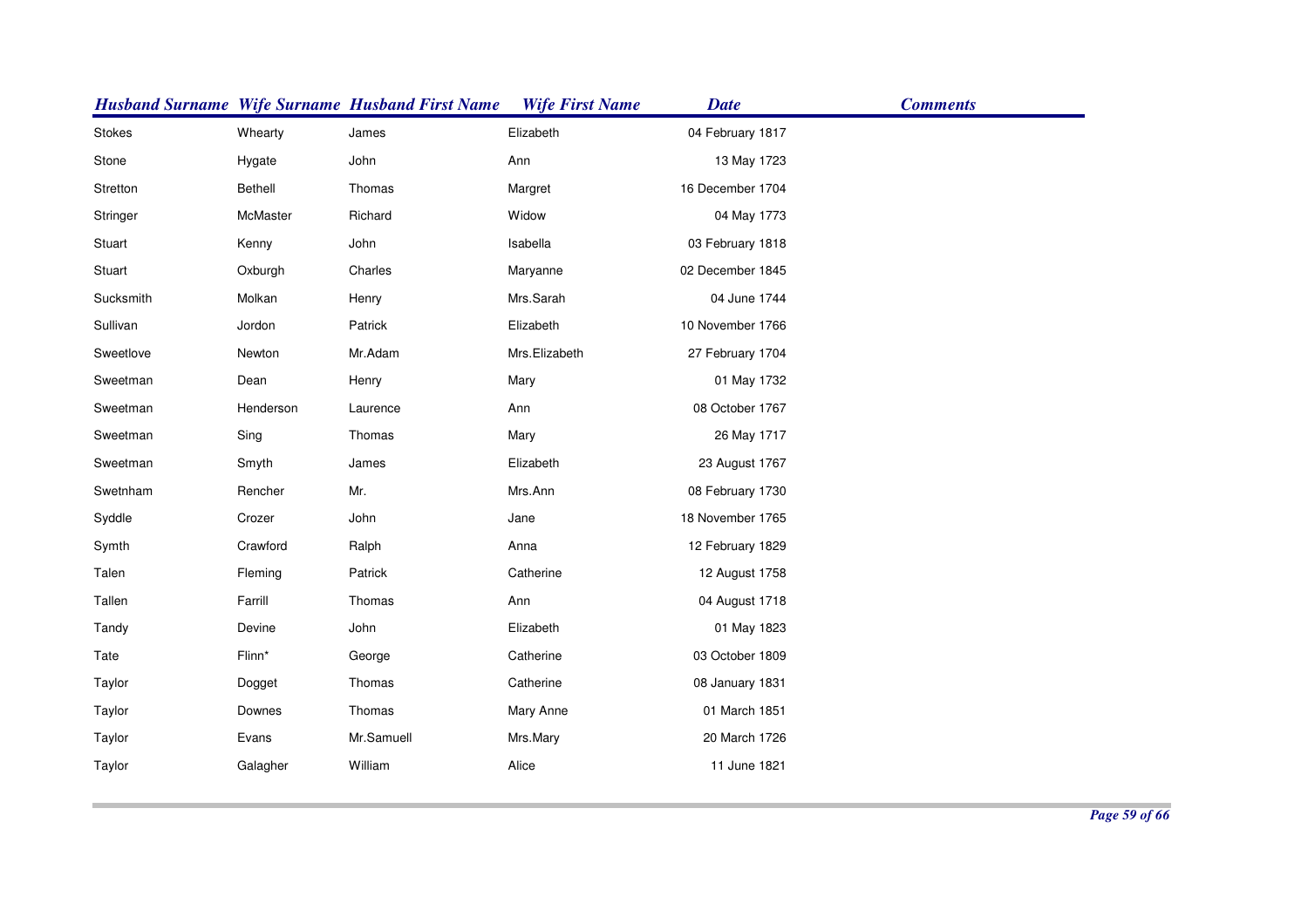|           |                 | <b>Husband Surname Wife Surname Husband First Name</b> | <b>Wife First Name</b> | <b>Date</b>       | <b>Comments</b> |
|-----------|-----------------|--------------------------------------------------------|------------------------|-------------------|-----------------|
| Taylor    | Mc Fadden       | Joseph                                                 | Jane                   | 07 April 1828     |                 |
| Taylor    | McGee           | Duncan                                                 | Margret                | 27 February 1704  |                 |
| Taylor    | Quigly          | Mr.Robert                                              | Miss.Bridget           | 14 December 1767  |                 |
| Taylor    | Thorton         | Samuel                                                 | Ann                    | 06 August 1753    |                 |
| Tegart    | Campbell        | James                                                  | Mary Anne              | 24 April 1815     |                 |
| Telfer    | Balfe           | <b>William Scott</b>                                   | Catharine              | 08 February 1823  |                 |
| Tennison  | Dowell \ Wilson | Thomas                                                 | Anne                   | 14 January 1850   |                 |
| Ternan    | Roe             | Patrick                                                | Joan                   | 30 November 1706  |                 |
| Thompson  | Adams           | Edward                                                 | Thomasina              | 07 November 1830  |                 |
| Thompson  | Berford         | John                                                   | Margery                | 29 December 1811  |                 |
| Thompson  | Costregan       | Thomas                                                 | Amye                   | 06 July 1724      |                 |
| Thompson  | Creery          | Robert                                                 | Jane                   | 12 October 1815   |                 |
| Thompson  | Evans           | Robert                                                 | Sarah                  | 03 July 1810      |                 |
| Thompson  | Flood           | Alexander                                              | Margaret               | 18 March 1834     |                 |
| Thompson  | Hall            | Joseph                                                 | Johanna                | 10 January 1862   |                 |
| Thompson  | Hutchinson      | John                                                   | Anne                   | 14 May 1838       |                 |
| Thompson  | Warren/Lamb     | Henry                                                  | Margaret               | 04 December 1837  |                 |
| Thornhile | <b>Brett</b>    | Edward                                                 | Sophia Christiana      | 18 September 1774 |                 |
| Thornton  | <b>Barrile</b>  | Thomas                                                 | Mary                   | 13 February 1817  |                 |
| Thornton  | Brady           | Malcolm                                                | Mary                   | 19 April 1819     |                 |
| Thornton  | Crawley         | Thomas                                                 | Anne                   | 02 January 1854   |                 |
| Thornton  | Jones           | Henry                                                  | Mary                   | 20 April 1704     |                 |
| Thornton  | Sweeny          | Michaell                                               | Elinor                 | 14 January 1746   |                 |
| Tigh      | Clark           | Mr.                                                    | Miss.                  | 13 December 1740  |                 |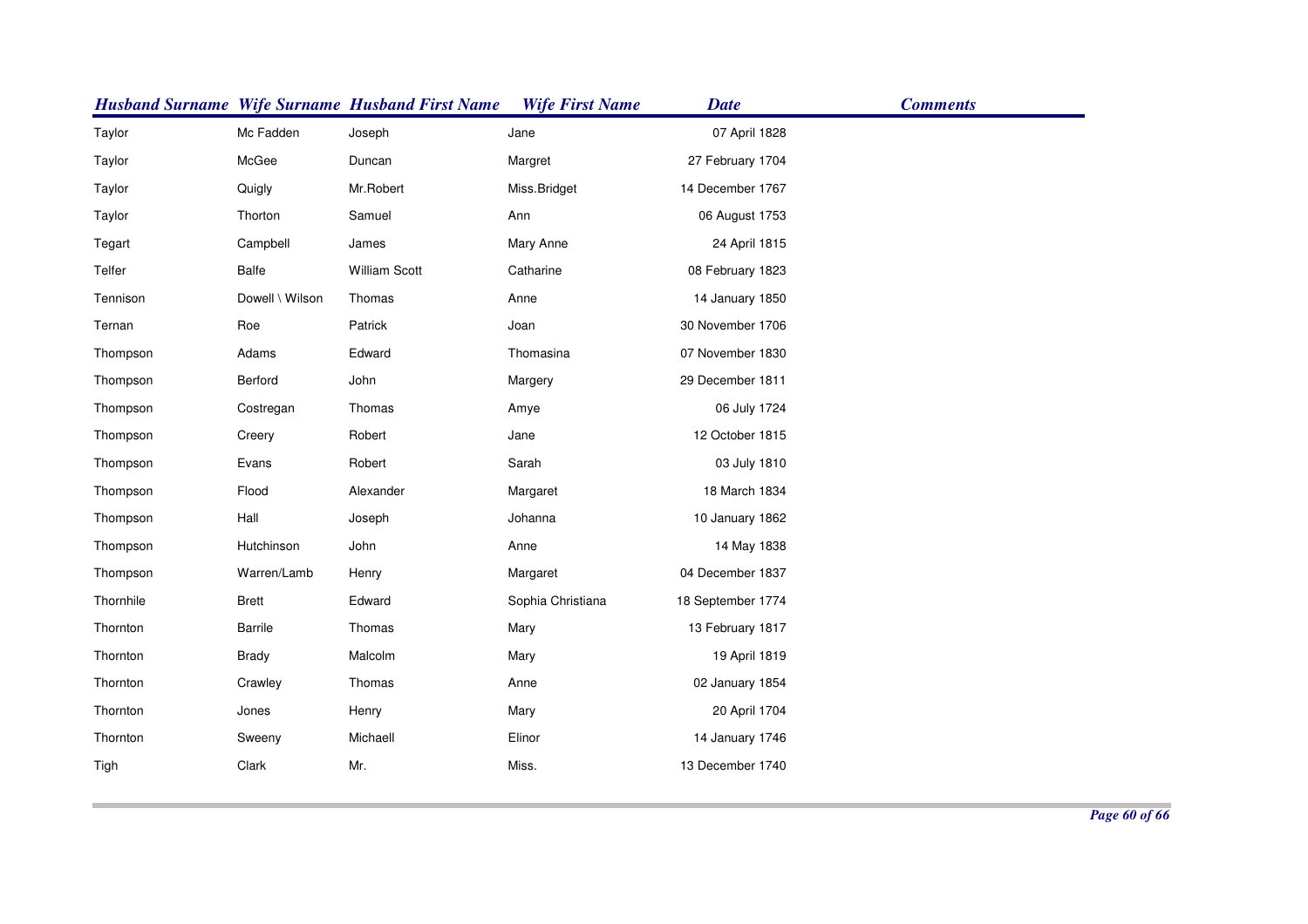|           |               | <b>Husband Surname Wife Surname Husband First Name</b> | <b>Wife First Name</b> | <b>Date</b>      | <b>Comments</b> |
|-----------|---------------|--------------------------------------------------------|------------------------|------------------|-----------------|
| Tighe     | Collins       | Hugh                                                   | Ann                    | 23 June 1777     |                 |
| Tillery   | Ogle          | John                                                   | Rebecca                | 31 July 1780     |                 |
| Tisdall   | Holland       | George                                                 | Catherine              | 15 January 1747  |                 |
| Tolmey    | Magrath       | William                                                | Mary                   | 07 July 1819     |                 |
| Tomlinson | Hinson        | William                                                | Elizabeth              | 15 August 1764   |                 |
| Toner     | Fasbrook      | Michael                                                | Jane                   | 30 May 1753      |                 |
| Toner     | Rooney        | Bryan                                                  | Margrett               | 18 November 1729 |                 |
| Tong      | Sanders       | John                                                   | Sarah                  | 22 December 1726 |                 |
| Tonge     | Donagh        | Mr.Thomas                                              | Miss.Mary              | 28 May 1751      |                 |
| Tongue    | Lynch         | Thomas                                                 | Judith                 | 28 June 1813     |                 |
| Toole     | Austin        | James                                                  | Elizabeth              | 01 January 1811  |                 |
| Totten    | Weeks         | William                                                | Mary                   | 21 February 1833 |                 |
| Towell    | Daly          | George W.M.                                            | Anna Maria             | 14 October 1852  |                 |
| Towlson   | Ward          | John [1stBatt.RifleBrig]                               | Anne                   | 16 April 1827    |                 |
| Townley   | Taylor        | Faithful                                               | Elizabeth              | 28 January 1837  |                 |
| Tracy     | Cook          | Richard                                                | Catherine              | 19 March 1751    |                 |
| Tracy     | Gillon        | Noble                                                  | Anne                   | 23 June 1829     |                 |
| Trotter   | Neill         | Richard                                                | Elizabeth Annie        | 10 July 1885     |                 |
| Tumilty   | Long          | Edward                                                 | Mary Anne              | 30 August 1830   |                 |
| Turner    | Casan         | Thomas                                                 | Miss.Elizabeth         | 05 November 1780 |                 |
| Turner    | Fitzpatrick   | John                                                   | Rose                   | 13 May 1843      |                 |
| Turner    | Holt          | Matthew                                                | Esther                 | 29 December 1853 |                 |
| Twiss     | <b>Barlow</b> | Richard                                                | Henrietta Margaretta   | 28 June 1809     |                 |
| Twist     | Edwards       | Ralph                                                  | Jane                   | 24 August 1708   |                 |
|           |               |                                                        |                        |                  |                 |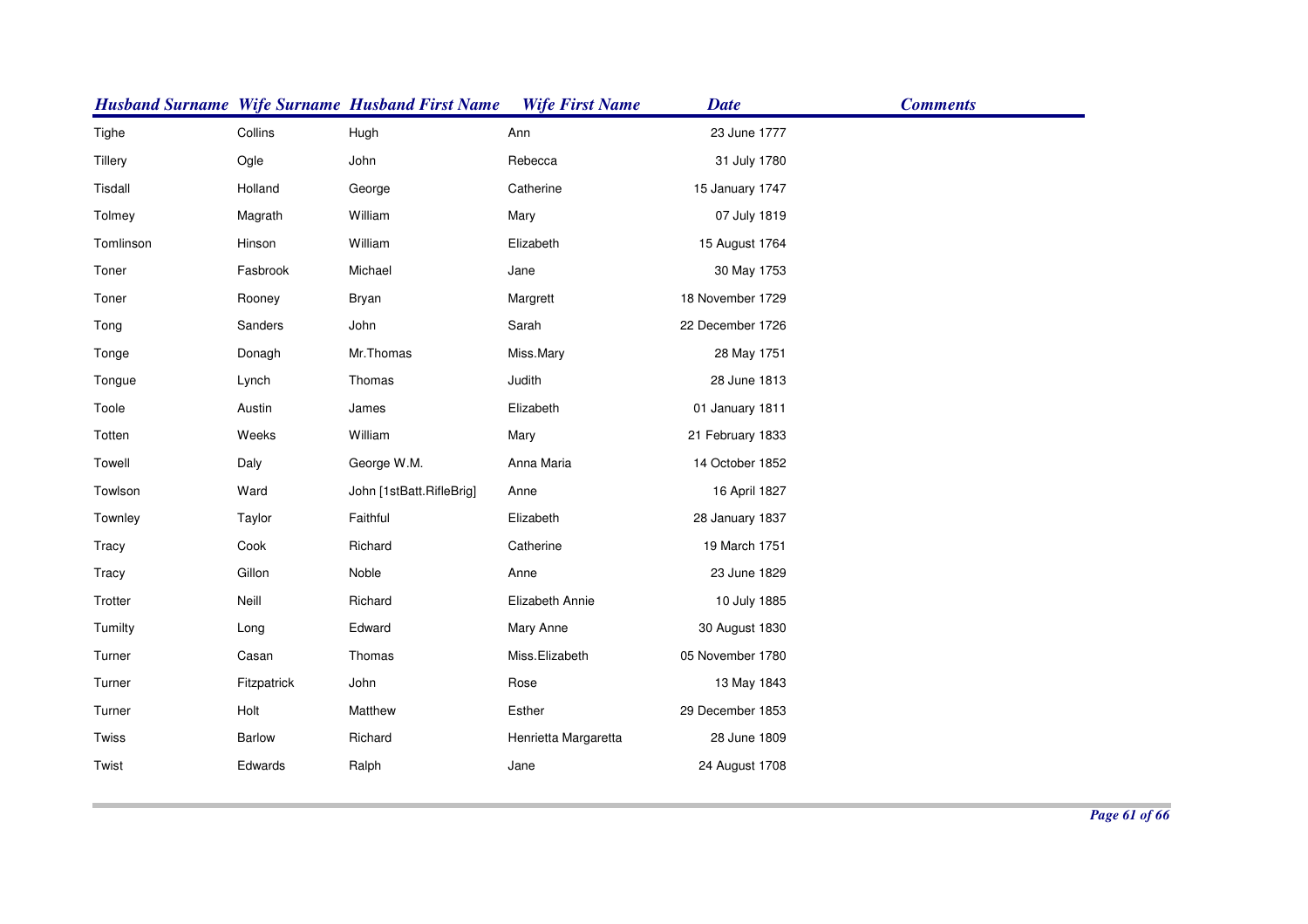|           |            | <b>Husband Surname Wife Surname Husband First Name</b> | <b>Wife First Name</b> | <b>Date</b>           | <b>Comments</b> |
|-----------|------------|--------------------------------------------------------|------------------------|-----------------------|-----------------|
| Tyon      | Reynolds   | George                                                 | Judith                 | 04 January 1835       |                 |
| Vanumrigh | Marshall   | John                                                   | Miss.Allice            | 26 November 1763      |                 |
| Vaughan   | Mc Mullan  | Hugh                                                   | Elizabeth              | 09 April 1810         |                 |
| Verso     | Sleater    | Jacob                                                  | Mary Anne              | 05 July 1809          |                 |
| Vigneaud  | Witherly   | John                                                   | Ann                    | 08 July 1702          |                 |
| Vinland   | Gibson     | Mr.Thomas                                              | Miss.Catherine         | 23 February 1765      |                 |
| Wade      | Keen       | George Nugent                                          | Eliza                  | 05 May 1811           |                 |
| Walker    | Williamson | Henry                                                  | Ann                    | 01 March 1775         |                 |
| Wallace   | Elliott    | Cuthbert                                               | Jane                   | 15 July 1718          |                 |
| Wallace   | Eustace    | Samuel                                                 | Anne                   | 13 February 1820      |                 |
| Wallace   | Foskey     | William                                                | Sarah                  | 02 May 1812           |                 |
| Wallace   | Kean       | Hugh                                                   | Catherine              | 10 September 1838     |                 |
| Wallas    | Thursacre  | Cuthbert                                               | Sarah                  | 18 February 1724      |                 |
| Wallass   | Mercer     | John                                                   | Elizabeth              | 29 December 1721      |                 |
| Walmsley  | Mc Cracken | Henry                                                  | Margaret               | 30 January 1856       |                 |
| Walsh     | Carr       | Hugh                                                   | Elizabeth              | 10 January 1762       |                 |
| Walsh     | Creddon    | Michaell                                               | Jane                   | 14 January 1731 Widow |                 |
| Walsh     | MKeowne    | Henry                                                  | Margaret               | 29 September 1771     |                 |
| Walsh     | Molloy     | James                                                  | Mary                   | 08 July 1808          |                 |
| Walsh     | Phillips   | Robert                                                 | Catherine              | 07 February 1842      |                 |
| Ward      | Fallon     | Thomas                                                 | <b>Bridget</b>         | 26 June 1837          |                 |
| Ward      | Jones      | Owen                                                   | Margaret               | 30 August 1772        |                 |
| Ward      | Lynch      | Patrick                                                | Margaret               | 13 June 1853          |                 |
| Ward      | Prestage   | Philip                                                 | Margrett               | 27 March 1733         |                 |
|           |            |                                                        |                        |                       |                 |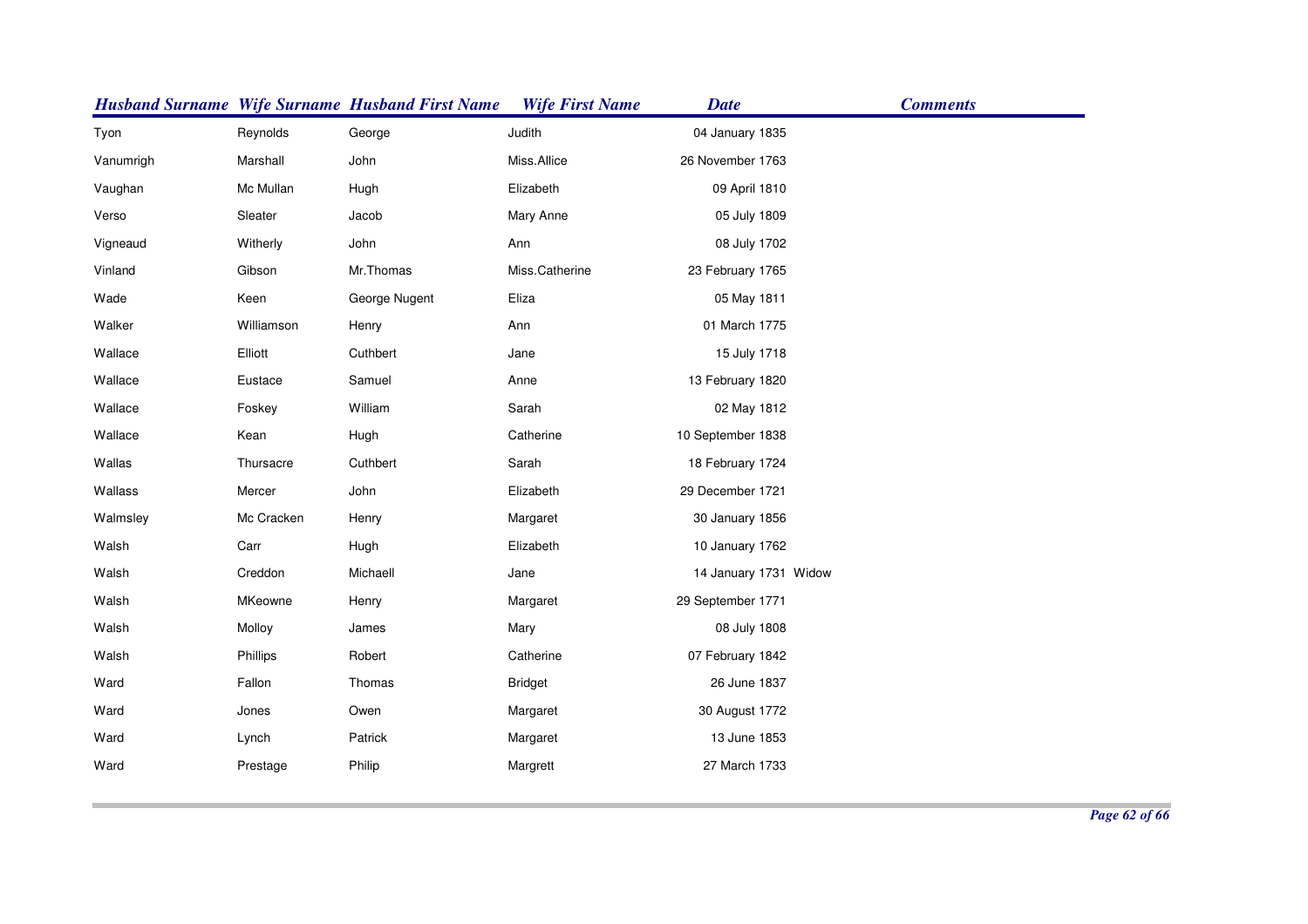|              |               | <b>Husband Surname Wife Surname Husband First Name</b> | <b>Wife First Name</b> | <b>Date</b>                 | <b>Comments</b> |
|--------------|---------------|--------------------------------------------------------|------------------------|-----------------------------|-----------------|
| Warren       | Bayby         | Nathaniel                                              | Margaret               | 06 June 1778                |                 |
| Warren       | Lamb          | John                                                   | Margreat               | 26 December 1808            |                 |
| Warren       | Reilly        | Thomas                                                 | Mary                   | 02 November 1837            |                 |
| Warren       | Reilly        | Edward                                                 | Pricilla               | 26 June 1829                |                 |
| Warren Dr.   | Ogle          | Mr. Robert                                             | Miss.Christian         | 30 April 1758 Check date    |                 |
| Watkins      | Skipp         | John                                                   | Jane                   | 27 September 1704           |                 |
| Watkinson    | White         | James                                                  | Christian              | 29 May 1845                 |                 |
| Watson       | <b>Barker</b> | William                                                | Anne                   | 14 June 1841                |                 |
| Watson       | Corry         | Joseph                                                 | Jane                   | 30 July 1815                |                 |
| Watson       | Hughes        | Oliver                                                 | Ann                    | 08 December 1761            |                 |
| Watson       | Swift         | James                                                  | Mary                   | 17 July 1808                |                 |
| Watts        | Daly          | Thomas                                                 | Elizabeth              | 08 August 1849              |                 |
| Webster      | Moore         | John                                                   | Ellen                  | 18 July 1865                |                 |
| Welch        | Hoye          | Oliver                                                 | Mary                   | 19 September 1715           |                 |
| Weldon       | Harvey        | Samuel                                                 | Rachel Elizabeth       | 05 February 1874            |                 |
| Weldon       | Morris        | Mr.                                                    | Mrs.Sarah              | 01 December 1731 Check date |                 |
| West         | Ingram        | George Henry                                           | Jane                   | 18 November 1865            |                 |
| Whiligar     | Sheal         | William                                                | Rose                   | 02 February 1766            |                 |
| Whiteside    | Bamber        | George                                                 | Margaret               | 01 April 1879               |                 |
| Whitlock     | Mitchel       | Edward                                                 | Anne                   | 11 January 1818             |                 |
| Whittle      | Williamson    | Thomas                                                 | Anne                   | 12 June 1842                |                 |
| Whyte        | Sheridan      | Alexander                                              | Catherine              | 28 June 1817                |                 |
| Wigglesworth | Hardy         | Alfred                                                 | Selina                 | 02 September 1862           |                 |
| Wilcock      | Latimer       | Joseph                                                 | Hannah                 | 30 November 1834            |                 |
|              |               |                                                        |                        |                             |                 |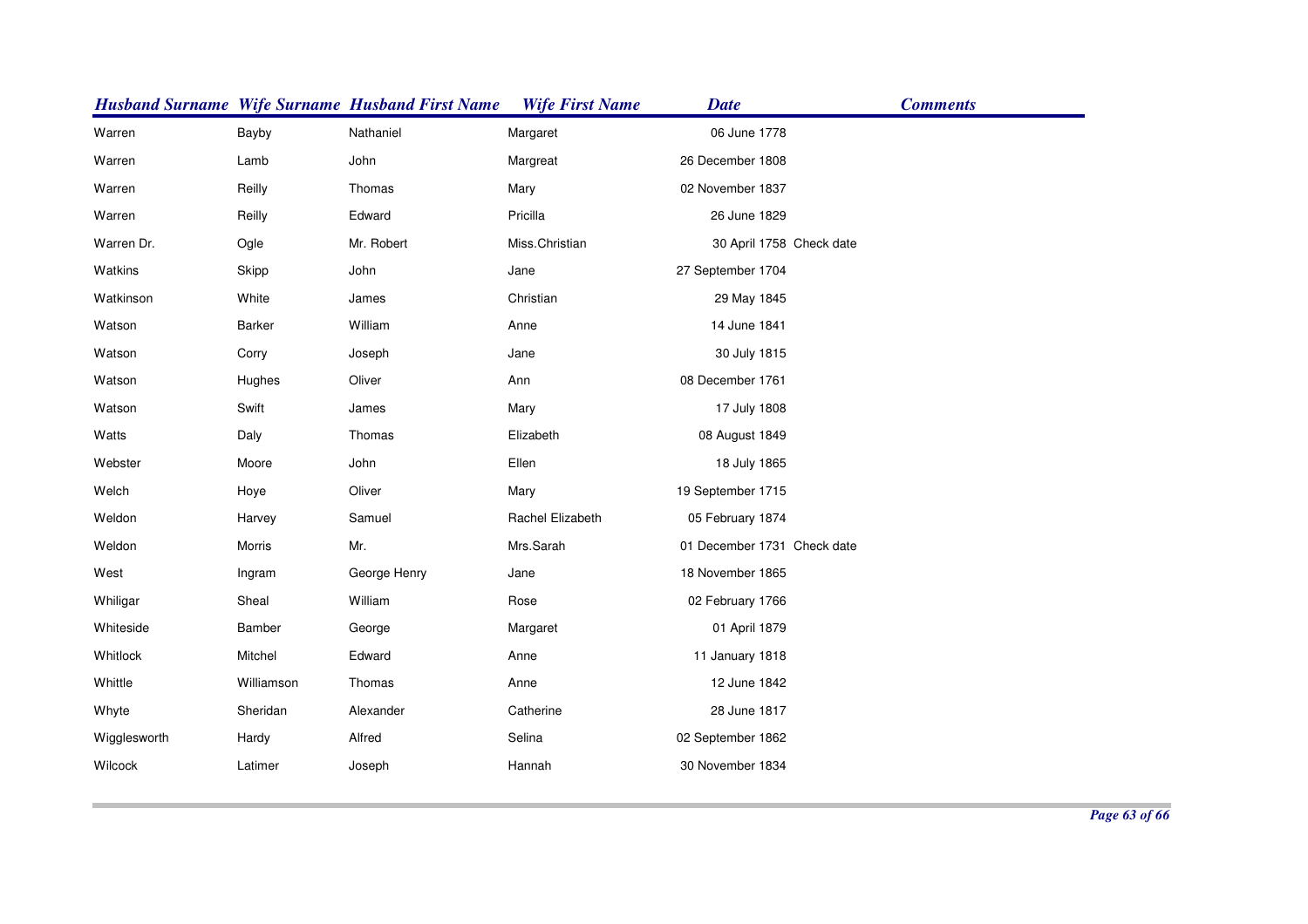|             |               | <b>Husband Surname Wife Surname Husband First Name</b> | <b>Wife First Name</b> | <b>Date</b>        | <b>Comments</b> |
|-------------|---------------|--------------------------------------------------------|------------------------|--------------------|-----------------|
| Wilcox      | McGrane       | Jonathan                                               | Jane                   | 22 July 1744 Widow |                 |
| Wild        | Cudworth      | Anthony                                                | Ann                    | 23 April 1777      |                 |
| Wildman     | Ecklin        | <b>Bryan</b>                                           | Jane                   | 18 May 1721        |                 |
| Wilkie      | Ball          | Peter                                                  | Eliza                  | 13 November 1807   |                 |
| Wilkinson   | <b>Browne</b> | John                                                   | Sarah                  | 13 April 1807      |                 |
| Williams    | Gore          | George                                                 | Mrs.Mary               | 02 February 1742   |                 |
| Williams    | Shiells       | George                                                 | Margaret               | 25 September 1757  |                 |
| Williamson  | Brown         | Roger                                                  | Sarah                  | 19 August 1756     |                 |
| Williamson  | Hughes        | John                                                   | Mary                   | 03 May 1768        |                 |
| Williamson  | Mc Kail       | James [Mariner]                                        | Anne                   | 07 December 1812   |                 |
| Williamson  | Pierce        | Roger                                                  | Eliza                  | 08 July 1821       |                 |
| Willis      | Galbraith     | James                                                  | Martha M.              | 20 March 1861      |                 |
| Willis      | Mc Guire      | William                                                | Margaret               | 12 August 1823     |                 |
| Williscraft | Cowan         | William                                                | Jane                   | 29 December 1703   |                 |
| Willson     | Leonard       | William                                                | Mary Drake             | 18 February 1804   |                 |
| Wilson      | Curry         | Thomas                                                 | Mary Anne              | 24 May 1845        |                 |
| Wilson      | Mason         | John                                                   | Catherine              | 29 September 1806  |                 |
| Wilson      | Mc Daniel     | John                                                   | Jane                   | 17 May 1819        |                 |
| Wilson      | Mc Donnell    | Ralph                                                  | Mary                   | 15 August 1859     |                 |
| Wilson      | Moore         | David                                                  | Mary                   | 29 August 1831     |                 |
| Wilson      | Whittle       | Mr.Abraham                                             | Mrs.Mary               | 27 May 1723        |                 |
| Winn        | Marsdin       | Charles                                                | Sarah                  | 18 October 1718    |                 |
| Winslow     | Jones         | Thomas                                                 | Mary                   | 02 February 1730   |                 |
| Winter      | Andrew        | Edward                                                 | Christian              | 31 July 1714       |                 |
|             |               |                                                        |                        |                    |                 |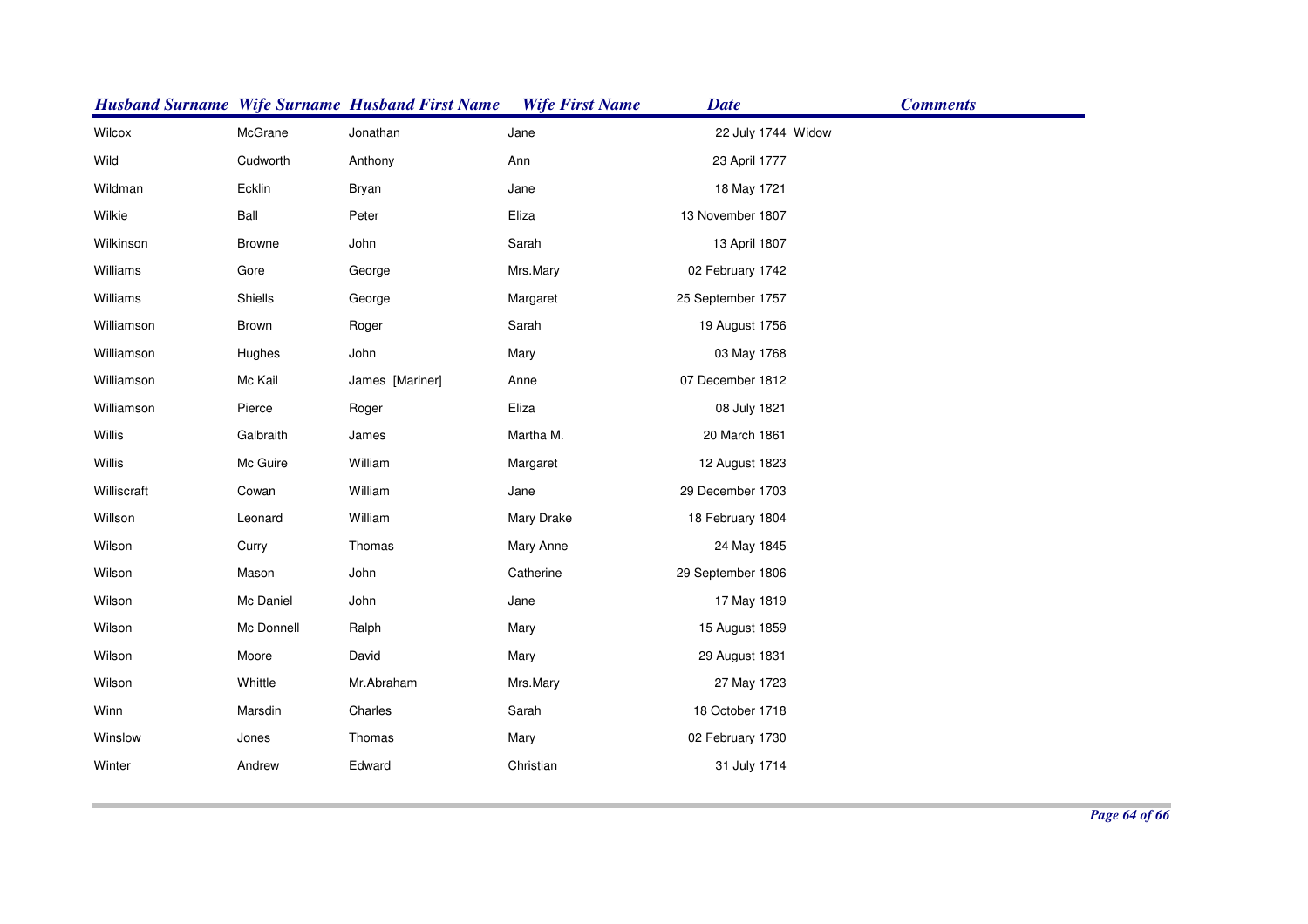|           |               | <b>Husband Surname Wife Surname Husband First Name</b> | <b>Wife First Name</b> | <b>Date</b>       | <b>Comments</b> |
|-----------|---------------|--------------------------------------------------------|------------------------|-------------------|-----------------|
| Winter    | Griffins      | Thomas                                                 | Mary                   | 08 November 1762  |                 |
| Wisdom    | Flanagan      | Samuel                                                 | <b>Bridget Eloiza</b>  | 01 September 1825 |                 |
| Witton    | Hutchinson    | James                                                  | Mary                   | 17 January 1844   |                 |
| Wood      | Wilson        | Henry [Serjeant]                                       | Anne                   | 15 December 1808  |                 |
| Woodhouse | Cooper        | Samuel                                                 | Elizabeth              | 22 June 1773      |                 |
| Woods     | <b>Bishop</b> | Robert                                                 | Catherine              | 12 December 1767  |                 |
| Woods     | Halfpenny     | Charles                                                | Allice                 | 19 May 1765       |                 |
| Woods     | Nelson        | Arthur                                                 | Mary                   | 21 July 1825      |                 |
| Woods     | Weeks         | Edward                                                 | Jane                   | 24 December 1814  |                 |
| Woodside  | <b>Byrne</b>  | Mr.David                                               | Miss.Margrett          | 27 October 1742   |                 |
| Woolsey   | Stanhouse     | The Rev. Thomas                                        | Miss.Ann               | 10 February 1747  |                 |
| Wrigh     | Bien          | Charles                                                | Mary                   | 31 October 1764   |                 |
| Wright    | Brydon        | William                                                | Margaret               | 21 August 1851    |                 |
| Wright    | Corbye        | Thomas                                                 | Jane                   | 22 September 1721 |                 |
| Wright    | Davis         | Joseph [44th Foot]                                     | Margaret               | 13 September 1804 |                 |
| Wright    | Fox           | William                                                | Mary                   | 07 September 1828 |                 |
| Wright    | Mc Alister    | Joseph                                                 | Margaret               | 25 April 1817     |                 |
| Wye       | Jeans         | Rev.Doctor                                             | Mrs.Elizabeth          | 29 July 1726      |                 |
| Wye       | Norman        | Mr.Thomas                                              | Mrs.Mary               | 12 February 1728  |                 |
| Wynne     |               | Charles                                                | Rose                   | 28 February 1762  |                 |
| Wynne     | Brown         | John                                                   | Mary                   | 06 August 1753    |                 |
| Wynne     | Quigley       | Thomas                                                 | Elizabeth              | 15 February 1763  |                 |
| Yeates    | North         | Robert                                                 | Sarah E.               | 20 April 1847     |                 |
| Young     | Hobson        | John                                                   | Anne                   | 26 August 1821    |                 |
|           |               |                                                        |                        |                   |                 |